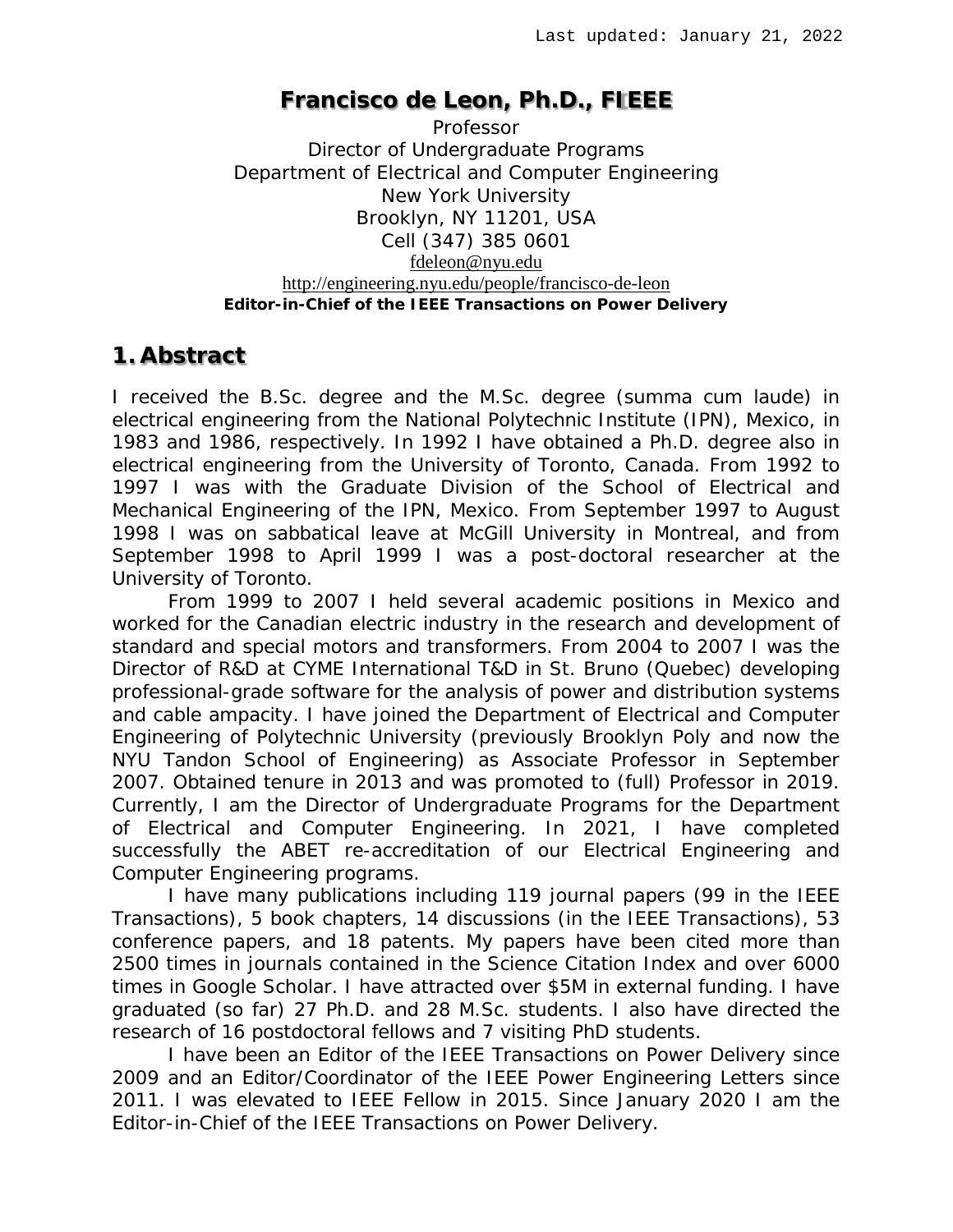# **2. Education and Employment**

# **Education**

**Ph.D.** in Electrical Engineering from the *University of Toronto*, 1992 (Power Devices and Systems). **Dissertation title:** "**Transformer Model for the Study of Electromagnetic Transients"**. Advisor: Prof. Adam Semlyen.

**M.Sc.** in Electrical Engineering from the *National Polytechnic Institute, Mexico City*, 1986 (Power Systems). **Dissertation title: "Modeling of the Transformer's Magnetizing Impedance".** Advisor: Prof. Jaime Avila-Rosales.

**B.Sc.** in Electrical Engineering from the *National Polytechnic Institute, Mexico City*, 1983 (Electrical Machine Design). **Dissertation title: "Design of a Panel for Protection, Control, and Measurement of two 2625 kVA, 2.4 kV AC Generators".**

## **Post-Doctoral Studies (all in Electrical Power Engineering)**

*University of Toronto*, September 1998 to March 1999. **Papers: "Iterative Solvers in the Newton Power Flow Problem: Preconditioners, Inexact Solutions, and Partial Jacobian Updates" and "Quasi-Newton Power Flow Using Partial Jacobian Updates".** Advisor: Prof. Adam Semlyen.

*McGill University*, September 1997 to August 1998. **Paper: "Active Damping of Power System Oscillations by Alternative Power Generation Plants".** Advisor: Prof. Boon-Teck Ooi.

*University of Toronto*, January to September 1992. **Paper: "Computation of Electro-Magnetic Transients Using Dual or Multiple Time Steps".** Advisor: Prof. Adam Semlyen.

# **Employment**

Current: **New York University** – Professor, since September 2019 to date. Associate Professor from September 2007 to August 2019.

**CYME International** (Canada) - Director of R&D. Developed professional-grade software for power system analysis. From January 2004 to August 2007.

**Universidad Michoacana** (Mexico) – Titular Professor. September 2001 to December 2003.

**Plitron Manufacturing Inc.** (Canada) - R&D Engineer. Designed experimental toroidal transformers for new applications. From September 1999 to August 2001.

**Windomotion** (Canada) - R&D Engineer. Developed a simulator to design motor controllers for automotive power windows. From April to August 1999.

**Instituto Politécnico Nacional** (Mexico) – Associate Professor, in the Graduate Division of the School of Electrical Engineering September 1992 to August 1997.

**Instituto Politécnico Nacional** (Mexico) – Lecturer, September 1983 to August 1987.

**CONALEP** (technical high school in Mexico) – Teacher, September 1982 to August 1983.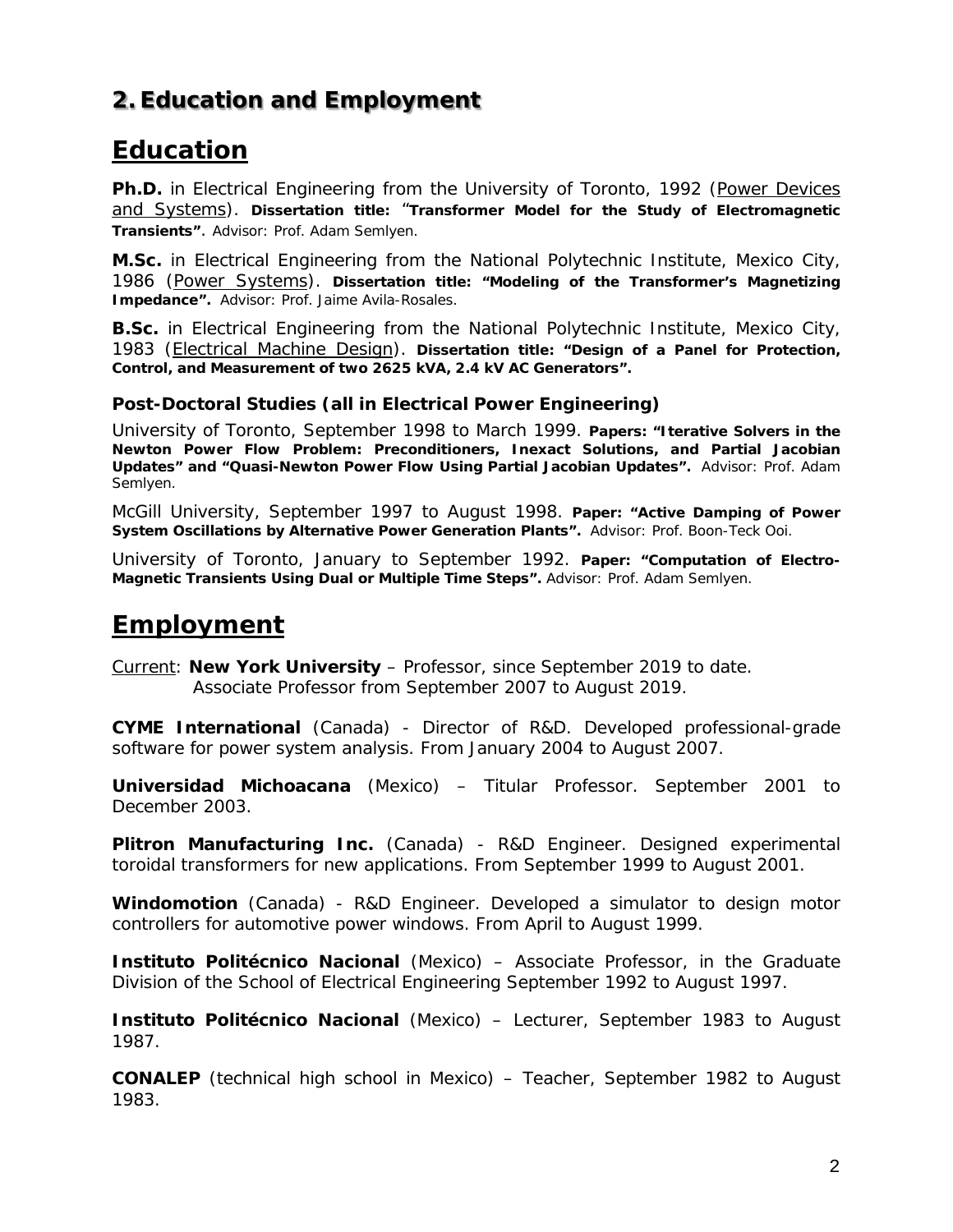# **3. Grants and Contracts**

## **Externally Funded Research Projects (Total \$5,078,818)**

## *Funded Projects as Sole PI (Total \$3,338,012)*

- 1. "*HIGHEST Transformers (High-Efficiency Shielded Toroidal transformers) to help distribution network operators for saving energy*" (sole PI), **De Leon (\$149,985).** Funded by PowerBridgeNY, Started in June 2014 ended in May 2015.
- 2. "*C.TrAm - Cable transient ampacity software to monitor the temperature of electric cables",* (sole PI), **De Leon (\$149,850).** Funded by PowerBridgeNY, Started in June 2014 ended in May 2015.
- 3. "*Harmonic mitigating power transformer to improve power quality and efficiency*", (sole PI), **De Leon (\$149,850).** Funded by PowerBridgeNY, Started in May 2016 ended in April 2017.
- 4. "*Network Transformer Failure Analysis and Root Cause Determination*". (Sole PI) **De Leon \$499,700.00.** Start date: September 2008. Ended in October 2011.
- 5. "*Testing DEW against the IEEE Test Distribution Feeders*" (Sole PI). **De Leon \$99,919.41** by Con Edison. Start date: September 2008. Ended in September 2009.
- 6. "*Development of Toroidal Core Transformers*". (Sole PI). Funded by DOE **De Leon \$951,500.00** (Earmark) and by NYU-Poly \$237,875.00. Start date: October 2009. Ended in May 2014.
- 7. "*Customer Load Model under Varying Voltage Conditions*". (Sole PI). Funded by Con Edison **(De Leon) \$264,932.00** Start date: October 2010. Ended in September 2011.
- 8. "*Analysis of the Load Drop Following Three-Phase Short-Circuits in the Fordham Network*". (Sole PI). Funded by Con Edison **(De Leon) \$49,900**. Start date: October 2010. Ended in April 2012.
- 9. *"Customer Load Model under Varying Voltage Conditions – Phase II: Economic Impact on Utility and Customers*". (Sole PI). Funded by Con Edison **(De Leon) \$399,674.00** Start date: July 2011. Ended in June 2012.
- 10. "*Development of Real-Time Thermal Rating Software for Underground Power Cables*". (sole PI). Funded by LIOS Technology GmbH of Köln, Germany, **(De Leon) \$473,643.** Start date: June 2012. Scheduled to end in December 2014.
- 11. "*Study and Development of Non-Network Reliability Index Models for 4 kV Grids*", (sole PI). Funded by Con Edison: **(De Leon) \$149,059**. Start date of Phase I: December 2012 ended December 2013.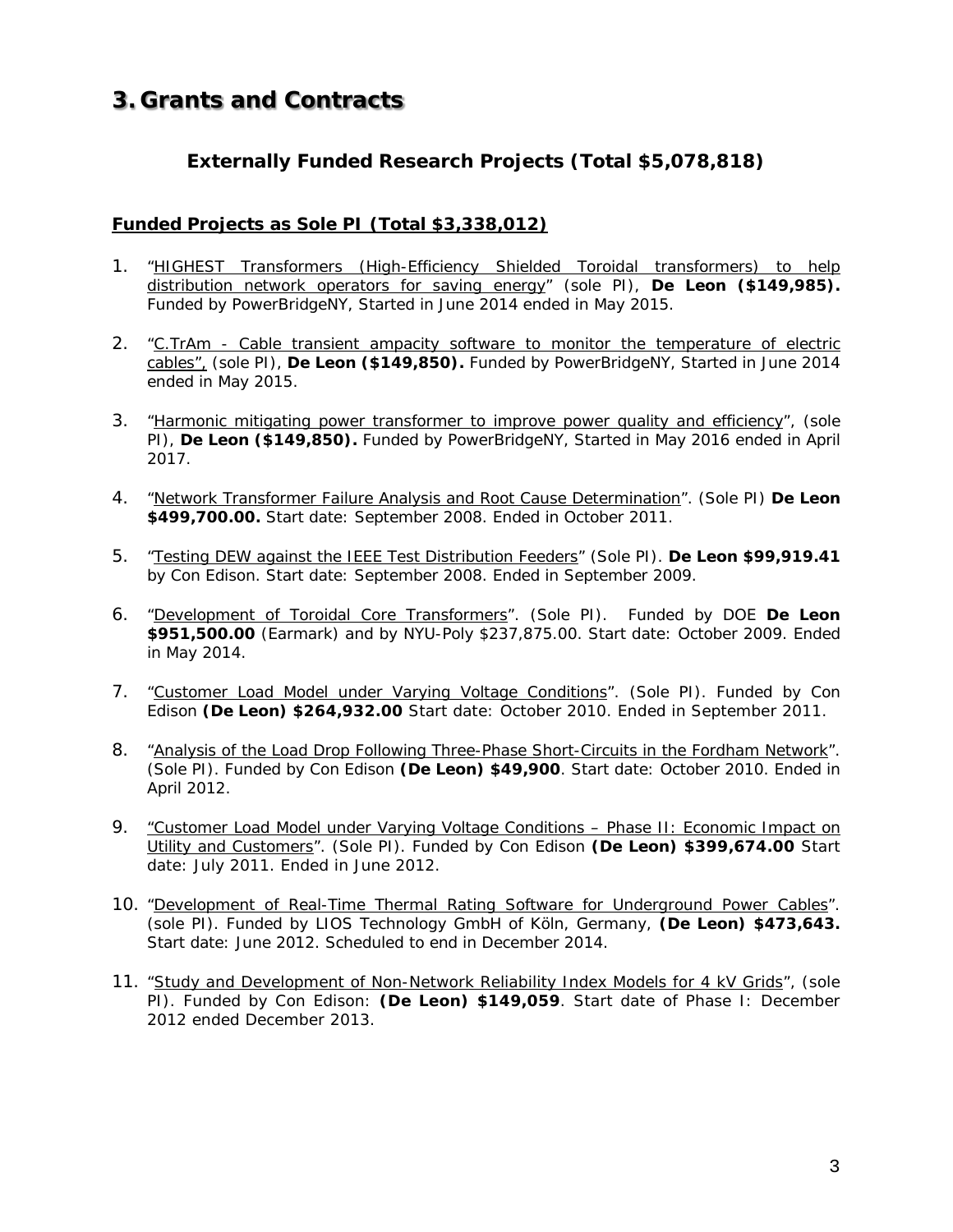## *Funded Projects as Co-PI (Total \$4,079,988 my share is \$1,740,806)*

- 1. "*Arc Fault Detection and Localization in Distribution Networks*", Co-Pi with Czarkowski, funded by Con Edison a total of \$99,927, **(De Leon \$49,964)**. Performance period: January 2013 to December 2013.
- 2. "*Sensitivity of Medical Equipment and Elevator Controllers to Voltage Reduction*", (Co-PI with Dariusz Czarkowski and Zivan Zabar). Funded by Con Edison a total of \$199,694. Czarkowski (\$66,565), **De Leon (\$66,565)**, Zabar (\$66,565). Start date January 2014 ended in December 2014.
- 3. "*Study and Development of Non-Network Reliability Index Models for 4 kV Grids*", Phases 2 and 3. (Co-PI with Dariusz Czarkowski and Zivan Zabar). Funded by Con Edison a total of \$347,934, **De Leon (\$115,978).** Performance Period: January 2014 to December 2015.
- 4. "*Resonant Power Inverters Optimized for Highly Efficient Wireless Power Transfer*", Co-PI with Czarkowski. Funded by PowerBridgeNY a total of \$149,850, **(De Leon \$74,925)**. Performance period: June 2014 to May 2015.
- 5. *"Wireless Electric Vehicle Charging and Deployment*", Co- PI with Czarkowski (\$48,125), **De Leon (\$48,125)**. Funded by GII (Global Innovation Initiative) a total of \$96,251. Performance period: May 2014 to March 2016.
- 6. "*A Meta-Network System Framework for Resilient Analysis and Design of Interdependencies*", (co-PI). Funded by NSF a total of \$299,824. Co-PI with Q. Zhu, R. Zimmerman and N. Memon, **(De Leon \$74,956)**. Performance period: from October 2014 to September 2016.
- 7. *NYSRISE (NYS Resilience Institute for Storms and Emergencies). Project: Electric Power System Performance*, PD/PI B. Griffis funded by New York State \$2M+ **(De Leon \$100,000** – estimated). Performance period: January 2014 to May 2015.
- 8. "*Modular Programmable Electronic AC/DC Load*", Co-Pi with D. Czarkowski. Funded by Boeing a total of \$292,393 **(De Leon \$146,197)**. Performance period from June 2013 to December 2015.
- 9. "*Phase I STTR: Research and Development of High Efficiency Shielded Toroidal Transformers*", Co-PI with Jazebi (my post-doctoral fellow). Funded by NSF a total of \$224,862. **(De Leon, \$77,012)**. Performance period: December 2015 to December 2016.
- 10. "*EAGER: Renewables: Game-Theoretic Methods for Analysis and Design of Distributed Renewable-Based Energy Resources in Smart Grids*", Co-Pi with Quanyan Zhu, funded by NSF \$245,486, **(De Leon \$122,743).** Performance period: January 2016 to December 2017.
- 11. "*AC Electronic Programmable Load*", Co-Pi with Dariusz Czarkowski, funded by Boeing \$140,442 (**De Leon \$70,221**). Performance period: January 2016 to December 2016.
- 12. "*AC Electronic Programmable Load*", Co-Pi with Dariusz Czarkowski, funded by Boeing \$140,875 (**De Leon \$70,437**). Performance period: January 2017 to December 2017.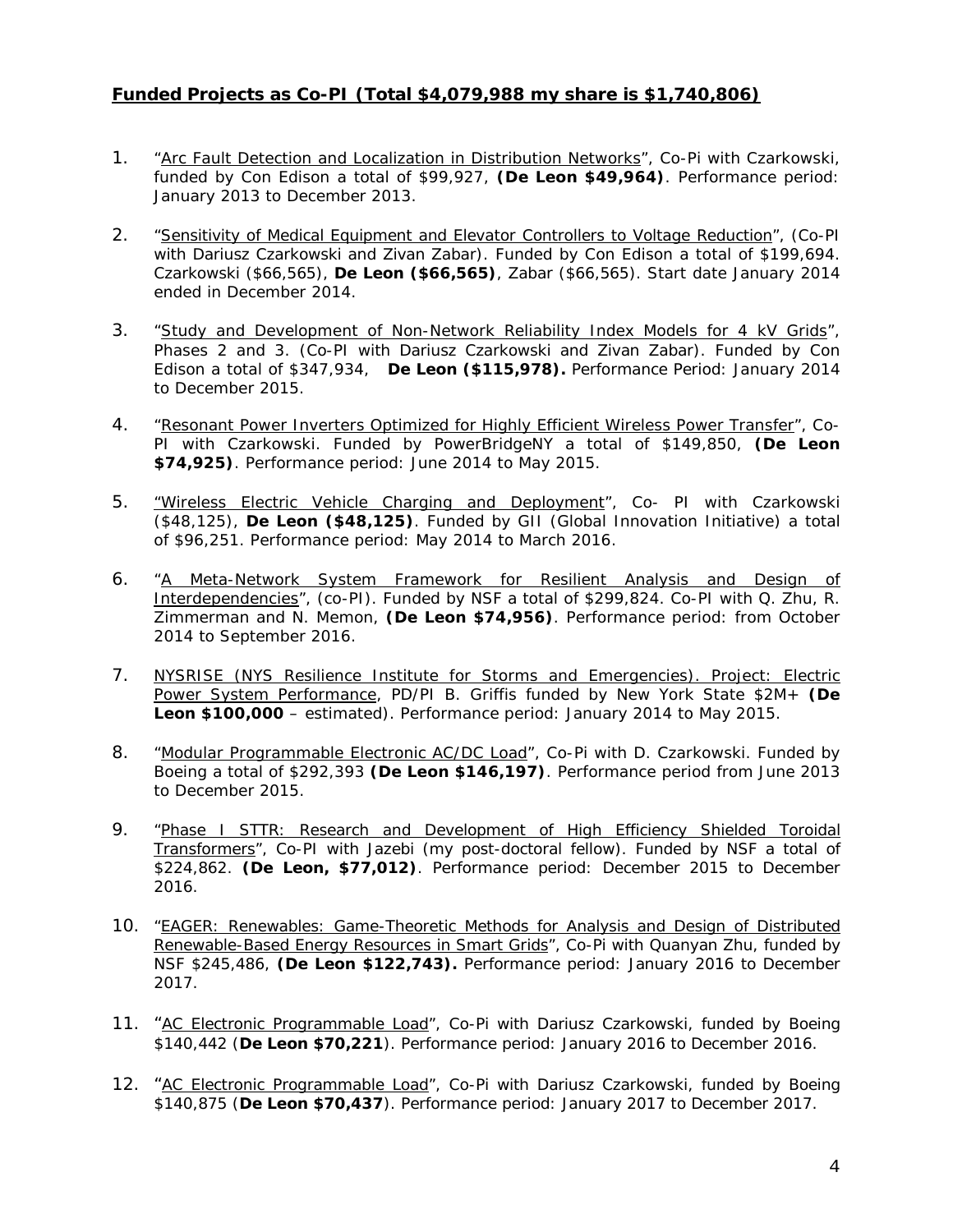- 13. "*Universal Controller for Interconnection of Distributed Generators with the Utility Lines at Customer Level Voltages*" (Co-PI with Dariusz Czarkowski). Con Edison Funded a total of \$149,424.00. **De Leon (\$74,712)**; Czarkowski (\$74,712). Start date: September 2008. Ended in December 2011.
- 14. "*Analysis of Secondary Networks Having Distributed Generation Systems*", (Co-PI with Dariusz Czarkowski and Zivan Zabar. Funded by Con Edison a total of \$238,759.00; Czarkowski (\$79,586); Zabar (\$79,586); **De Leon (\$79,586)**. Collaborator: Zhong-Ping Jiang (\$11,154). Start date: September 2009. Ended in October 2011.
- 15. "*Development and Modeling of a Universal Power Converter for Fuel Cell Applications in an Aircraft Power System*", (Co-PI with Dariusz Czarkowski). Funded by Boeing a total of \$384,010.00. **De Leon (\$192,005)**; Czarkowski (\$192,005). Start date: October 2009. Ended in December 2012.
- 16. "*An Interdisciplinary Minor in Nuclear Sciences and Engineering*", Funded by the Nuclear Regulatory Commission (NRC) in 2009. PI/PD: Lorcan M. Folan, Co-PI's: George C. Vradis, Barry Blecherman, Francisco De Leon, Said Nourbakhsh, Richard Wener. Award Period: September 1, 2009 – August 31, 2010. Total award \$265,497. **De Leon (\$25,000)**.
- 17. "*Transient and Steady-State Analysis for the 3G Smart Grid Concepts*", (Co-PI with Dariusz Czarkowski). Funded by Con Edison (in competition with Siemens, ABB, Mitsubishi) total amount \$346,675; **De Leon (\$173,337.50)**; Czarkowski (\$173,337.50). Collaborator: Zhong-Ping Jiang (\$11,154). Start Date: December 2009. Ended in December 2012.
- 18. "*Comprehensive EMTP Study of Consolidated Edison Secondary Distribution Networks*", (Co-PI with Dariusz Czarkowski), Funded by Con Edison a total of \$198,234.00; **De Leon (\$99,117)**; Czarkowski (\$99,117). Start Date: December 2011. Ended in December 2012.
- 19. "*Development of a Universal Wireless Charging Solution for Electric Vehicles",* Co-PI with Dariusz Czarkowski. HEVO Power, Three phases (\$160,249). Phase (1): Proof of Concept. Funded a total of \$30,350; **De Leon (\$15,175)**; Czarkowski (\$15,175). December 2012 to March 2013. Phase (2): \$129,889 **De Leon (\$64,944)**; Czarkowski (\$64,944). June 2013 to May 2014.

## **Proposals funded, but NYU refused to sign the contract (IP and publication disputes)**

My tangible loss was **\$745,002**, but the total effect to my group is several million over the next few years due to subsequent proposals that cannot even be submitted to the industry.

- 1. "*Integration of Microgrids and DER"*, NYSERDA (2014), Sole PI, (**De Leon \$94,115**). The proposal was for 14 months: from January 2014 to February 2015.
- 2. "*Conservation of Voltage Reduction - Phase 5: Implementation in Brooklyn-Queens*", Con Edison (2015), Sole PI (**De Leon \$450,887**). The proposal was for three years: from January 2016 to December 2018.
- 3. "*High Performing Grid*", NYSERDA (2017), Co-Pi with Yury Dvorkin for a total of \$400,000. (**De Leon ≈\$200,000**). The proposal was for two years 2017 and 2018.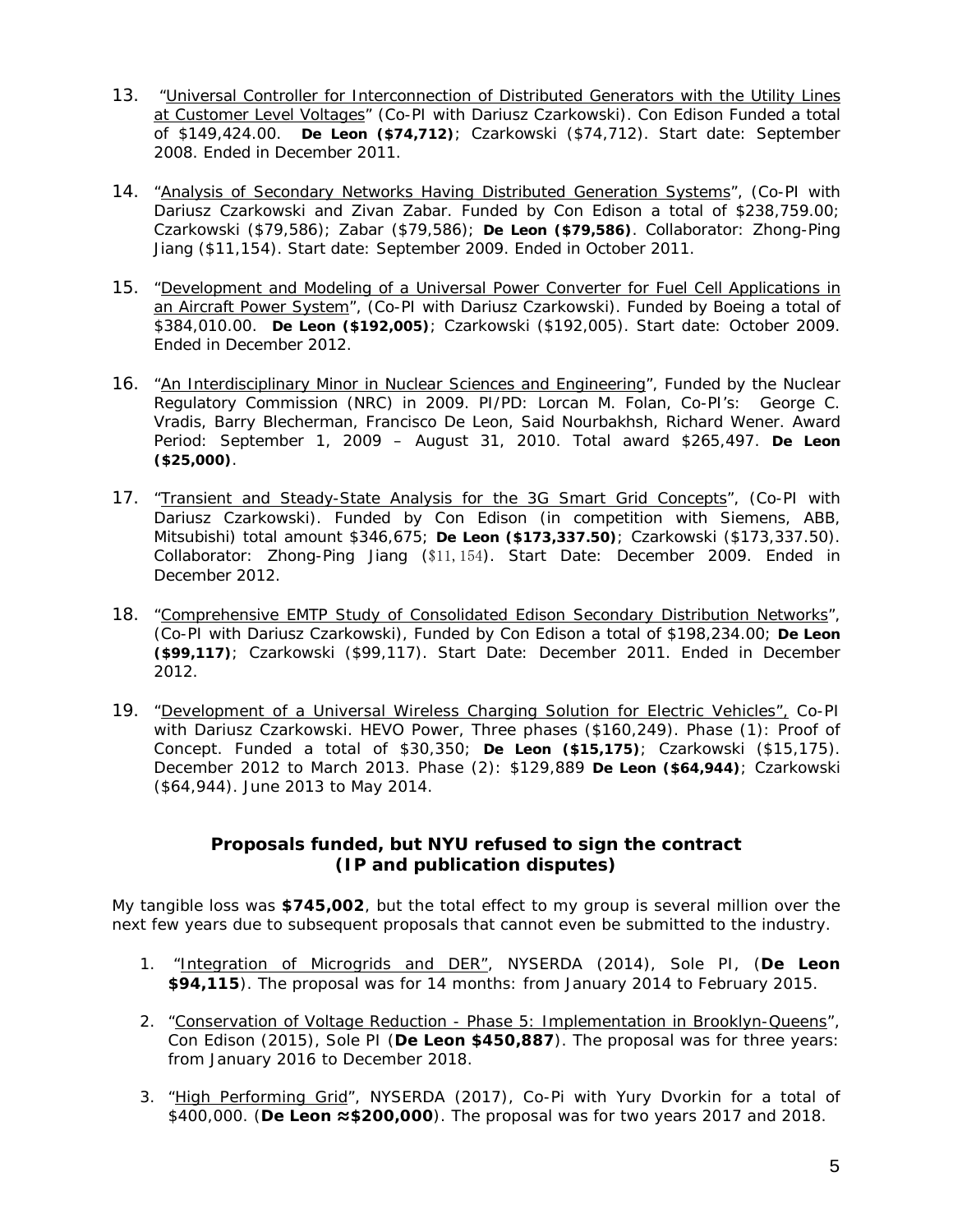# **4. Scholarly Work**

# **Book Chapters**

(\* indicates supervised student, postdoctoral fellow, or visitor)

- 1. T. Hong\*, **F. de León**, Q. Zhu, "*Optimal Dispatch of Electric Transmission Systems Considering Interdependencies with Natural Gas Systems"* in *Game Theory for Security Risk Management: From Theory to Practice*, Springer, ISBN 978-3-319-75267-9, June 2018.
- 2. **F. de León**, T. Hong\*, and A. Raza\*, Section 17 "*Power System Analysis*", *Standard Handbook for Electrical Engineers*, Mc-Graw-Hill, pp. 1053-1096, 2018.
- 3. **F. de León**, M. Diaz-Aguiló\*, and A. Raza\*, Chapter 35 "*Conservation Voltage Reduction"* (SGD057), *Smart Grid Handbook*, John Wiley & Sons, Ltd., pp. 661-684, 2016.
- 4. **F. de León**, R. Salcedo\*, X. Ran\*, and J. A. Martinez-Velasco, Chapter 12, "Time-Domain Analysis of the Smart Grid Technologies: Possibilities and Challenges" in *Transient Analysis of Power Systems. Solution Techniques, Tools and Applications*, John Wiley & Sons, pp. 481- 546, 2015.
- 5. **F. de León**, P. Gómez\*, J. A. Martinez-Velasco, and M. Rioual, Chapter 4, "*Transformers*" in *Power System Transients: Parameter Determination*, CRC Press, Boca Raton FL, 2009, pp. 177-250.

| Number of<br>papers | Journal                                                       |  |
|---------------------|---------------------------------------------------------------|--|
| 75                  | <b>IEEE Transactions on Power Delivery</b>                    |  |
| 10                  | <b>IEEE Transactions on Power Systems</b>                     |  |
| 6                   | <b>IEEE Transactions on Smart Grid</b>                        |  |
| 4                   | <b>IEEE Transactions on Magnetics</b>                         |  |
| 3                   | <b>IEEE Transactions on Power Electronics</b>                 |  |
| $\overline{2}$      | IEE Proceedings on Generation, Transmission & Distribution    |  |
| $\overline{2}$      | IET Generation, Transmission & Distribution                   |  |
| $\overline{2}$      | <b>IET Electric Power Applications</b>                        |  |
| $\overline{2}$      | IET Science, Measurement & Technology                         |  |
| 2                   | International Journal of Power and Energy Systems             |  |
|                     | IEEE Transactions on Energy Conversion                        |  |
|                     | <b>IET Power Electronics</b>                                  |  |
|                     | <b>IEEE Transactions on Circuits and Systems</b>              |  |
|                     | Complexity                                                    |  |
|                     | ASCE Journal of Infrastructure Systems                        |  |
|                     | Applied Computational Electromagnetics Society - ACES Journal |  |
| 4                   | Papers in journals without published impact factor            |  |
|                     |                                                               |  |
| Total 119           |                                                               |  |

# **Publications (Refereed Journal Articles)**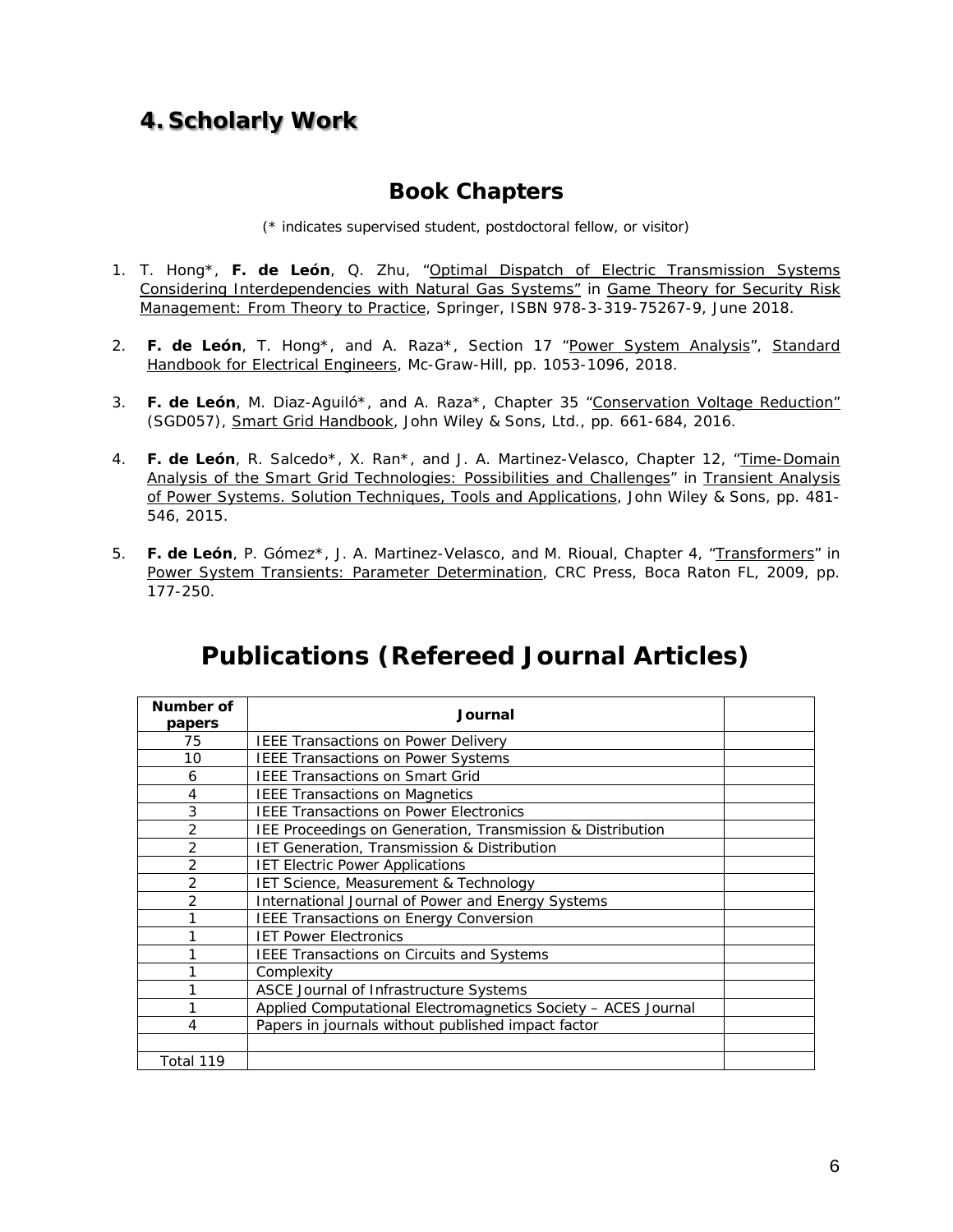(\* indicates supervised student, postdoctoral fellow, or visitor)

**2022:**

- 1) F. G. Montoya, **F. de León**, F. Arrabal-Campos, and A. Alcayde, *"Determination of Instantaneous Powers from a Novel Time-Domain Parameter Identification Method of Non-Linear Single-Phase Circuits*", paper accepted for publication in the IEEE Transactions on Power Delivery.
- 2) J. M. Colef\* and **F. de León**, "*Improvement of the Standard Ampacity Calculations for Power Cables Installed in Trefoil Formations in Ventilated Tunnels*, IEEE Transactions on Power Delivery, vol. 37, no. 1, January 2022, pp. 627-637. doi**:**  [10.1109/TPWRD.2021.3068111.](https://doi.org/10.1109/TPWRD.2021.3068111)

### **2021:**

- 3) B. Al Faiya, D. Athanasiadis, M. Chen, S. McArthur, I. Kockar, H. Lu\*, and **F. de León**, "*A Self-Organizing Multi-Agent System for Distributed Voltage Regulation*", IEEE Transactions on Smart Grid, vol. 12, no. 5, pp. 4102-4112, September 2021, doi: 10.1109/TSG.2021.3070783.
- 4) A. Borbuev\*, W. Wang\*, H. Lu\*, S. Jazebi\*, and **F. de León**, "*Investment Deferral of Feeder Upgrades Revealed by System-Wide Unbalanced Dynamic Rating: Harvesting the Hidden Capacity of Distribution Systems Discovered by Thermal Map Technology*", IEEE Transactions on Power Delivery, vol. 36, no. 3, pp. 1594-1602, June 2021, doi: 10.1109/TPWRD.2020.3011618.
- 5) W. Sima, B. Zou, M. Yang\*, and **F. de León**, "*New Method to Measure Deep-Saturated Magnetizing Inductances for Dual Reversible Models of Single-Phase Two-Winding Transformers*", IEEE Transactions on Power Delivery, vol. 36, no. 1, pp. 488-491, Feb. 2021, doi: 10.1109/TEC.2020.3023596.

- 6) A. Iravani\* and **F. de León,** "*Real-Time Transient Stability Assessment Using Dynamic Equivalents and Nonlinear Observers*", IEEE Transactions on Power Systems, vol. 35, no. 4, July 2020, pp. 2981-2992.
- 7) A. Borbuev\* and **F. de León,** "*Increasing Power Transfer Capacity of Distribution Networks Using Direct Current Feeders",* International Journal of Energy and Power Engineering, World Academy of Science, Engineering and Technology, vol. 14, No. 4, 2020.
- 8) S. Behzadirafi\* and **F. de León**, "*Closed-Form Determination of the Impedance Locus Plot of Fault Current Limiters: Asymmetrical Faults*," IEEE Transactions on Power Delivery, vol. 35, no. 2, April 2020, pp. 754-762.
- 9) Q. Wu\*, D. Deswal\*, M. Yang\*, and **F. de León**, "*Experimental Study of Magnetic Effects of Steel Tanks on Three-Phase Transformer Transients",* IEEE Transactions on Power Delivery, vol. 35, no. 2, April 2020, pp. 665-673.
- 10) S. Jazebi\*, **F. de León**, and A. Nelson, "*Review of Wildfire Management Techniques—Part II: Urgent Call for Investment in Research and Development of Preventative Solutions*", IEEE Transactions on Power Delivery, vol. 35, no. 1, February 2020, pp. 440-450.
- 11) S. Jazebi\*, **F. de León**, and A. Nelson, "*Review of Wildfire Management Techniques—Part I: Causes, Prevention, Detection, Suppression, and Data Analytics",* IEEE Transactions on Power Delivery, vol. 35, no. 1, February 2020, pp. 430-439.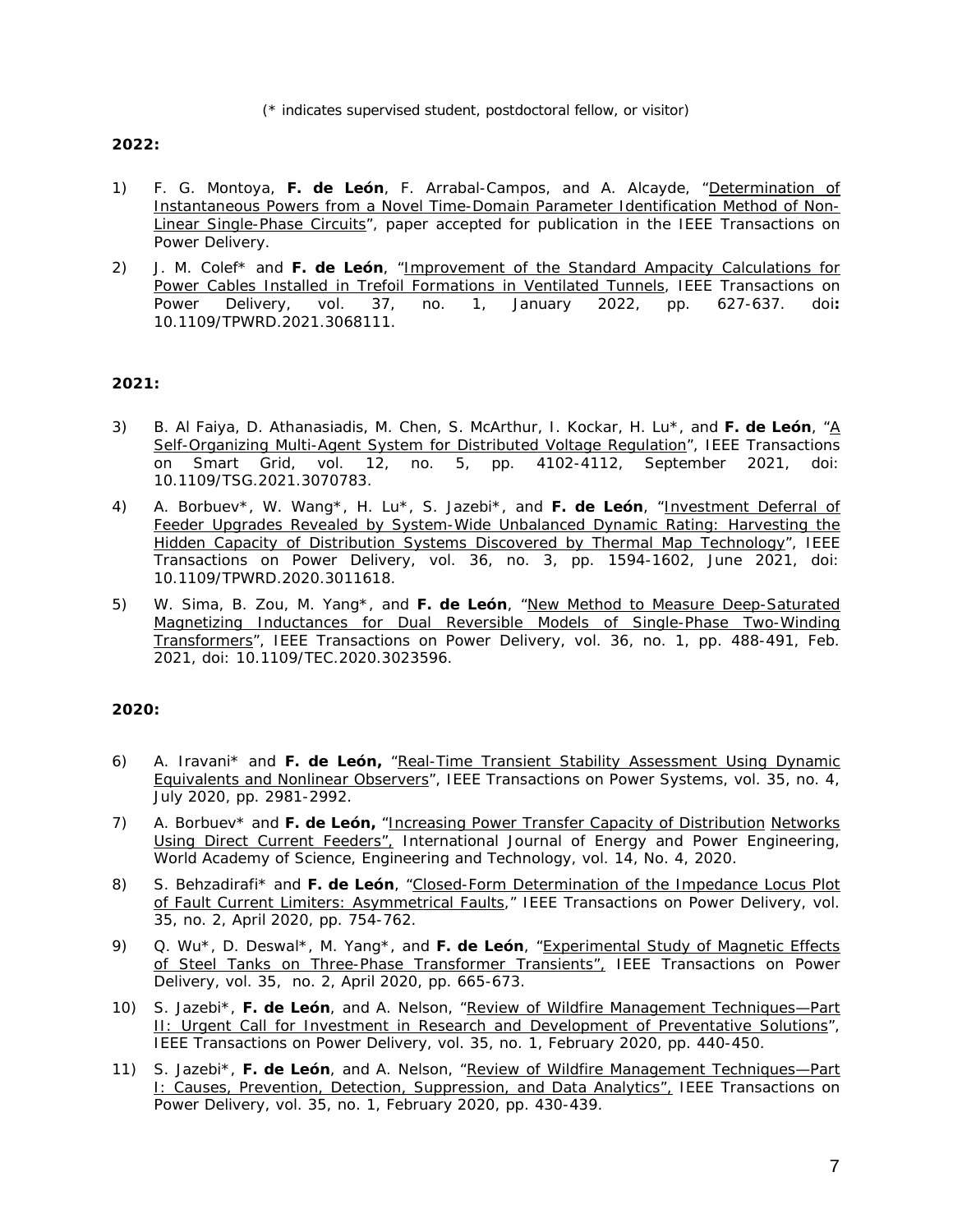- 12) W. Wang\* and **F. de León**, "*Quantitative Evaluation of DER Smart Inverters for the Mitigation of FIDVR*", IEEE Transactions on Power Delivery, vol. 35, no. 1, February 2020, pp. 420-429.
- 13) M. Yang\*, D. Deswal\*, and **F. de León**, "*Mitigation of Half-Cycle Saturation of Adjacent Transformers during HVDC Monopole Operation – Part II: Detecting Zero-Sequence Fault Currents*", IEEE Transactions on Power Delivery, vol. 35, no. 1, February 2020, pp. 16-24.
- 14) H. Rong\* and **F. de León**, "*Load Estimation of Complex Power Networks from Transformer Measurements and Forecasted Loads*", Complexity, Vol. 2020 (January), Article ID 2941809. DOI: 10.1155/2020/2941809

- 15) M. Yang\*, D. Deswal\*, and **F. de León**, "*Mitigation of Half-Cycle Saturation of Adjacent Transformers during HVDC Monopolar Operation – Part I: Mitigation Principle and Device Design*", IEEE Transactions on Power Delivery, vol. 34, no. 6, December 2019, pp. 2232- 2239.
- 16) D. Deswal\* and **F. de León**, "*Generalized Circuit Model for Eddy Current Effects in Multi-Winding Transformers*", IEEE Transactions on Power Delivery, vol. 34, no. 2, March 2019, pp. 638-650 (13 pages!).
- 17) Q. Wu\*, T. Hong\*, S. Jazebi\*, **F. de León**, *"Experimentally Validated Method to Measure the λ-i Characteristics of Asymmetric Three-Phase Transformers*", IEEE Transactions on Magnetics, Vol. 55, No. 4, pp. 8101009, April 2019.

- 18) H. Lu\*, **F. de León**, D. Soni\*, and W. Wang\*, "*Two-Zone Geological Soil Moisture Migration Model for Cable Thermal Rating*", IEEE Transactions on Power Delivery, vol. 33, no. 6, December 2018, pp. 3196-3204.
- 19) W. Wang\*, M. Diaz-Aguiló\*, K. B. Mak\*, **F. de León**, D. Czarkowski, and R. E. Uosef\*, "*Time Series Power Flow Framework for the Analysis of FIDVR Using Linear Regression*", IEEE Transactions on Power Delivery, vol. 33, no. 6, December 2018, pp. 2946-2955.
- 20) S. Behzadirafi\* and **F. de León**, "*Closed-Form Determination of the Impedance Locus Plot of Fault Current Limiters: A Rigorous Approach with Graphical Representation*," IEEE Transactions on Power Delivery, vol. 33, no. 6, December 2018, pp. 2710-2717.
- 21) A. Sedaghat\*, H. Lu\*, A. Bokhari\*, and **F. de León**, "*Enhanced Thermal Model of Power Cables Installed in Ducts for Ampacity Calculations*", IEEE Transactions on Power Delivery, vol. 33, no. 5, October 2018, pp. 2404-2411.
- 22) M. Yang\*, R. Kazemi\*, S. Jazebi\*, D. Deswal\*, and **F. de León**, "*Retrofitting the BCTRAN Transformer Model with Non-Linear Magnetizing Branches for the Accurate Study of Low-Frequency Deep Saturating Transients*", IEEE Transactions on Power Delivery, vol. 33, no. 5, October 2018, pp. 2344-2353.
- 23) Z. Li\*, S. Wang, X. Zheng, **F. de León**, and T. Hong, "*Dynamic Demand Response using Customer Coupons Considering Multiple Load Aggregators to Simultaneously Achieve Efficiency and Fairness*", IEEE Transactions on Smart Grid, vol. 9, no. 4, July 2018, pp. 3112-3121.
- 24) T. Hong\* and **F. de León**, "*Centralized Unbalanced Dispatch of Smart Distribution dc Microgrid Systems*", IEEE Transactions on Smart Grid, vol. 9, no. 4, July 2018, pp. 2852- 2861.
- 25) H. Lu\*, A. Bokhari\*, T. Hong\*, and **F. de León**, "*Experimental Evaluation of Available Computational Methods for Eddy Current and Hysteresis Losses for Cables Installed in Steel Pipes*", IEEE Transactions on Power Delivery, vol. 33, no. 4, August 2018, pp. 1777-1786.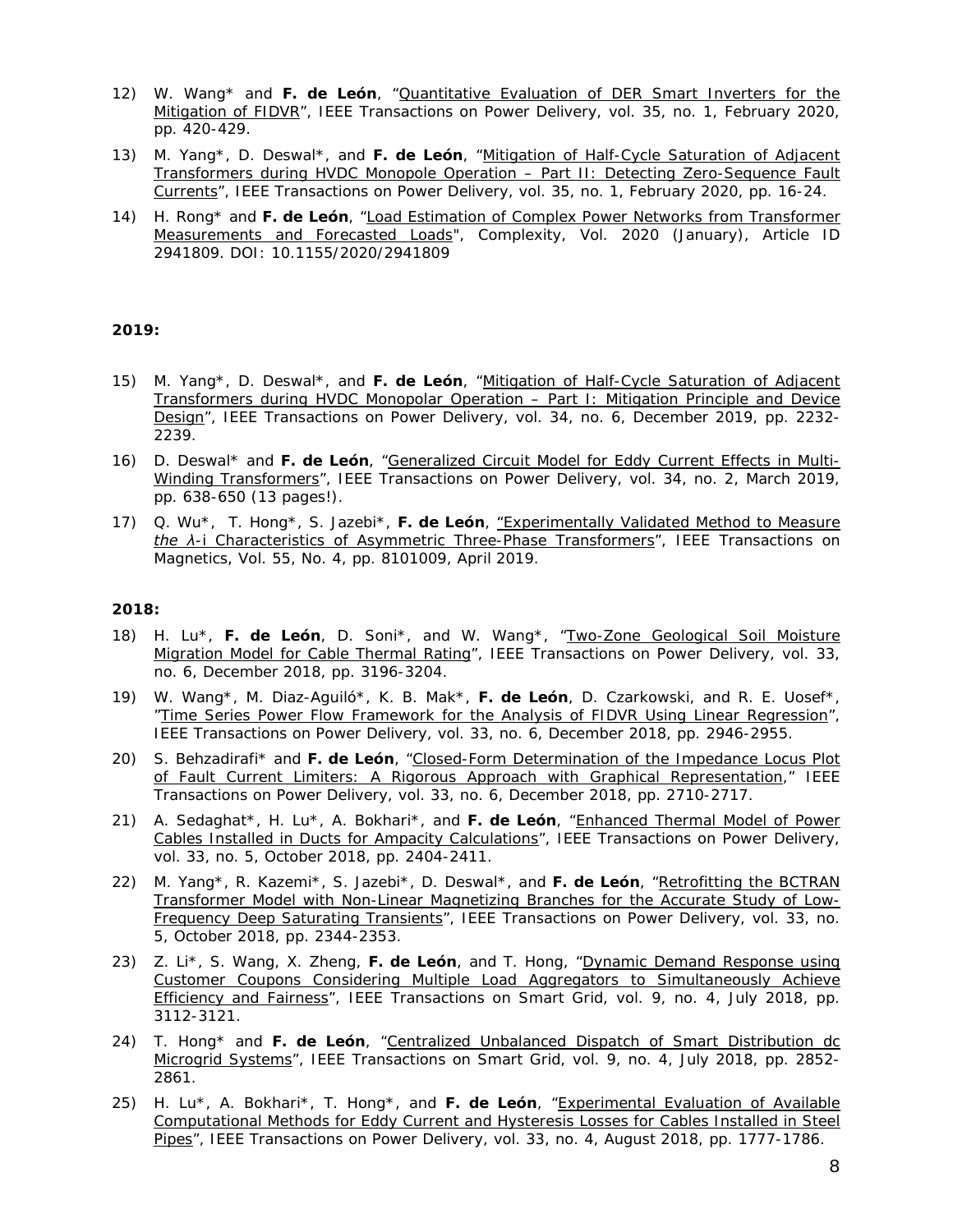- 26) W. Wang\*, S. Jazebi\*, **F. de León,** and Z. Li\*, "*Looping Radial Distribution Systems Using Superconducting Fault Current Limiters: Feasibility and Economic Analysis*", IEEE Transactions on Power Systems, vol. 33, no. 3, May 2018, pp. 2486-2495.
- 27) T. Hong\*, D. Deswal\*, and **F. de León**, "*An Online Data-Driven Technique for the Detection of Transformer Winding Deformations*", IEEE Transactions on Power Delivery, vol. 33, no. 2, April 2018, pp. 600-609.
- 28) J. Wang\*, A. Raza\*, T. Hong\*, A. Cisco Sullberg\*, **F. de León**, and Q. Huang, "*Analysis of Energy Savings of CVR including Refrigeration Loads in Distribution Systems*", IEEE Transactions on Power Delivery, vol. 33, no. 1, February 2018, pp. 158-168.
- 29) H. Lu\*, A. Borbuev\*, S. Jazebi\*, T. Hong\*, and **F. de León**, "*Smart Load Management of Distribution-Class Toroidal Transformers using a Dynamic Thermal Model*", IET Generation, Transmission & Distribution, vol. 12, no. 1, January 2018, pp. 142-149.

- 30) R. Zimmerman, Q. Zhu, **F. de León**, and Z. Guo, "*Conceptual Modeling Framework to Integrate Resilient and Interdependent Infrastructure in Extreme Weather*", ASCE Journal of Infrastructure Systems, vol. 23, no. 4, Dec. 2017, pp. 04017034.
- 31) T. Hong\* and **F. de León**, "*Controlling Non-Synchronous Microgrids for Load Balancing of Radial Distribution Systems"*, IEEE Transactions on Smart Grid, Vol. 8, No. 6, November 2017, pp.2608-2616.
- 32) S. Saadat\*, A. Borbuev\*, and **F. de León**, "*Thermal Analysis of Power Cables Installed in Solid Bottom Trays using an Equivalent Circuit*", IEEE Transactions on Power Delivery, Vol. 32, No. 4, August 2017, pp. 2130-2139.
- 33) Z. Li\*, S. Jazebi\*, and **F. de León**, *Determination of the Optimal Switching Frequency for Distribution System Reconfiguration*, IEEE Transactions on Power Delivery, Vol. 32, No. 4, August 2017, pp. 2061-2069.
- 34) R. Kazemi\*, S. Jazebi\*, D. Deswal\*, and **F. de Leόn**, "*Estimation of Design Parameters of Single-Phase Distribution Transformers from Terminal Measurements*", IEEE Transactions on Power Delivery, Vol. 32, No. 4, August 2017, pp. 2031-2039.
- 35) Q. Wu\*, S. Jazebi\*, and **F. de León**, "*Parameter Estimation of Three-Phase Transformer Models for Low-Frequency Transient Studies from Terminal Measurements*", IEEE Transactions on Magnetics, Vol. 53, No. 7, pp. 8107108, July 2017.
- 36) R. Hardowar\*, S. Rodriguez, R. E. Uosef\*, **F. de León**, and D. Czarkowski, "*Prioritizing the Restoration of Network Transformers using Distribution System Loading and Reliability Indices*", IEEE Transactions on Power Delivery, Vol. 32, No. 3, June 2017, pp. 1236-1243.
- 37) M. Moghaddami, A. I. Sarwat, and **F. de León**, "*Reduction of Stray Loss in Power Transformers Using Horizontal Magnetic Wall Shunts*", IEEE Transactions on Magnetics, Vol. 53, No. 2, February 2017, p. 8100607.

- 38) T. Hong\*, A. Raza\*, and **F. de León**, "*Optimal Power Dispatch under Load Uncertainty using a Stochastic Approximation Method*", IEEE Transactions on Power Systems, Vol. 31, No. 6, November 2016, pp. 4495-4503.
- 39) C. Alonso\* and **F. de León**, "*Experimental Parameter Determination and Laboratory Verification of the Inverse Hysteresis Model for Single-Phase Toroidal Transformers*", IEEE Transactions on Magnetics, Vol. 52, No. 11, November 2016.
- 40) Q. Deng, J. Liu, M. Bojarski, D. Czarkowski, **F. de León**, and E. Asa, "*Design of a Wireless Charging System with a Phase-Controlled Inverter for Electric Vehicles under Varying Parameters*", IET Power Electronics, Volume 9, No. 13, October 2016, pp. 2461-2470.
- 41) S. Jazebi\*, S. E. Zirka, M. Lambert, A. Rezaei-Zare, N. Chiesa, Y. Moroz, X. Chen, M. Martinez-Duro, C. M. Arturi, E. P. Dick, A. Narang, R. A. Walling, J. Mahseredjian, J. A. Martinez, and **F. de León (Chair of the IEEE Taskforce)**, "*Duality Derived Transformer*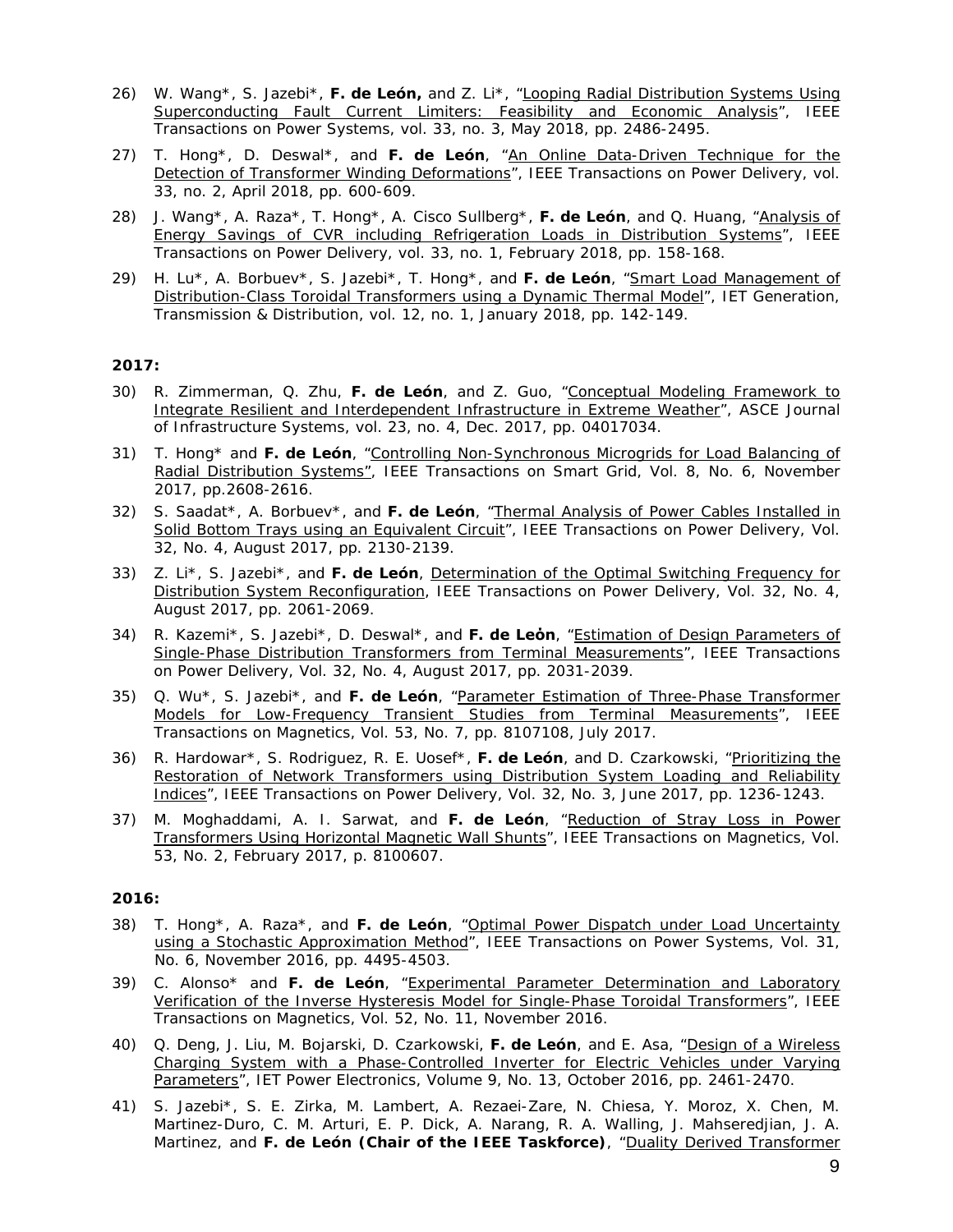*Models for Low-Frequency Electromagnetic Transients – Part II: Complementary Modeling Guidelines*", IEEE Transactions on Power Delivery, Vol. 31, No. 5, October 2016, pp. 2420- 2430.

- 42) S. Jazebi\*, S. E. Zirka, M. Lambert, A. Rezaei-Zare, N. Chiesa, Y. Moroz, X. Chen, M. Martinez-Duro, C. M. Arturi, E. P. Dick, A. Narang, R. A. Walling, J. Mahseredjian, J. A. Martinez, and **F. de León (Chair of the IEEE Taskforce)**, "*Duality Derived Transformer Models for Low-Frequency Electromagnetic Transients – Part I: Topological Models*", IEEE Transactions on Power Delivery, Vol. 31, No. 5, October 2016, pp. 2410-2419.
- 43) S. Jazebi\*, R. Doğan\*, B. Kovan\*, and **F. de León**, "*Reduction of Inrush Currents in Toroidal Transformers by Sector Winding Design*", IEEE Transactions on Power Electronics, Vol. 31, No. 10, October 2016, pp. 6766-6780.
- 44) D. Sciano*,* A. Raza\*, R. Salcedo\**,* M. Diaz-Aguilo\**,* R. E. Uosef\**,* D. Czarkowski, and **F. de León**, "*Evaluation of DC-Links on Dense-Load Urban Distribution Networks"*, IEEE Transactions on Power Delivery, Vol. 31, No. 3, June 2016, pp. 1317-1326.
- 45) R. Salcedo\*, A. Bokhari\*, M. Diaz-Aguiló\*, N. Lin\*, T. Hong\*, **F. de León**, D. Czarkowski, S. Flank, A. McDonnell, and R. E. Uosef\*, "*Benefits of a Non-Synchronous Microgrid on Dense-Load Low-Voltage Secondary Networks*", IEEE Transactions on Power Delivery, Vol. 31, No. 3, June 2016, pp. 1076-1084.
- 46) R. Doğan\*, S. Jazebi\*, and **F. de León**, "*Investigation of Transformer-Based Solutions for the Reduction of Inrush and Phase-Hop Currents*", IEEE Transactions on Power Electronics, Vol. 31, No. 5, May 2016, pp. 3506-3516.
- 47) A. Bokhari\*, A. Raza\*, M. Diaz-Aguiló\*, and **F. de León**, D. Czarkowski, R. E. Uosef\*, and D. Wang, "*Combined Effect of CVR and DG Penetration in the Voltage Profile of Low Voltage Secondary Distribution Networks*", IEEE Transactions on Power Delivery, Vol. 31, No. 1, February 2016, pp. 286-293.

- 48) T. Hong\* and **F. de León**, "*Lissajous Curve Methods for the Identification of Nonlinear Circuits: Calculation of a Physical Consistent Reactive Power*", IEEE Transactions on Circuits and Systems I, Vol. 62, No. 12, December 2015, pp. 2874-2885.
- 49) S. Jazebi\*, **F. de León**, and N. Wu\*, "*Enhanced Analytical Method for the Calculation of the Maximum Inrush Currents of Single-Phase Power Transformers",* IEEE Transactions on Power Delivery, Vol. 30, No. 6, December 2015, pp. 2590-2599.
- 50) S. Jazebi\* and **F. de León**, "*Duality-Based Transformer Model Including Eddy Current Effects in the Windings",* IEEE Transactions on Power Delivery, Vol. 30, No. 5, October 2015, pp. 2312-2320.
- 51) M. Diaz-Aguiló\* and **F. de León**, "*Adaptive Soil Model for Real-Time Thermal Rating of Underground Power Cables*", IET Science, Measurement & Technology, Vol. 9, no. 6, September 2015, pp. 654–660.
- 52) M. Diaz-Aguiló\* and **F. de León**, "*Introducing Mutual Heating Effects in the Ladder-type Soil Model for Dynamic Thermal Rating of Underground Cables*", IEEE Transactions on Power Delivery, Vol. 30, No. 4, August 2015, pp. 1958-1964.
- 53) B. Kovan\* and **F. de León**, "*Mitigation of Geomagnetically Induced Currents by Neutral Switching*", IEEE Transactions on Power Delivery, Vol. 30, No. 4, August 2015, pp. 1999- 2006.
- 54) **F. de León**, S. Jazebi\*, A. Farazmand\*, D. Deswal\*, and R. Levi, "*Elimination of Residual Flux in Transformers by the Application of an Alternating Polarity DC Voltage Source*", IEEE Transactions on Power Delivery, Vol. 30, No. 4, August 2015, pp. 1727-1734.
- 55) I. Baker\* and **F. de León**, "*An Equivalent Circuit for the Thermal Analysis of Cables in Non-Vented Vertical Risers*", IET Science, Measurement & Technology, Vol. 9, No. 5, pp 606- 614, August 2015.
- 56) T. Hong\* and **F. de León**, "*A Reconfigurable Auto-Loop Micro-Grid*", IEEE Transactions on Power Delivery, Vol. 30, No. 3, June 2015, pp. 1644-1645.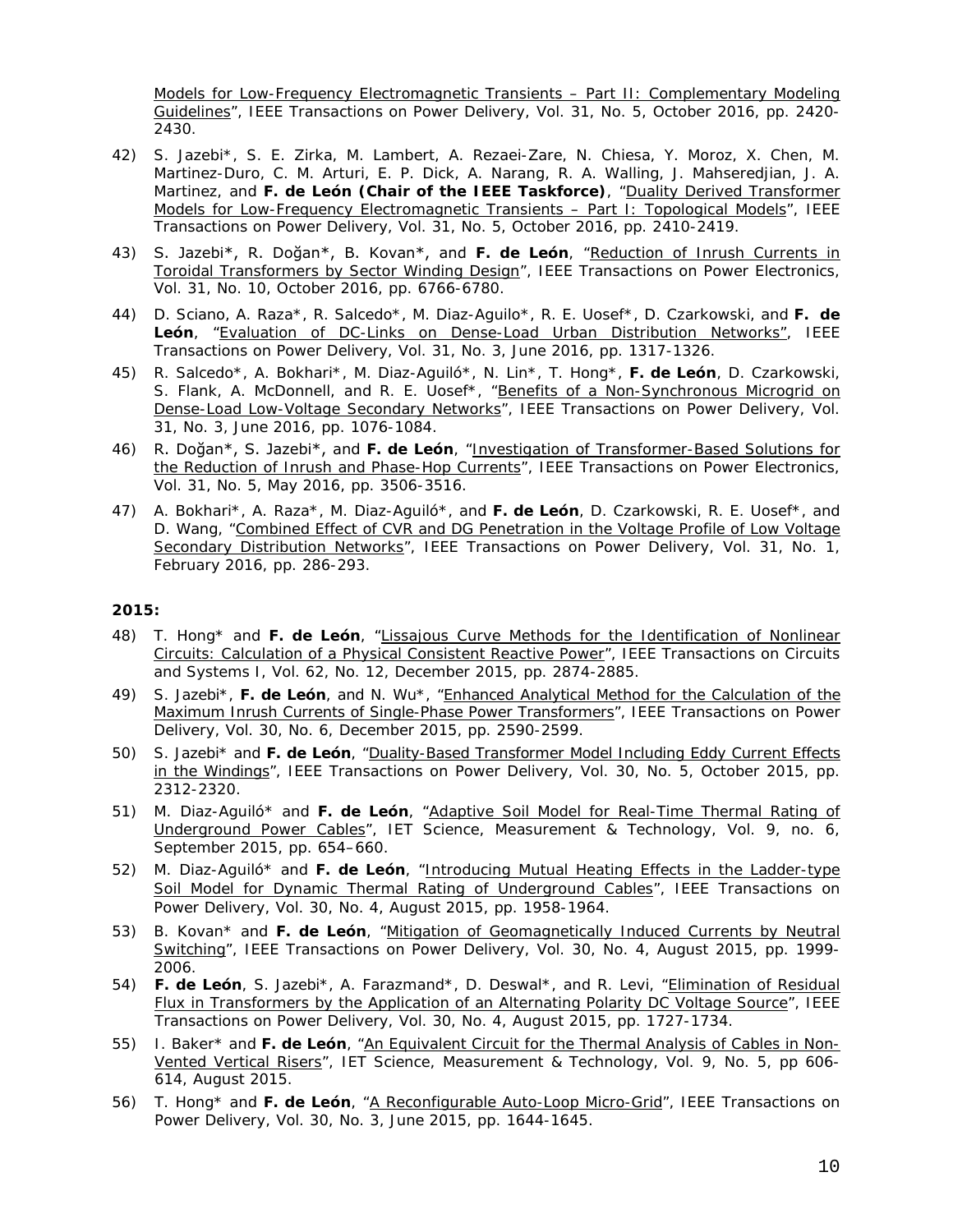57) S. Jazebi\* and **F. de León**, "*Experimentally Validated Reversible Multi-Winding Transformer Model for the Accurate Calculation of Low-Frequency Transients",* IEEE Transactions on Power Delivery, Vol. 30, No. 1, February 2015, pp. 193-201.

### **2014:**

- 58) M. Diaz-Aguiló\*, **F. de León**, S. Jazebi\*, and M. Terracciano\*, "*Ladder-type Soil Model for Dynamic Thermal Rating Applicable to Real-Time Operation of Underground Power Cables*", IEEE Power and Energy Technology Systems Journal, Vol. 1, pp. 21-30, November 2014.
- 59) A. Sedaghat\* and **F. de León**, "*Thermal Analysis of Power Cables in Free Air: Evaluation and Improvement of the IEC Standard Ampacity Calculations*", IEEE Transactions on Power Delivery, Vol. 29, No. 5, October 2014, pp. 2306-2314.
- 60) M. Lambert, M. Martínez-Duró, J. Mahseredjian, **F. de León**, and F. Sirois, "*Transformer Leakage Flux Models for Electromagnetic Transients: Critical Review and Validation of a New Model*", IEEE Transactions on Power Delivery, Vol. 29, No. 5, October 2014, pp. 2180- 2188.
- 61) P. Gómez\*, **F. de León**, and F. P. Espino-Cortés\*, *Improved Computation of Core Inductance for Fast Transient Analysis of Transformers*, IEEE Transactions on Power Delivery, Vol. 29, No. 4, August 2014, pp. 2034-2036.
- 62) J. Sandraz\*, R. Macwan\*, M. Diaz-Aguiló\*, J. McClelland, **F. de León**, D. Czarkowski, and C. Comack, "*Energy and Economic Impacts of the Application of CVR in Heavily-Meshed Secondary Distribution Networks*", IEEE Transactions on Power Delivery, Vol. 29, No. 4, August 2014, pp. 1692-1700.
- 63) A. Farazmand\*, **F. de León**, K. Zhang\*, and S. Jazebi\*, "*Analysis, Modeling and Simulation of the Phase-Hop Condition in Transformers: The Largest Inrush Currents*", IEEE Transactions on Power Delivery, Vol. 29, No. 4, August 2014, pp. 1918-1926.
- 64) S. Purushothaman\*, **F. de León,** and M. Terracciano\*, "*Calculation of Cable Thermal Rating Considering Non-Isothermal Earth Surface*", IET Generation, Transmission & Distribution, 2014 Vol. 8, No. 7, pp. 1354-1361.
- 65) A. Bokhari\*, A. Alkan\*, A. Sharma\*, R. Dogan\*, M. Diaz Aguiló\*, **F. de León**, D. Czarkowski, Z. Zabar, L. Birenbaum, A. Noel, and R. Uosef\*, "*Experimental Determination of the ZIP Coefficients for Modern Residential, Commercial and Industrial Loads*", IEEE Transactions on Power Delivery, Vol. 29, No. 3, June 2014, pp. 1372-1381.
- 66) **F. de León**, S. Jazebi\*, and A. Farazmand\*, "*Accurate Measurement of the Air-Core Inductance of Iron-Core Transformers with a Non-Ideal Low-Power Rectifier*", IEEE Transactions on Power Delivery, Vol. 29, No. 1, February 2014, pp. 294-296.

- 67) S. Jazebi\*, **F. de León**, A. Farazmand\*, and D. Deswal\*, "*Dual Reversible Transformer Model for the Calculation of Low-Frequency Transients*", IEEE Transactions on Power Delivery, Vol. 28, No. 4, October 2013, pp. 2509-2517.
- 68) R. Salcedo\*, X. Ran\*, **F. de León**, D. Czarkowski, and V. Spitsa\*, "*Long Duration Overvoltages due to Current Backfeeding in Secondary Networks"*, IEEE Transactions on Power Delivery, Vol. 28, No. 4, October 2013, pp. 2500-2508.
- 69) **F. de León** and S. Purushothaman\*, "*Closed Form Computation of Electromagnetic Fields in Induction Motors*", International Journal of Power and Energy Systems, Vol. 33, No. 2, 2013, pp. 62-70.
- 70) M. Diaz Aguiló\*, J. Sandraz\*, R. Macwan\*, **F. de León**, D. Czarkowski, C. Comack, and D. Wang, "*Field Validated Load Model for the Analysis of CVR in Distribution Secondary Networks: Energy Conservation*", IEEE Transactions on Power Delivery, Vol. 28, No. 4, October 2013, pp. 2428-2436.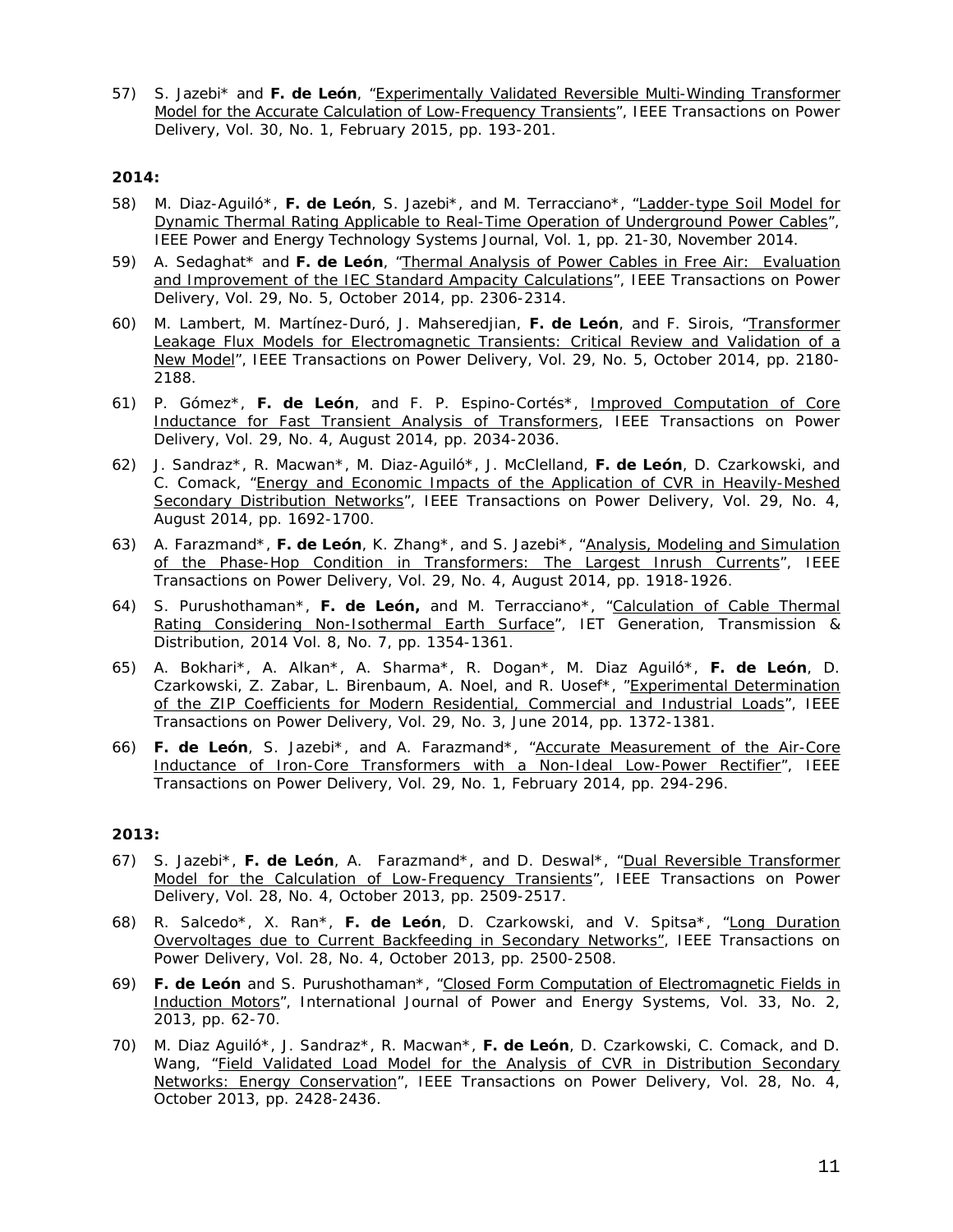- 71) P. Moghe\* and **F. de León,** "*Parametric Study of Losses in Cross Bonded Cables: Conductors Transposed versus Conductors Non-Transposed*", IEEE Transactions on Power Delivery, Vol. 28, No. 4, October 2013, pp. 2273-2281.
- 72) J. Sandraz\*, **F. de León**, and J. Cultrera, "*Validated Transient Heat Transfer Model of Underground Transformer in Rectangular Vaults*", IEEE Transactions on Power Delivery, Vol. 28, No. 3, July 2013, pp. 1770-1778.
- 73) **F. de León**, S. Purushothaman\*, and L. Qaseer\*, "*Leakage Inductance Design of Toroidal Transformers by Sector Winding*", IEEE Transactions on Power Electronics, Vol. 29, No. 1, January 2014, pp. 473-480.
- 74) S. Jazebi\*, **F. de León**, and B. Vahidi, "*Duality-Synthesized Circuit for Eddy Current Effects in Transformer Windings*", IEEE Transactions on Power Delivery, Vol. 28, No. 2, April 2013, pp. 1063-1072.
- 75) P. Gómez\*, **F. de León**, and F. P. Espino-Cortés\*, "*Improvement of a Method to Compute the Inductance Matrix of Multilayer Transformer Windings For Very Fast Transients*", IEEE Transactions on Power Delivery, Vol. 28, No. 2, April 2013, pp. 1245-1246.
- 76) **F. de León**, D. Czarkowski, V. Spitsa\*, J. A. Martinez, T. Noda, R. Iravani, X. Wang, A. Davoudi, G. W. Chang, A. Mehrizi-Sani, and I. Kocar "*Development of Data Translators for Interfacing Power-Flow Programs with EMTP-Type Programs: Challenges and Lessons Learned*", IEEE Transactions on Power Delivery, Vol. 28, No. 2, April 2013, pp. 1192-1201.
- 77) S. Jazebi\*, A. Farazmand\*, B. Murali\*, **F. de León**, "*A Comparative Study on* <sup>π</sup> *and T Equivalent Circuits for the Analysis of Transformer Ferroresonance*", IEEE Transactions on Power Delivery, Vol. 28, No. 1, January 2013, pp. 526-528.

- 78) P. Chen\*, R. Salcedo\*, Q. Zhu\*, **F. de León**, D. Czarkowski, Z. P. Jiang, V. Spitsa\*, Z. Zabar, and R. Uosef\*, "*Analysis of Voltage Profile Problems due to the Penetration of Distributed Generation in Low-Voltage Secondary Distribution Networks",* IEEE Transactions on Power Delivery, Vol. 27, No. 4, October 2012, pp. 2020-2028.
- 79) **F. de León**, A. Farazmand\*, and P. Joseph\*, "*Comparing the T and* <sup>π</sup> *Equivalent Circuits for the Calculation of Transformer Inrush Currents*", IEEE Transactions on Power Delivery, Vol. 27, No. 4, October 2012, pp. 2390-2398.
- 80) L. Yu\*, S. Purushothaman\*, P. Joseph\*, B. Li\*, T. Grawitz\*, **F. de León**, D. Czarkowski, J. Carbonara, D. Sciano, and M. Jolly, "*Universal Controller for the Interconnection of Distributed Generators with Utility Lines at Customer Level Voltages*", International Journal of Power and Energy Systems, Vol. 32, No. 3, 2012, pp. 131-138.
- 81) L. Qaseer\*, S. Purushothaman\*, and **F. de León**, "*Closed-Form Analysis of Squirrel-Cage Induction Motors With Anisotropic Modeling of Stator and Rotor*", IEEE Transactions on Energy Conversion, Vol. 27, No. 3, pp. 553-560, September 2012.
- 82) **F. de León**, L. Qaseer\*, and J. Cohen\*, "*AC Power Theory from Poynting Theorem: Identification of the Power Components of Magnetic Saturating and Hysteretic Circuits*", IEEE Transactions on Power Delivery, Vol. 27, No. 3, July 2012, pp. 1548-1556.
- 83) M. Terracciano\*, S. Purushothaman\*, **F. de León**, and A. Farahani, "*Thermal Analysis of Cables in Unfilled Troughs: Investigation of the IEC Standard and a Methodical Approach for Cable Rating*", IEEE Transactions on Power Delivery, Vol. 27, No. 3, pp. 1423-1431, July 2012.
- 84) L. Yu\*, D. Czarkowski, and **F. de León**, "*Optimal Distributed Control for Voltage Regulation of Distribution Systems with Distributed Generation Resources*", IEEE Transactions on Smart Grid, Vol. 3, No. 2, June 2012, pp. 959-967.
- 85) V. Spitsa\*, X. Ran\*, R. Salcedo\*, J. Martinez, R. Uosef\*, **F. de León**, D. Czarkowski, and Z. Zabar, "*On the Transient Behavior of Large-Scale Distribution Networks During Automatic Feeder Reconfiguration*", IEEE Transactions on Smart Grid, Vol. 3, No. 2, June 2012, pp. 887-896.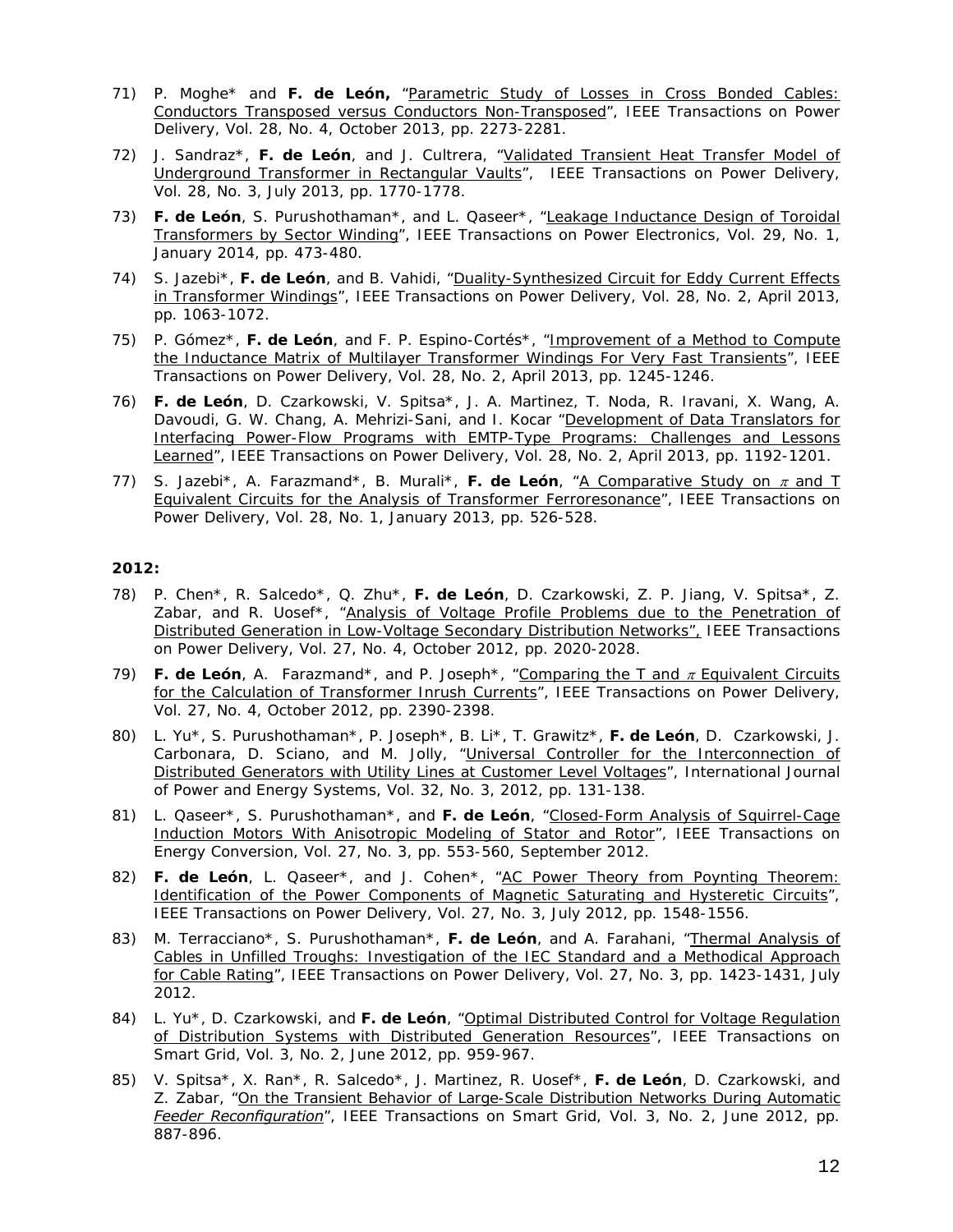- 86) S. Purushothaman\* and **F. de León**, "*Heat Transfer Model for Toroidal Transformers*", IEEE Transactions on Power Delivery, Vol. 27, No. 2, April 2012, pp. 813-820.
- 87) V. Spitsa\*, R. Salcedo\*, X. Ran\*, J. Martinez, R. Uosef\*, **F. de León**, D. Czarkowski, and Z. Zabar, "*Three–Phase Time–Domain Simulation of Very Large Distribution Networks*", IEEE Transactions on Power Delivery, Vol. 27, No. 2, April 2012, pp. 677-687.
- 88) C. Álvarez-Mariño\*, **F. de León**, and X. M. López-Fernández, "*Equivalent Circuit for the Leakage Inductance of Multi-Winding Transformers: Unification of Terminal and Duality Models*", IEEE Transactions on Power Delivery, Vol. 27, No. 1, January 2012, pp. 353-361.

- 89) I. Hernández\*, **F. de León**, and P. Gómez\*, "*Design Formulas for the Leakage Inductance of Toroidal Distribution Transformers",* IEEE Transactions on Power Delivery, Vol. 26, No. 4, October 2011, pp. 2197-2204.
- 90) L. Qaseer\*, **F. de León**, and S. Purushothaman\*, "*Combined Field and Circuit Theories in Squirrel-Cage Induction Motors based on Micro-T Circuit Model*", Applied Computational Electromagnetics Society – ACES Journal, Vol. 26, No.7, July 2011, pp.551-560.
- 91) J. A. Martinez, **F. de León**, A. Mehrizi-Sani, M. H. Nehrir, C. Wang, and V. Dinavahi, "*Tools for Analysis and Design of Distributed Resources. Part II: Tools for Planning, Analysis and Design of Distribution Networks with Distributed Resources*", IEEE Transactions on Power Delivery, Vol. 26, No. 3, July 2011, pp. 1653-1662.
- 92) J. A. Martinez-Velasco **and F. de León**, "*Equivalent circuit of a regulating transformer",* Ingeniare. Revista Chilena de Ingeniería, Vol. 19, No.1, 2011, pp. 93-109.
- 93) **F. de León**, M. Márquez-Asensio, and G. Álvarez-Cordero, "*Effects of Conductor Counter-Transposition on the Positive Sequence Impedance and Losses of Cross-Bonded Cables*", IEEE Transactions on Power Delivery, Vol. 26, No. 3, July 2011, pp. 2060-2063.
- 94) B. Kovan\*, **F. de León**, D. Czarkowski, Z. Zabar, and L. Birenbaum, "*Mitigation of Inrush Currents in Network Transformers by Reducing the Residual Flux with an Ultra-Low-Frequency Power Source*", IEEE Transactions on Power Delivery, Vol. 26, No. 3, July 2011, pp. 1563-1570.
- 95) P. Gómez\* and **F. de León**, "*Accurate and Efficient Computation of the Inductance Matrix of Transformer Windings for the Simulation of Very Fast Transients*", IEEE Transactions on Power Delivery, Vol. 26, No. 3, July 2011, pp. 1423-1431.
- 96) P. Gómez\*, **F. de León**, and I. Hernández\*, "*Impulse Response Analysis of Toroidal Core Distribution Transformers for Dielectric Design*", IEEE Transactions on Power Delivery, Vol. 26, No. 2, April 2011, pp. 1231-1238.
- 97) S. Purushothaman\* and **F. de Leon**, "*Eliminating Sub-Synchronous Oscillations with an Induction Machine Damping Unit (IMDU)*", IEEE Transactions on Power Systems, Vol. 26, No. 1, January 2011, pp. 225-232.

- 98) I. Hernández\*, **F. de León**, J. M. Cañedo, and J. C. Olivares-Galván, "*Modelling Transformer Core Joints using Gaussian Models for the Magnetic Flux Density and Permeability*", IET Electric Power Applications, Vol. 4, No. 9, November 2010, pp. 761–771.
- 99) **F. de León** and J. Cohen\*, "*AC Power Theory from Poynting Theorem: Accurate Identification of Instantaneous Power Components in Nonlinear Switched Circuits*", IEEE Transactions on Power Delivery, Vol. 25, No. 4, October 2010, pp. 2104-2112.
- 100) J. C. Olivares-Galván, **F. de León**, P. S. Georgilakis, and R. Escarela-Pérez, "*Selection of Copper versus Aluminum Windings for Distribution Transformers*", IET Electric Power Applications, Vol. 4, No. 6, July 2010, pp. 474–485.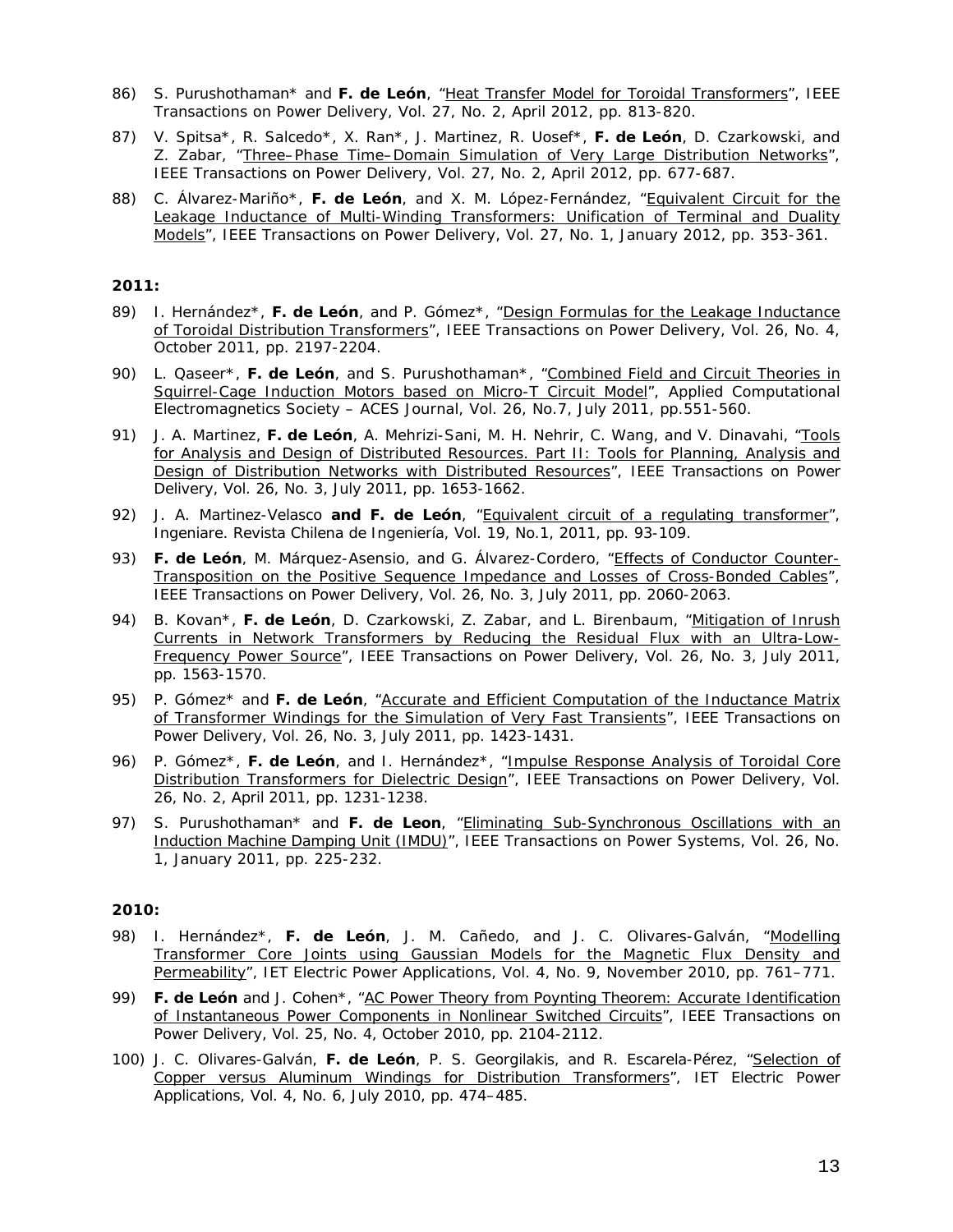- 101) M. Dilek, **F. de León**, R. Broadwater, and S. Lee, "*A Robust Multi-phase Power Flow for General Distribution Networks*", IEEE Transactions on Power Systems, Vol. 25, No. 2, May 2010, pp. 760-768.
- 102) J. C. Olivares-Galvan, R. Escarela-Perez, **F. de León**, E. Campero-Littlewood, and C. Aviles Cruz, "*Separation of Core Losses in Distribution Transformers using Experimental Methods*", (IEEE) Canadian Journal of Electrical and Computer Engineering, Vol. 35, No. 1, Winter 2010, pp. 33-39.

- 103) J. A. Martinez, **F. de León**, and V. Dinavahi, "*Simulation Tools for Analysis and Design of Distribution Networks with Distributed Energy Resources",* Electrical Power and Utilisation Journal, Vol. XV, No.1, 2009, pp. 33-50.
- 104) **F. de León** and J. A. Martinez, "*Dual Three-Winding Transformer Equivalent Circuit Matching Leakage Measurements*", IEEE Transactions on Power Delivery, Vol. 24, No. 1, January 2009, pp. 160-168.

#### **2008:**

- 105) J. A. Peralta\*, **F. de León**, and J. Mahseredjian, *"Unbalanced Multiphase Load-Flow Using a Positive-Sequence Load-Flow Program*", IEEE Transactions on Power Systems, Vol. 23, No. 2, May 2008, pp. 469-476.
- 106) **F. de León** and G. Anders, "*Effects of Backfilling on Cable Ampacity Analyzed with the Finite Element Method*", IEEE Transactions on Power Delivery, Vol. 23, No. 2, April 2008, pp. 537- 543.

#### **1992 to 2004:**

- 107) J. C. Olivares, R. Escarela, S. V. Kulkarni, **F. de León**, E. Melgoza*,* and O. Hernández*, "Improved Insert Geometry for Reducing Tank Wall Losses in Pad-Mounted Transformers",*  IEEE Transactions on Power Delivery, Vol. 19, No. 3, July 2004, pp. 1120-1126.
- 108) J. C. Olivares, R. Escarela-Perez, S. V. Kulkarni, **F. de León***,* M.A. Venegas-Vega, "2D finite-element determination of tank wall losses in pad-mounted transformers", Electric Power Systems Research, Vol. 71, No. 2, October 2004, pp. 179–185.
- 109) **F. de León** and A. Semlyen, "*Iterative Solvers in the Newton Power Flow Problem: Preconditioners, Inexact Solutions, and Partial Jacobian Updates*", IEE Proceedings on Generation, Transmission and Distribution, Volume 149, No. 4, July 2002, pp. 479-484.
- 110) A. Semlyen and **F. de León**, "*Quasi-Newton Power Flow Using Partial Jacobian Updates*", IEEE Transactions on Power Systems, Vol. 16, No. 3, August 2001, pp. 332-339.
- 111) J. Cohen\*, **F. de León**, and L. M. Hernandez, "*Physical Time Domain Representation of Powers in Linear and Nonlinear Electrical Circuits*", IEEE Transactions on Power Delivery, Vol. 14, No. 4, October 1999, pp. 1240-1249.
- 112) **F. de León** and A. Semlyen, "*A Simple Representation of Dynamic Hysteresis Losses in Power Transformers*", IEEE Transactions on Power Delivery, Vol. 10, No. 1, January 1995, pp. 315- 321.
- 113) A. Semlyen and **F. de León**, "*Eddy Current Add-On for the Frequency Dependent Representation of Winding Losses in Transformer Models used in Computing Electromagnetic Transients*," IEE Proceedings on Generation, Transmission and Distribution, Volume 141, No. 3, May 1994, pp. 209-214.
- 114) **F. de León** and A. Semlyen, "*Detailed Modeling of Eddy Current Effects for Transformer Transients*," IEEE Transactions on Power Delivery, Vol. 9, No. 2, April 1994, pp. 1143-1150.
- 115) **F. de León** and A. Semlyen, "*Complete Transformer Model for Electromagnetic Transients*," IEEE Transactions on Power Delivery, Vol. 9, No. 1, January 1994, pp. 231-239.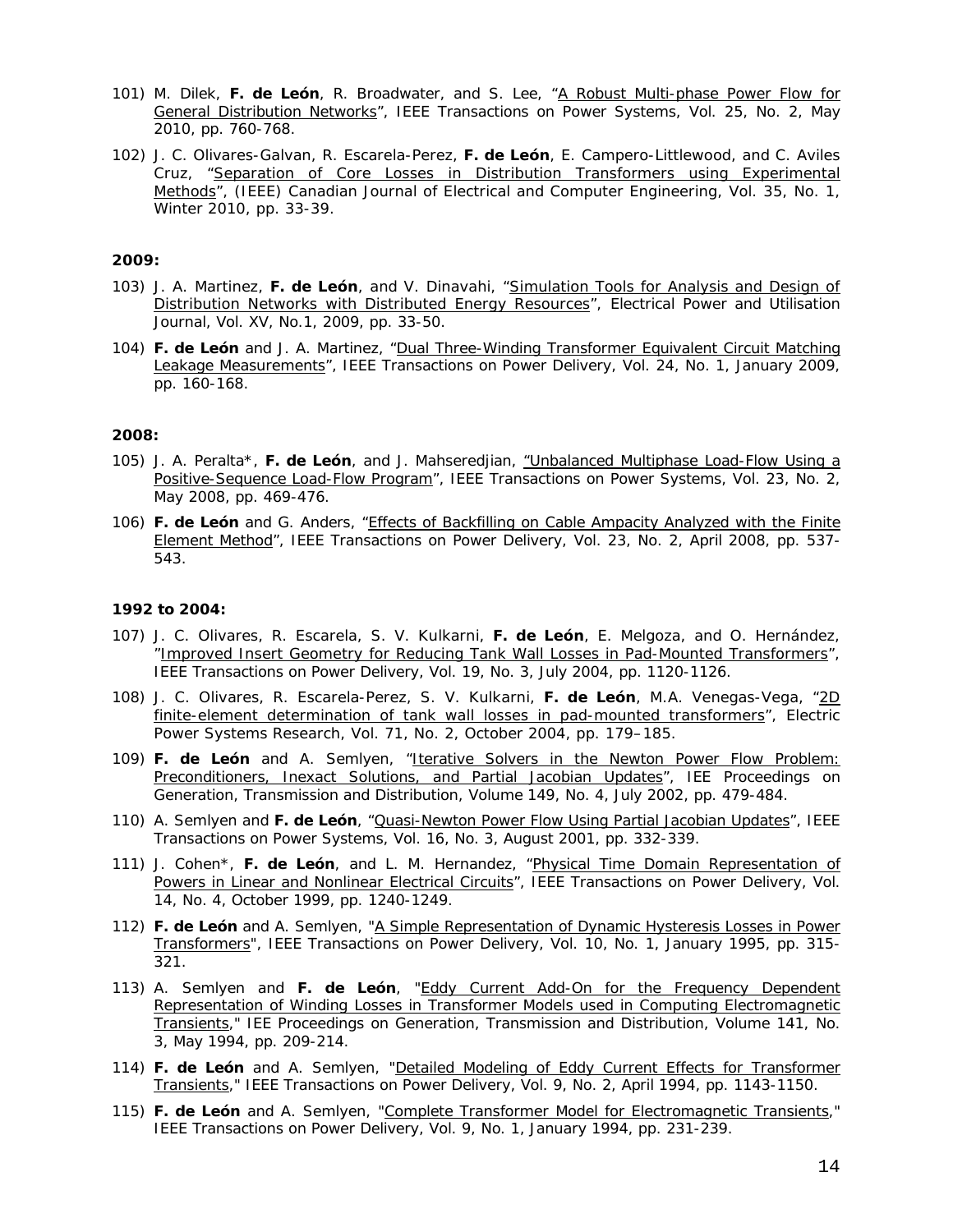- 116) A. Semlyen and **F. de León**, "*Computation of Electro-Magnetic Transients Using Dual or Multiple Time Steps*", IEEE Transactions on Power Systems, Vol. 8, No. 3, August 1993, pp. 1274-1281.
- 117) **F. de León** and A. Semlyen, "*Time Domain Modeling of Eddy Current Effects for Transformer Transients*", IEEE Transactions on Power Delivery, Vol. 8, No. 1, January 1993, pp. 271-280.
- 118) **F. de León** and A. Semlyen, "*Reduced Order Model for Transformer Transients*", IEEE Transactions on Power Delivery, Vol. 7, No. 1, January 1992, pp. 361-369.
- 119) **F. de León** and A. Semlyen, "*Efficient Calculation of Elementary Parameters of Transformers*", IEEE Transactions on Power Delivery, Vol. 7, No. 1, January 1992, pp. 376-383.

## **Discussions (published in the IEEE Transactions)**

- 1) **F. de León** and J. Cohen\*, *Discussion of "Instantaneous Reactive Power p-q Theory and Power Properties of Three-Phase Systems*", IEEE Transactions on Power Delivery, Vol. 23, No. 3, July 2008, pp. 1693-1694.
- 2) **F. de León**, *Discussion of "Transformer Modeling for Low- and Mid-Frequency Transients-A Review*", IEEE Transactions on Power Delivery, Vol. 23, No. 3, July 2008, pp. 1696-1697.
- 3) **F. de León** and J. Cohen\*, Discussion of *"Could Power Properties of Three-Phase Systems Be Described in Terms of the Poynting Vector?*", IEEE Transactions on Power Delivery, Vol. 22, No. 2, April 2007, pp. 1265-1266.
- 4) **F. de León** and J. Cohen\*, *Discussion of* "*Generalized Theory of Instantaneous Reactive Quantity for Multiphase Power System*", IEEE Transactions on Power Delivery, Vol. 21, No. 1, January 2006, pp. 540-541.
- 5) **F. de León**, *Discussion of* "*A New Preconditioned Conjugate Gradient Power Flow*", IEEE Transactions on Power Systems, Vol. 18, No. 4, November 2003, p. 1601.
- 6) J. C. Olivares and **F. de León**, *Discussion of "Proposed Standards for Frequency Conversion Factors of Transformer Performance Parameters*", IEEE Transactions on Power Delivery, Vol. 18, No. 4, October 2003, p. 1599.
- 7) **F. de León** and J. Cohen\*, *Discussion of "An Evaluation of Some Alternative Methods of Power Resolution in a Large Industrial Plant"*, IEEE Transactions on Power Delivery, Vol. 18, No. 2, April 2003, pp. 658-659.
- 8) **F. de León**, *Discussion of "Accurate Modeling of Core-Type Distribution Transformers for Electromagnetic Transient Studies"*, IEEE Transactions on Power Delivery, Vol. 18, No. 2, April 2003, p. 640.
- 9) **F. de León**, *Discussion of "A Time-Domain Approach to Transmission Network Equivalents Via Prony Analysis for Electromagnetic Transient Analysis"*, IEEE Transactions on Power Systems, Vol. 10 No. 4, November 1995, p.1797.
- 10) **F. de León**, *Discussion of "Simplified Three-Phase Transformer Model for Electromagnetic Transient Studies",* IEEE Transactions of Power Delivery, Vol. 10, No. 3, July 1995, p.1324.
- 11) **F. de León** and C. Fuerte\*, *Discussion of "Multi-port Equivalencing of External Systems for Simulation of Switching Transients",* IEEE Transactions on Power Delivery, Vol. 10, No. 1, January 1995, p. 381.
- 12) **F. de León**, *Discussion of "A Method for Modeling Nonlinear Core Characteristics of Transformers during Transients"*, IEEE Transactions of Power Delivery, Vol. 9, No. 4, October 1994, p.1923-1924.
- 13) A. Semlyen and **F. de León**, *Discussion of "Transient Simulation and Analysis of a Three-Phase Five-Limb Step-up Transformer Following an Out-Of-Phase Synchronization",* IEEE Transactions on Power Delivery, Vol. 6, No. 1, January 1991, p.204.
- 14) **F. de León**, *Discussion of "Multi-Winding Multi-Phase Transformer Model with Saturable Core",* IEEE Transactions on Power Delivery, Vol. 6, No. 1, January 1991, p.173.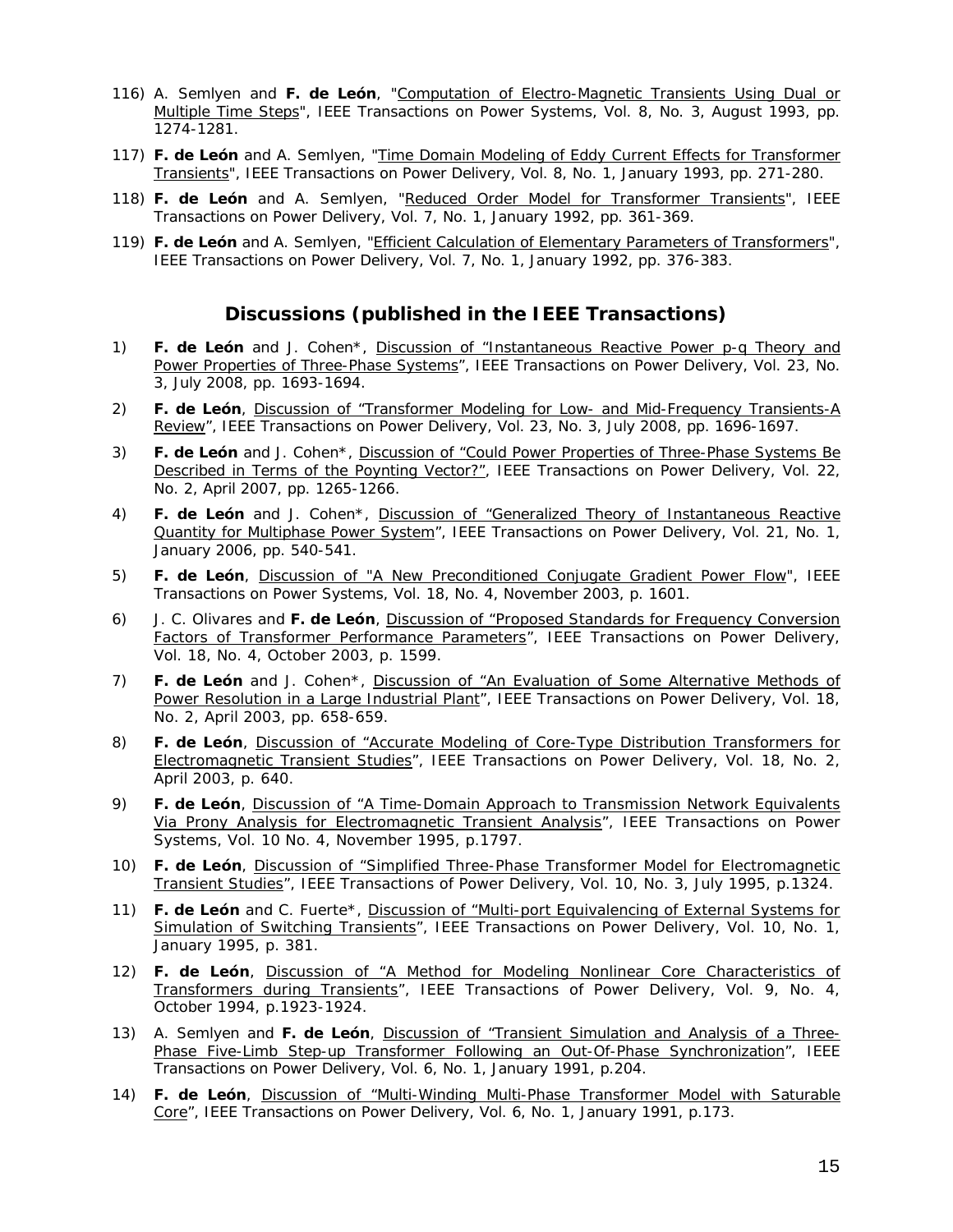### **Conference Papers<sup>ᵵ</sup>**

**ᵵ** - is it difficult to find the acceptance rate of the conference papers. However, my contributions are mostly reported in journal papers. I attend conferences mainly to interact with other researchers, but not to present the latest or the highest quality research. The list is incomplete as I do not care too much for conference papers.

(\* indicates supervised student, postdoctoral fellow, or visitor)

- 1. R. Feng, D. Czarkowski, **F. de León**, and Q. Deng, "*Analysis and design of efficient IPT wireless charging systems for electric vehicle*", IECON 2017, 43rd Annual Conference of the IEEE, 29 Oct. to 1 Nov. 2017, Beijing, China.
- 2. M. Chen, Di. Athanasiadis, B. A. Faiya, S. McArthur, I. Kockar, H. Lu\*, and **F. de León**, "*Design of a multi-agent system for distributed voltage regulation*", 19th International Conference on Intelligent System Application to Power Systems (ISAP), San Antonio, TX, USA, 17-20 Sept. 2017.
- 3. R. Feng, D. Czarkowski, **F. de León**, and K. Mude, "*Optimal design of resonant coupled multireceiver wireless power transfer systems*", 2017 IEEE International Conference on Industrial Technology (ICIT), Toronto, ON, Canada, 22-25 March 2017.
- 4. Z. Li\*, S. Wang, S. Jazebi\*, **F. de León**, and J. Wang\*, "*Assessing the effect of system reconfiguration to enhance the capacity of electric-vehicle charging stations in radial distribution systems*", 2016 IEEE Power and Energy Society General Meeting (PESGM), 17-21 July 2016.
- 5. R. Feng, N. Roscoe, L. Qaseer, M. Bojarski, J. Shin, D. Czarkowski, **F. de León**, S. Finney, and Q. Deng, "*Magnetic field distribution in a WPT system for electric vehicle charging*", 2016 Progress in Electromagnetic Research Symposium (PIERS), 8-11 Aug. 2016.
- 6. T. Hong\*, T. Bian, and **F. de León**, "*Supplementary damping controller of grid-connected dc micro-grids based on Q-learning*", 2016 IEEE Power and Energy Society General Meeting (PESGM), 17-21 July 2016.
- 7. M. Bojarski, K. K. Kutty, D. Czarkowski, and **F. de León**, "*Multiphase resonant inverters for bidirectional wireless power transfer*", IEEE International Electric Vehicle Conference (IEVC), Dec. 2014, Florence, Italy.
- 8. Q. Deng, D. Czarkowski, M. Bojarski, Z. Chu, **F. de León**, and J. Liu, "*Edge position detection of on-line vehicles with segmental wireless power supply*", IEEE International Electric Vehicle Conference (IEVC), Dec. 2014, Florence, Italy.
- 9. J. Huang\*, T. Hong\*, M. Bojarski, **F. de León**, and D. Czarkowski, "*Design algorithm of a uniform magnetic field transmitter intended for the wireless charging of electric vehicles*", IEEE International Electric Vehicle Conference (IEVC), Dec. 2014, Florence, Italy.
- 10. M. Lambert, M. Martínez-Duró, J. Mahseredjian, **F. de León**, and F. Sirois, "*Transformer Leakage Flux Models for Electromagnetic Transients: Critical Review and Validation of a New Model*", presented in the 2014 IEEE/PES General Meeting in Washington, DC, July 27-31, 2014 and published in the IEEE Transactions on Power Delivery.
- 11. M. Bojarski, D. Czarkowski, **F. de León**, Q. Deng, M. K. Kazimierczuk, and H. Sekiya, "*Multiphase resonant inverters with common resonant circuit*", in Proc. IEEE International Symposium on Circuits and Systems (ISCAS), pp. 2445-2448, June 2014, Melbourne, Australia.
- 12. Y. Li, D. Czarkowski, **F. De León**, and W. Bury, "*A time sequence load-flow method for steadystate analysis in heavily meshed distribution network with DG*", 2013 8th International Conference on Compatibility and Power Electronics (CPE), Ljubljana, Slovenia, June 5-7, 2013, pp. 25-30.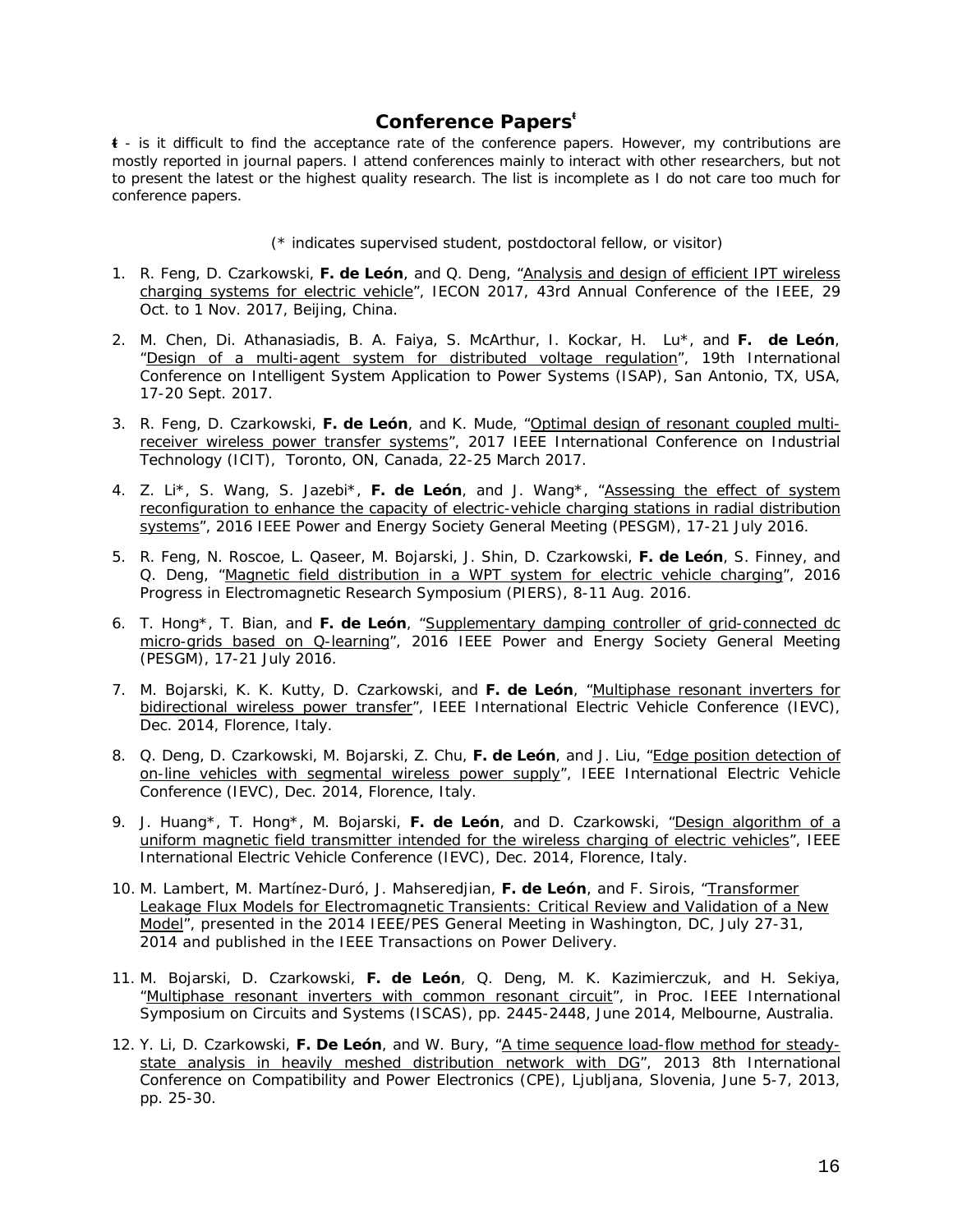- 13. E. Asa, K. Colak, D. Czarkowski, and **F. de León**, "*PLL Control Technique of LLC Resonant Converter for EVs Battery Charger*", International Conference on Power Engineering, Energy and Electrical Drives, POWERENG-2013, May 13-17, Istanbul Turkey.
- 14. K. Colak, D Czarkowski, and **F. de León**, "*Energy Minimization for Catenary-Free Mass Transit Systems using Particle Swarm Optimization*", IEEE International Conference on Electrical Systems for Aircraft, Railway and Ship Propulsion (ESARS), Bologna, Italy, 16-18 Oct. 2012.
- 15. **F. de León**, D. Czarkowski, and V. Spitsa\*, "*Development of Data Translators for Interfacing Power-Flow Programs with EMTP-Type Programs: Challenges and Lessons Learned*", presented in the 2012 IEEE/PES General Meeting in San Diego, CA, July 22-26, 2012 and accepted for publication in the IEEE Transactions on Power Delivery.
- 16. L. Qaseer\*, S. Purushothaman\*, and **F. de León**, "*Closed-Form Analysis of Squirrel-Cage Induction Motors With Anisotropic Modeling of Stator and Rotor*", presented in the 2012 IEEE/PES General Meeting in San Diego, CA, July 22-26, 2012 and published in the IEEE Transactions on Energy Conversion.
- 17. P. Gomez\*, F. P. Espino-Cortes\*, and **F. de León**, "*Computation of the dielectric stresses produced by PWM type waveforms on medium voltage transformer windings*", presented at the 2011 Annual Conference on Electrical Insulation and Dielectric Phenomena (CEIDP), Cancun, 16-19 Oct., 2011, pp. 199-202.
- 18. J. Peralta\*, **F. de León**, and J. Mahseredjian, "*Assessing the Errors Introduced by Common Assumptions Made in Power System Studies*", presented in the 2011 IEEE/PES General Meeting in Detroit, MI, July 24-29, 2011.
- 19. S. Purushothaman\* and **F. de León**, "*Eliminating Sub-Synchronous Oscillations with an Induction Machine Damping Unit (IMDU)*", presented in the 2011 IEEE/PES General Meeting in Detroit, MI, July 24-29, 2011 and published in the IEEE Transactions on Power Systems.
- 20. **F. de León**, "*Active Damping of Power System Oscillations by Unidirectional Control of Distributed Generation Plants*", Invited paper presented at the 2009 Advanced Energy Conference, Brookhaven National Laboratory, Stony Brook, NY, November 18-19, 2009.
- 21. **F. de León** and J. A. Martinez, "*Dual Three-Winding Transformer Equivalent Circuit Matching Leakage Measurements*", paper presented at the 2009 IEEE/PES General Meeting, Calgary, Alberta, Canada, July 26-30, 2009. This paper is also printed in the IEEE Transactions on Power Delivery.
- 22. **F. de León**, "*Smart Grid Applications: Viewpoint of an Electrical Power Engineer*", Invited Conference presented at the DIMACS Workshop on Algorithmic Decision Theory for the Smart Grid at the Center for Discrete Mathematics and Theoretical Computer Science (DIMACS), Rutgers University, NJ, October 25-27, 2010.
- 23. J. A. Martinez, **F. de León**, and V. Dinavahi "*Tools for Analysis of Distribution Systems with Distributed Resources. Present and Future Trends*", paper No. 978-1-4244-6551-4 presented at the 2010 IEEE/PES General Meeting, Minneapolis, MN, July 25-29, 2010.
- 24. **F. de León**, "*Active Damping of Power System Oscillations by Unidirectional Control of Distributed Generation Plants*", **Invited Conference** presented at the 2009 Advanced Energy Conference, Brookhaven National Laboratory, Stony Brook, NY, November 18-19, 2009.
- 25. **F. de León** and J. A. Martinez, "*Dual Three-Winding Transformer Equivalent Circuit Matching Leakage Measurements*", paper presented at the 2009 IEEE/PES General Meeting, Calgary, Alberta, Canada, July 26-30, 2009. This paper is printed now in the IEEE Transactions on Power Delivery.

### **Before Joining NYU-Poly:**

- 26. **F. de Leon**, "*Ampacity Calculations: Most Frequently Asked Questions*", **Invited Conference** presented as part of the Educational Program of the Spring IEEE/PES-ICC Meeting, Orlando, Florida, May 6-9, 2007.
- 27. **F. de Leon**, "*Major Factors Affecting Cable Ampacity*", paper ID: 06GM0041, presented at the 2006 IEEE/PES General Meeting, June 18-22, 2006, Montreal, Quebec, Canada.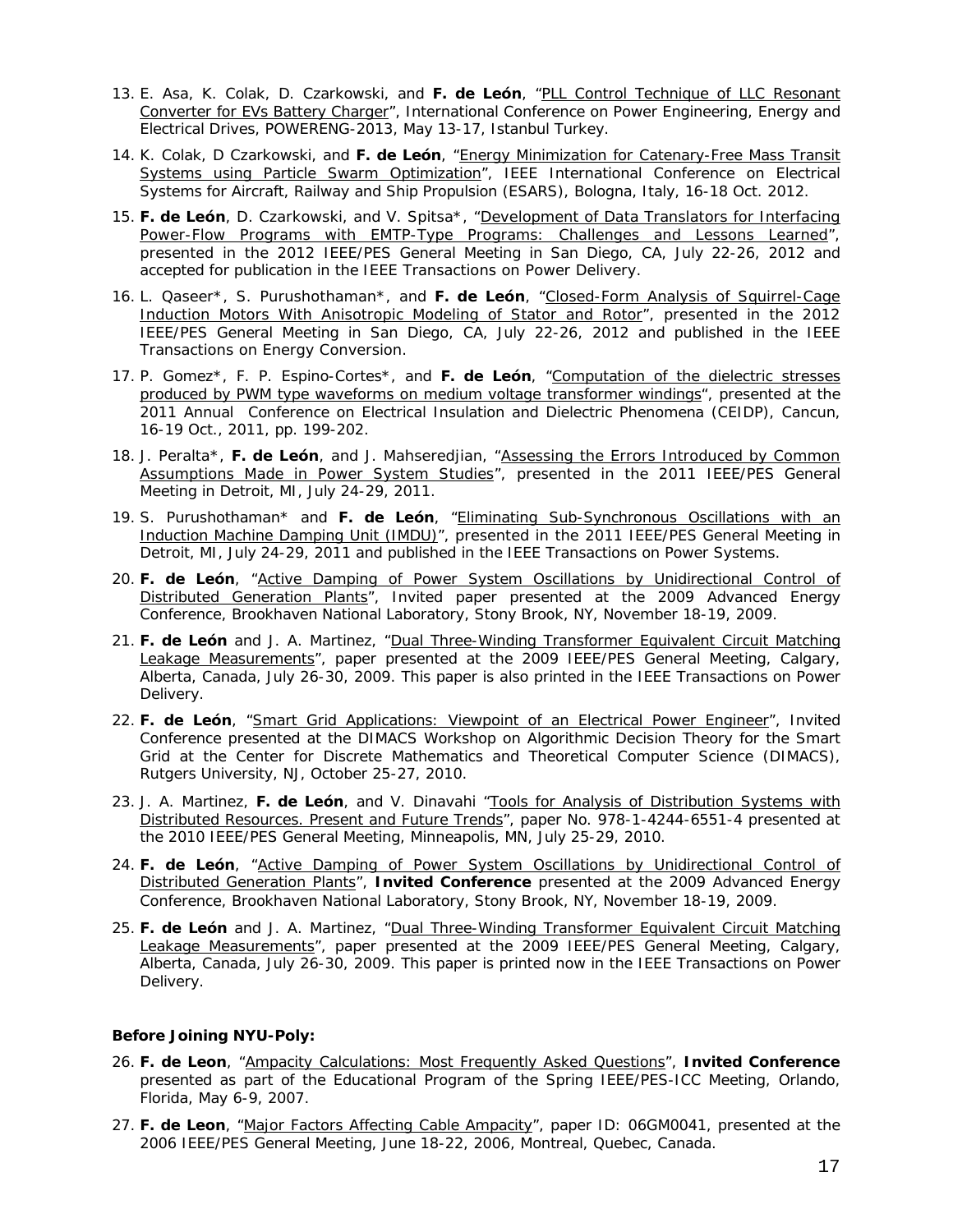- 28. **F. de Leon**, P. St-Roch and C. Beauregard, "*Cable Historical Operating Temperature Estimator*" paper presented at the North American Transmission & Distribution Conference & Expo, June 13-15, 2006, Montreal, Canada.
- 29. **F. de Leon** and J. Cohen\*, "*A Practical Approach to Power Factor Definitions: Transmission Losses, Reactive Power Compensation, and Machine Utilizatio*n", paper ID 06GM0565, presented at the 2006 IEEE/PES General Meeting, June 18-22, 2006, Montreal, Quebec, Canada.
- 30. **F. de Leon** and S. Magdaleno\*, "*Finite Element Analysis of the Virtual Gap Technology: Controlling the Magnetizing Curve"* presented at the RVP-AI/2005, paper number TRO-01, July 2005, Acapulco Mexico.
- 31. C. Parra\* and **F. de León**, "*Digital Simulation of Inrush Currents in Transformers"*, presented at the RVP-AI/2003, paper number TRO-12, July 2003, Acapulco Mexico.
- 32. **F. de León** and J. Cohen, "*Inconsistencies with the Power and Power Factor Definitions for Nonlinear and/or Unbalanced Circuits. Is the New IEEE 1459-2000 Standard the Solution?",* presented at the RVP-AI'02, paper number SIS-23, July 2002, Acapulco, Mexico.
- 33. **F. de León**, B. Gladstone, and M. van der Veen, "*Transformer-Based Solutions to Power Quality Problems*", presented at the Fourth International 2001 Power Quality Conference, Rosemont, Illinois, September 9 to 13, 2001, pp. 303-314.
- 34. M. van der Veen and **F. de León**, "*Narrow Bandwidth Transformers (NBT): A New Power Quality Technology*", presented at the Fourth International 2001 Power Quality Conference, Rosemont, Illinois, September 9 to 13, 2001, pp. 754-758.
- 35. **F. de León** and B. T. Ooi, "*Damping Power System Oscillations by Unidirectional Control of Alternative Power Generation Plants*", paper presented at the 2001 IEEE/PES Winter Meeting (Columbus Ohio, February  $1<sup>st</sup>$ , 2001.
- 36. M. van der Veen, **F. de León**, B. Gladstone, and V. Tatu, "*Measuring and Quantifying Acoustic Noise in Power Transformers in Audio and Video Equipment*", presented at The Audio Engineering Society 109th Convention in Los Angeles, September 22-25, 2000.
- 37. F. Ceballos\* and **F. de León**, "*Electromagnetic Transients Due to Load Rejection in Electric Power Systems*" (In Spanish), paper number RVP'98-SIS-09 presented at the Reunión de Verano de Potencia, July 1998 in Acapulco Guerrero - IEEE Region Mexico, pp. 228-235.
- 38. J. Martinez-Perez\* and **F. de León**, "*Computation of the Leakage Inductance in Power Transformers using Finite Differences*" (In Spanish), paper number RVP'98-TRO-01 presented at the Reunión de Verano de Potencia, July 1998 in Acapulco Guerrero - IEEE Region Mexico, pp. 278-283.
- 39. J. Cohen\*, L. Hernández, **F. De León**, "*On the non-physical existence of Harmonics*", en el 2nd. International Congress on Research in Electrical and Electronics Engineering, Instituto Tecnológico de Aguascalientes, México, 1998.
- 40. F. Camacho and **F. de León**, "*Origins of Magnetism and Magnetization from Domains Theory*" (In Spanish), paper number RVP'97-EDU-09 presented at the Reunión de Verano de Potencia, July 1997 in Acapulco Guerrero - IEEE Region Mexico, pp. 49-56.
- 41. J. Martinez-Perez\* and **F. de León**, "*Computation of the Electromagnetic Field inside of a Power Transformer: Derivation of the Design Formulae*" (In Spanish), paper number RVP'97-TRO-09 presented at the Reunión de Verano de Potencia, July 1997 in Acapulco Guerrero - IEEE Region Mexico, pp. 199-204.
- 42. J. Martinez-Perez\* and **F. de León**, "U*sing Mathematica® for Teaching Electromagnetics*" (In Spanish), paper number RVP'96-EDU-04 presented at the Reunión de Verano de Potencia, July 1996 in Acapulco Guerrero - IEEE Region Mexico, pp. 199-204.
- 43. F. de León, "*Professional Actualization of the Electrical Engineer: Current Conditions and Future Perspectives*", Reunión de Verano de Potencia (RVP'96), **Invited Conference**, Acapulco, 1996.
- 44. R. Adame\* and **F. de León**, "*Accurate and Efficient Calculation of Cable Parameters Using Mathematica®*" (In Spanish), paper presented at the II Jornadas Latinoamericanas en Alta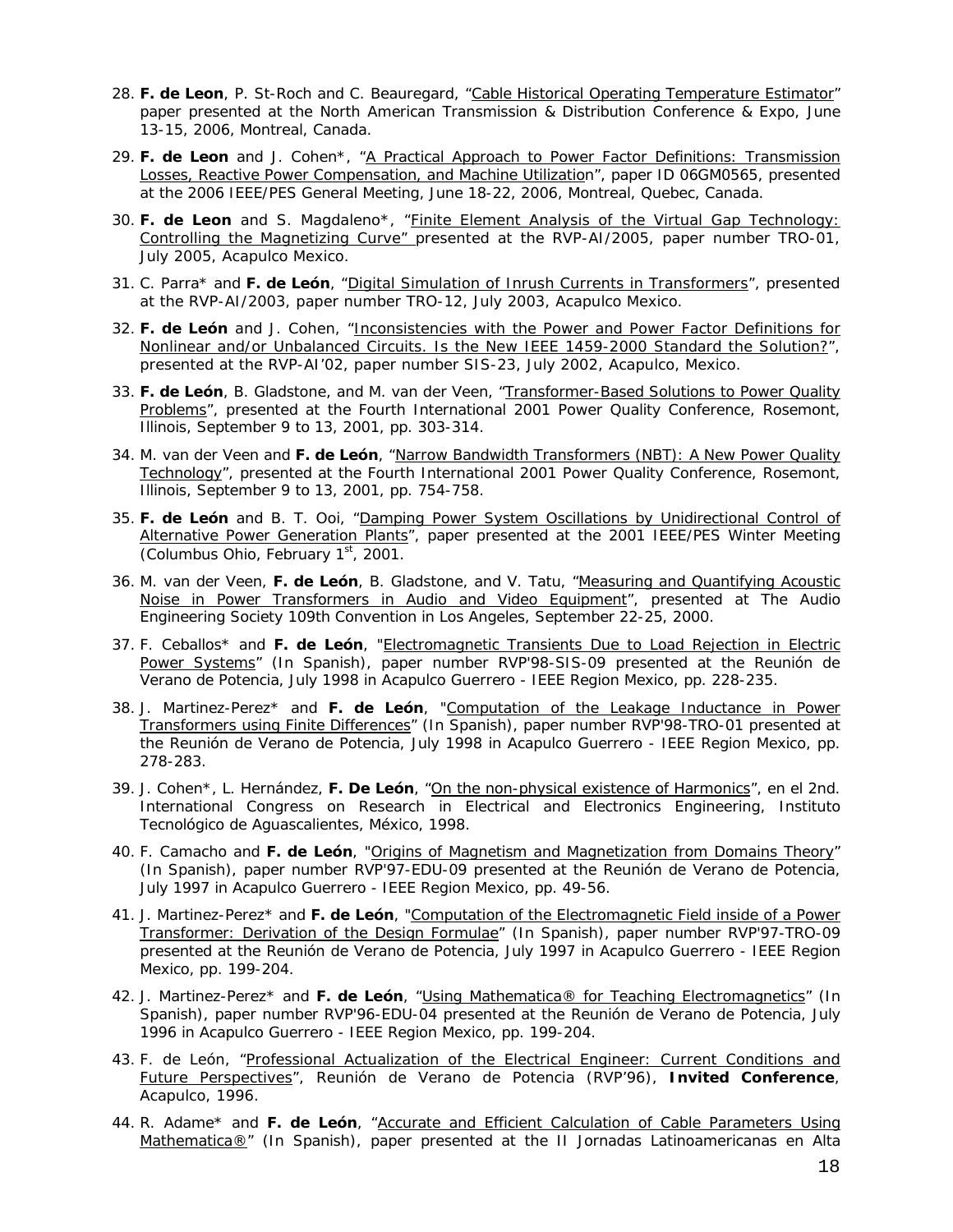Tensión y Aislamiento Eléctrico ALTAE'96, October 8-11, 1996, Instituto Tecnológico de Morelia, Michoacán, México, pp. 95-101.

- 45. C. Fuerte\* and **F. De León**, "*Determination of the Maximum Modeling Region for the Study of Electromagnetic Transients in Power Systems*", Primeras Jornadas Latinoamericanas en Alta Tensión y Aislamiento Eléctrico, ALTAE, **Invited Conference**, Barquisimeto Venezuela, 1995.
- 46. **F. de León**, A. Calva, J. Fuentes, y G. Enríquez, "*Current State of the High Voltaje Enfgineering in Mexico*", Primeras Jornadas Latinoamericanas en Alta Tensión y Aislamiento Eléctrico, ALTAE, **Invited Magisterial Conference,** Barquisimeto Venezuela, 1995.
- 47. **F. de León**, "*Computation of Electromagnetic Transients in Power Systems using the EMTP*", Reunión de Verano de Potencia (RVP'95), **Invited Conference**, Acapulco Guerrero, 1995.
- 48. E. Bernal-Luna\* and **F. de León**, "*Analysis of the Electromagnetic Field Inside of an Induction Motor*" (In Spanish), paper number RVP'94-GEN-12 presented at the Reunión de Verano de Potencia, July 1994 in Acapulco Guerrero - IEEE Region Mexico, Volume IV, pp. 80-87.
- 49. C. R. Fuerte\*, R. O. Mota, and **F. de León**, "*Representation of the Electric Power System for Electromagnetic Transients Studies*" (In Spanish), paper number RVP'93-SIS-08 presented at the Reunión de Verano de Potencia, July 1993, Acapulco Guerrero- IEEE Region Mexico, pp. 87- 98.
- 50. **F. de León** and A. Semlyen, "*Modeling of Leakage Fields and Inductances of Transformers Using an Image Conductor Method*," paper presented in The Fourth Biennial IEEE Conference on Electromagnetic Field Computation, Toronto, Ontario, October 22 to 24, 1990.
- 51. J. Avila-Rosales and **F. de León**, "*Influence of the Frequency Dependence on the No-load Losses in Transformers*" (In Spanish), LATINCON 86, Panama City, IEEE Region 9.
- 52. J. Avila-Rosales and **F. de León**, "*Effects of the Frequency Dependence of the Transformer Iron-Core Parameters on Magnetizing Currents Chopping*" (In Spanish), MEXICON 86, Guadalajara Jalisco - IEEE Region Mexico.
- 53. J. Avila-Rosales, **F. de León**, and R. Villafuerte, "*State Space Modeling of Transmission Lines with Distributed Parameters for Electromagnetic Transients*" (In Spanish), MEXICON 86 - IEEE Mexico.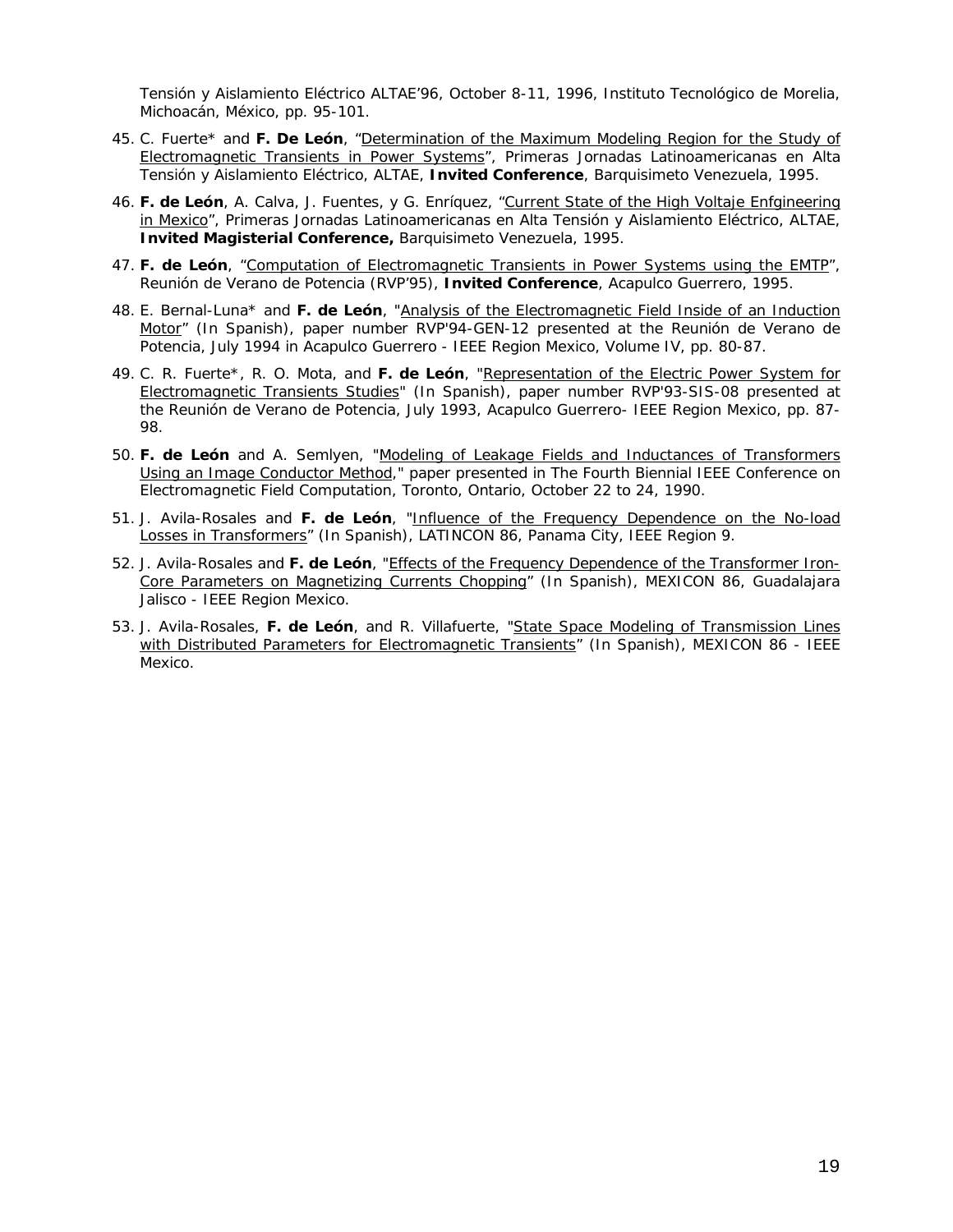# **Citations Summary**

(to October  $7<sup>th</sup>$ , 2021)

|                                                                                                                 |                 | Google          |
|-----------------------------------------------------------------------------------------------------------------|-----------------|-----------------|
| Paper                                                                                                           | <b>Citation</b> | <b>Scholar</b>  |
|                                                                                                                 | Index           |                 |
| Power system transients: parameter determination **                                                             |                 | 389             |
| Experimental Determination of the ZIP Coefficients for Modern Residential, Commercial, and Industrial Loads     | 194             | 343             |
| Complete transformer model for electromagnetic transients                                                       | 150             | 351             |
| Analysis of Voltage Profile Problems Due to the Penetration of Distributed Generation in Low-Voltage Secondary  | 122             | 219             |
| Time domain modeling of eddy current effects for transformer transients                                         | 91              | 168             |
| Optimal distributed voltage regulation for secondary networks with DGs                                          | 98              | 163             |
| Field-validated load model for the analysis of CVR in distribution secondary networks: Energy conservation      | 62              | 104             |
| Efficient calculation of elementary parameters of transformers                                                  | 51              | 141             |
| Reduced Order Model for Transformer Transients                                                                  | 52              | 112             |
| A simple representation of dynamic hysteresis losses in power transformers                                      | 47              | 116             |
| Effects of backfilling on cable ampacity analyzed with the finite element method                                | 53              | 110             |
| Dual Three-Winding Transformer Equivalent Circuit Matching Leakage                                              | 44              | 102             |
| A robust multiphase power flow for general distribution networks                                                | 40              | 62              |
| On the Transient Behavior of Large-Scale Distribution Networks During Automatic Feeder Reconfiguration          | 29              | 51              |
| Computation of electromagnetic transients using dual or multiple time steps                                     | 26              | 59              |
| Comparing the $T$ and $T$ Equivalent Circuits for the Calculation of Transformer Inrush Currents                | 18              | 79              |
| Detailed modeling of eddy current effects for transformer transients                                            | 18              | 48              |
| Quasi-Newton power flow using partial Jacobian updates                                                          | 22              | 47              |
| Iterative solvers in the Newton power flow problem: preconditioners, inexact solutions and partial Jacobian     | 20              | 42              |
| Unbalanced multiphase load-flow using a positive sequence load-flow program                                     | 8               | 35              |
| Mitigation of Inrush Currents in Network Transformers by Reducing the Residual Flux with an Ultra-Low-Frequency | 15              | 46              |
| Selection of copper against aluminium windings for distribution transformers                                    | 16              | 55              |
| Improved insert geometry for reducing tank-wall losses in pad-mounted                                           | $\overline{7}$  | 15              |
| 2D finite-element determination of tank wall losses in pad-mounted transformers                                 | 5               | 13              |
| Eddy current add-on for frequency dependent representation of winding                                           | $\overline{5}$  | 13              |
| Physical time domain representation of powers in linear and nonlinear electrical circuits                       | 8               | 12              |
| Discussion of "Generalized theory of instantaneous reactive quantity for multiphase power system"               | $\mathbf{1}$    | 14              |
| Discussion of "Could power properties of three-phase systems be described in terms of the Poynting Vector?"     | 3               | $\overline{4}$  |
| Mitigation of inrush currents in network transformers by reducing the residual flux with an ultra-low-frequency | 18              | 41              |
| Modelling transformer core joints using Gaussian models for the magnetic flux density and permeability          | $\overline{2}$  | 16              |
| Dual three-winding transformer equivalent circuit matching leakage measurements                                 | 6               | 63              |
| Discussion of "instantaneous reactive power p-q theory and power properties of three-phase systems"             | 8               | 2               |
| Accurate and Efficient Computation of the Inductance Matrix of Transformer Windings for the Simulation of       | 24              | 33              |
| Tools for Analysis and Design of Distributed Resources-Part II: Tools for Planning, Analysis and Design         | 3               | $\overline{22}$ |
| Impulse-Response Analysis of Toroidal Core Distribution Transformers for Dielectric Design                      | $\overline{17}$ | 17              |
| AC power theory from Poynting Theorem: Accurate identification of instantaneous power components in             | 6               | 2               |
| Three-Phase Time-Domain Simulation of Very Large Distribution Networks                                          | 17              | 6               |
| Design Formulas for the Leakage Inductance of Toroidal Distribution Transformers                                | 10              | 23              |
| Equivalent circuit for the leakage inductance of multiwinding transformers: unification of terminal and duality | 14              | $\overline{22}$ |
| Dual Reversible Transformer Model for the Calculation of Low-Frequency Transients                               | 15              | 22              |
| Leakage inductance design of toroidal transformers by sector winding                                            |                 | 27              |
|                                                                                                                 |                 |                 |
|                                                                                                                 |                 |                 |
| <b>Total</b>                                                                                                    | 2.559           | 6.046           |

\*\* Not all these citations are mine. I wrote Chapter 4 of this book and it is impossible to separate the citations to the book to other chapters from those of my chapter.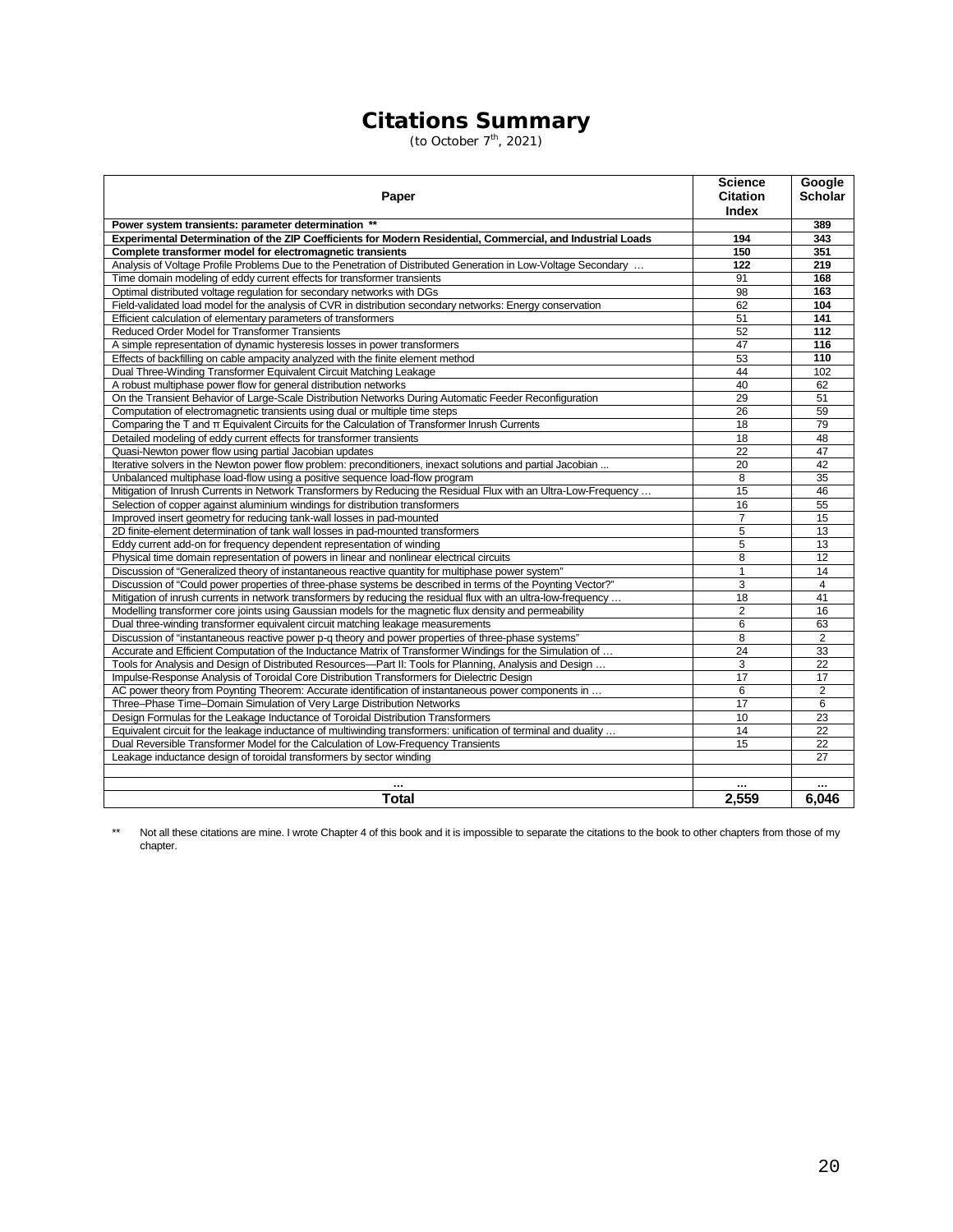## **Editorial Activities**

- *Editor-in-Chief,* IEEE Transactions on Power Delivery, since 2020
- *Editor.* IEEE Transactions on Power Delivery, since 2009
- *Editor/Coordinator*. IEEE Power Engineering Letters, 2011 to 2019
- *Guest Editor-in-Chief.* Special Section on *Advances in Condition Monitoring and Assessment of Power Equipment* for the IEEE Transactions on Power Delivery published in August 2019.

## **Invited Talks**

1) **F. de Leon, "***A critical examination of power definitions and calculations: What we agree, what we disagree, and a lookout to the future***",** Three-day course at the University of Almeria (Spain), November 2020.

Recordings:

<https://www.youtube.com/watch?v=VS8bzax52As> <https://www.youtube.com/watch?v=Owlrc8MsSDo> https://www.youtube.com/watch?v=\_ZRagbR1KEE [https://www.youtube.com/watch?v=s9ACqVI\\_5TM](https://www.youtube.com/watch?v=s9ACqVI_5TM)

- **2) F. de Leon,** I was invited for a short visit (one week) to the University of Cantabria (Santander, Spain) from May 28 to June 1, 2018, under the program of *Visits from Renowned International Faculty*. There, I gave the following four talks on my research and teaching to faculty, students, and administrators:
	- *a. Electromagnetic Transients in Transformers*
	- *b. Maxwell's Equations for Transformers and Solutions*
	- *c. Transformer's Leakage Inductance*
	- *d. Renewable energy generation in the world, the USA, and NY State*

### **Press release:**

**[http://web.unican.es/noticias/Paginas/2018/junio\\_2018/Profesor-de-Ingenieria-](http://web.unican.es/noticias/Paginas/2018/junio_2018/Profesor-de-Ingenieria-Electrica-de-la-Universidad-de-Nueva-York-visita-la-Universidad-de-Cantabria.aspx)[Electrica-de-la-Universidad-de-Nueva-York-visita-la-Universidad-de-Cantabria.aspx](http://web.unican.es/noticias/Paginas/2018/junio_2018/Profesor-de-Ingenieria-Electrica-de-la-Universidad-de-Nueva-York-visita-la-Universidad-de-Cantabria.aspx)**

- 3) **F. de Leon**, "*Electromagnetic Transients in Transformers*", Norwegian University of Science and Technology (NTNU), Trondheim, Norway, 2010
- 4) **F. de León**, "*Smart Grid Applications: Viewpoint of an Electrical Power Engineer*", presented at the DIMACS Workshop on Algorithmic Decision Theory for the Smart Grid at the Center for Discrete Mathematics and Theoretical Computer Science (DIMACS), Rutgers University, October 25-27, 2010.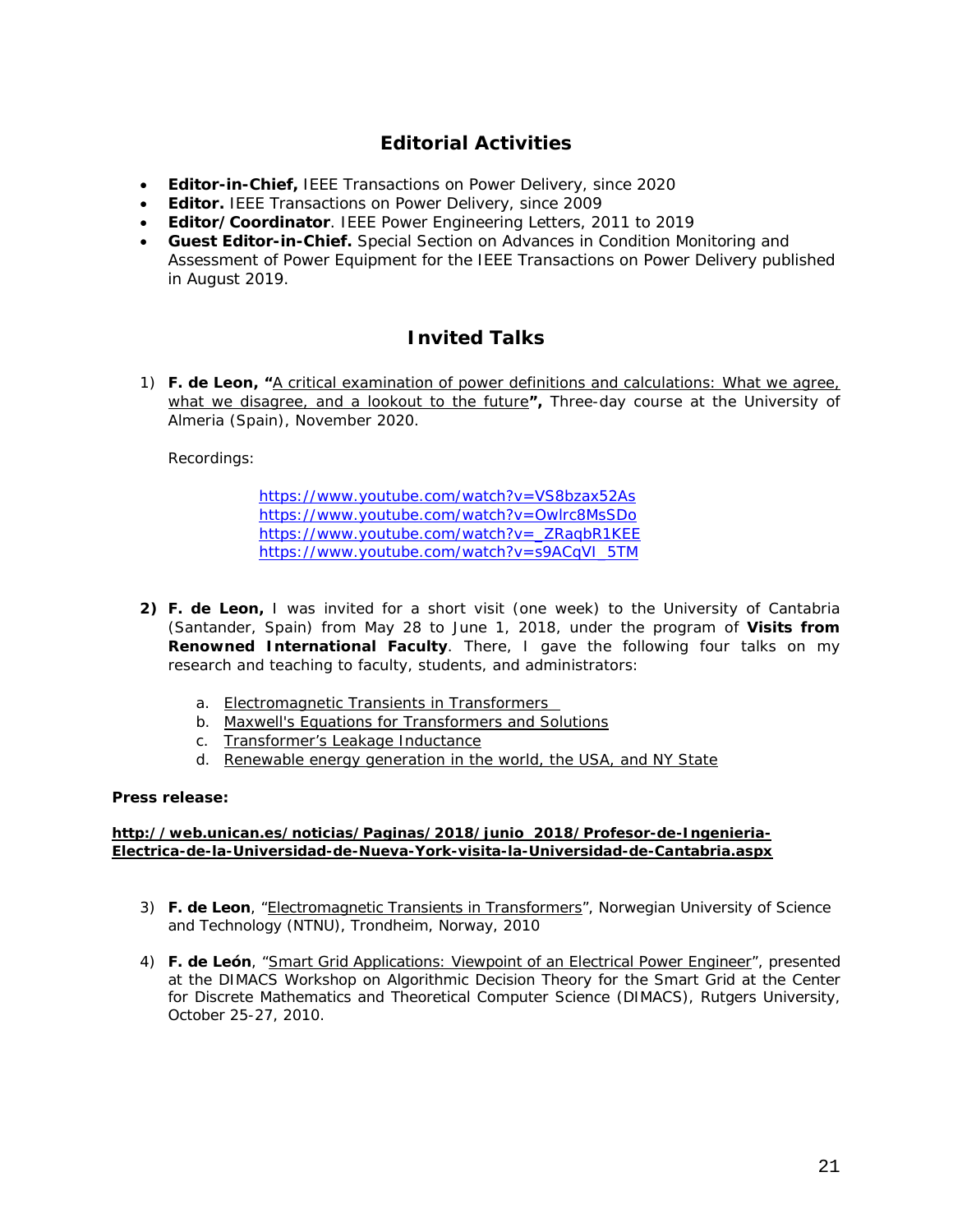# **Patents (18)**

### **Granted (16), Applications (2)**

- **1. High Frequency AC Power Generator** Publication number: **20200259404** Type: **Application** Filed: **February 7, 2020** Publication date: **August 13, 2020** Inventor: **Francisco DE LEON**
- **2. [Winding for low-voltage coils of distribution-class toroidal transformers](https://patents.justia.com/patent/10381155)** Patent number: **10381155** Type: **Grant** Filed: **August 18, 2016** Date of Patent: **August 13, 2019** Assignee: **NEW YORK UNIVERSITY** Inventors: **Francisco De León, Saeed Jazebi**
- **3. [Programmable alternating current \(AC\) load having regenerative and dissipative](https://patents.justia.com/patent/10539629)  [modes](https://patents.justia.com/patent/10539629)** Patent number: **10539629**

Type: **Grant** Filed: **December 17, 2018** Date of Patent: **January 21, 2020** Inventors: **Dazhong Gu, Dariusz Czarkowski, Francisco de Leon, Kamiar J. Karimi, Eugene V. Solodovnik, Shengyi Liu**

- **4. [Earth surface potential and harmonic mitigating transformers](https://patents.justia.com/patent/10224145)** Patent number: **10224145** Type: **Grant** Filed: **January 10, 2017** Date of Patent: **March 5, 2019** Assignee: **NEW YORK UNIVERSITY** Inventors: **Francisco De Leon, Baris Kovan**
- **5. [Aircraft universal power converter](https://patents.justia.com/patent/10476379)** Patent number: **10476379** Type: **Grant** Filed: **November 22, 2016** Date of Patent: **November 12, 2019** Assignee: **The Boeing Company** Inventors: **Kamiar Karimi, Shengyi Liu, Duanyang Wang, Francisco de Leon, Qingquan Tang, Dazhong Gu, Dariusz Czarkowski, Kerim Colak, Mariusz Bojarski**
- **6. [Resonant inverter topology, wireless charger, and control method](https://patents.justia.com/patent/10381950)** Patent number: **10381950** Type: **Grant** Filed: **February 18, 2015** Date of Patent: **August 13, 2019** Assignee: **New York University** Inventors: **Mariusz Bojarski, Dariusz Czarkowski, Francisco De Leon**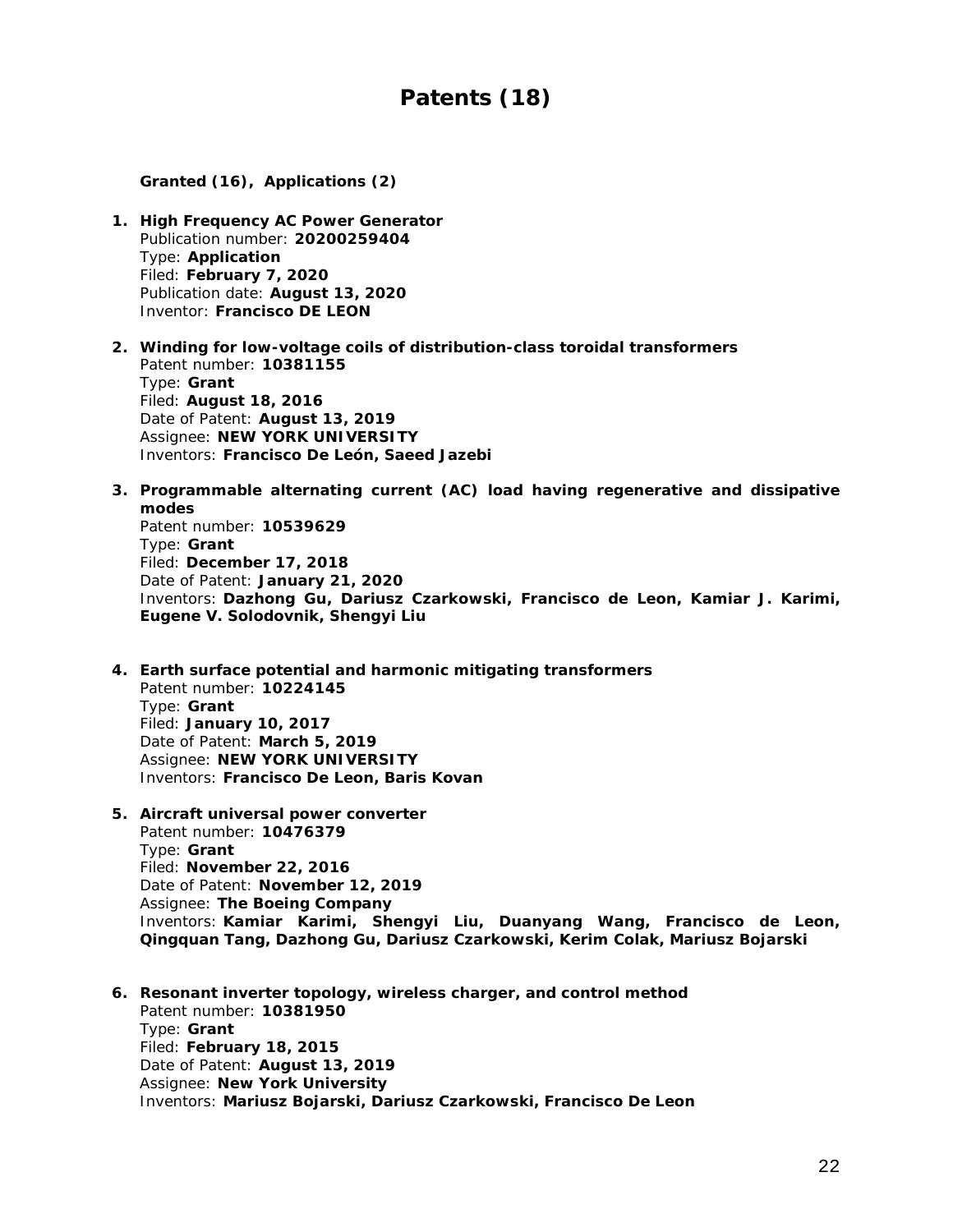**7. [Programmable alternating current \(AC\) load having regenerative and dissipative](https://patents.justia.com/patent/10184990)  [modes](https://patents.justia.com/patent/10184990)**

Patent number: **10184990** Type: **Grant** Filed: **October 30, 2014** Date of Patent: **January 22, 2019** Assignee: **The Boeing Company** Inventors: **Dazhong Gu, Dariusz Czarkowski, Francisco de Leon, Kamiar J. Karimi, Eugene V. Solodovnik, Shengyi Liu**

- **8. [Reduction of Geomagnetically Induced Currents](https://patents.justia.com/patent/20180145504)** Publication number: **20180145504** Type: **Application** Filed: **April 12, 2016** Publication date: **May 24, 2018** Inventors: **Baris KOVAN, Francisco DE LEON**
- **9. [Uniform magnetic field transmitter](https://patents.justia.com/patent/9975441)** Patent number: **9975441** Type: **Grant** Filed: **December 16, 2015** Date of Patent: **May 22, 2018** Assignee: **NEW YORK UNIVERSITY** Inventors: **Jingduo Huang, Dariusz Czarkowski, Francisco De Leon, Mariusz Bojarski**
- **10[.Electrostatic shielding of transformers](https://patents.justia.com/patent/9831027)** Patent number: **9831027** Type: **Grant** Filed: **July 22, 2014** Date of Patent: **November 28, 2017** Assignee: **NEW YORK UNIVERSITY** Inventor: **Francisco De Leon**
- **11[.Power converter having EMI filter common to multiple converters](https://patents.justia.com/patent/9768680)**

Patent number: **9768680** Type: **Grant** Filed: **September 23, 2013** Date of Patent: **September 19, 2017** Assignee: **The Boeing Company** Inventors: **Mariusz Bojarski, Kerim Colak, Dazhong Gu, Duanyang Wang, Qingquan Tang, Dariusz Czarkowski, Francisco de Leon, Kamiar J. Karimi, Shengyi Liu**

**12[.Aircraft universal power converter](https://patents.justia.com/patent/9533638)**

Patent number: **9533638** Type: **Grant** Filed: **July 18, 2013** Date of Patent: **January 3, 2017** Assignee: **The Boeing Company** Inventors: **Kamiar Karimi, Shengyi Liu, Duanyang Wang, Francisco de Leon, Qingquan Tang, Dazhong Gu, Dariusz Czarkowski, Kerim Colak, Mariusz Bojarski**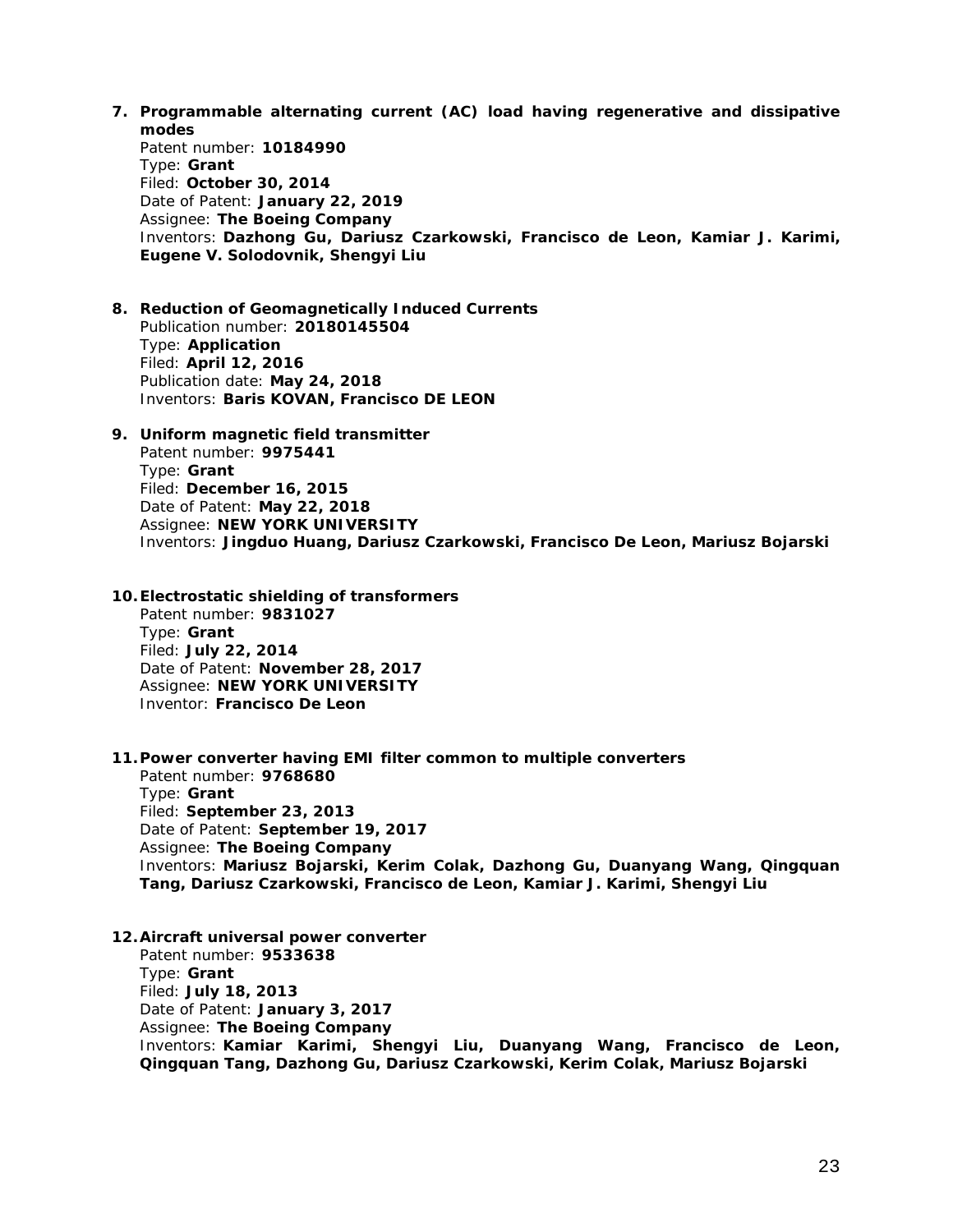**[13.Systems and methods for high power DC/DC conversion using voltage converter](https://patents.justia.com/patent/9425693)  [cells](https://patents.justia.com/patent/9425693)**

Patent number: **9425693** Type: **Grant** Filed: **June 24, 2014** Date of Patent: **August 23, 2016** Assignee: **The Boeing Company** Inventors: **Duanyang Wang, Dariusz Czarkowski, Francisco de Leon, Kamiar J. Karimi, Lijun Gao, Shengyi Liu**

**14.Three-phase inverter [with a repositioned choke](https://patents.justia.com/patent/9401633)**

Patent number: **9401633** Type: **Grant** Filed: **January 24, 2014** Date of Patent: **July 26, 2016** Assignee: **The Boeing Company** Inventors: **Qingquan Tang, Dazhong Gu, Dariusz Czarkowski, Francisco de Leon, Kamiar J. Karimi, Shengyi Liu**

**15[.Conversion system for converting direct current into alternating current](https://patents.justia.com/patent/9331594)** Patent number: **9331594** Type: **Grant** Filed: **January 24, 2014** Date of Patent: **May 3, 2016** Assignee: **THE BOEING COMPANY** Inventors: **Dazhong Gu, Qingquan Tang, Dariusz Czarkowski, Francisco de Leon, Kamiar J. Karimi, Shengyi Liu**

**[16.Power system having repetitive control in symmetric sequences with harmonics](https://patents.justia.com/patent/9048726)  [cancellation](https://patents.justia.com/patent/9048726)**

Patent number: **9048726** Type: **Grant** Filed: **March 11, 2013** Date of Patent: **June 2, 2015** Assignee: **The Boeing Company** Inventors: **Qingquan Tang, Dariusz Czarkowski, Francisco de Leon, Kamiar Karimi, Shengyi Liu**

**17[.Apparatus and method for controlling circulating current in an inverter system](https://patents.justia.com/patent/8964432)**

Patent number: **8964432** Type: **Grant** Filed: **January 29, 2013** Date of Patent: **February 24, 2015** Assignee: **The Boeing Company** Inventors: **Qingquan Tang, Dazhong Gu, Dariusz Czarkowski, Francisco de Leon, Kamiar Karimi, Shengyi Liu**

**18[.System and methods for high power DC/DC converter](https://patents.justia.com/patent/8792253)**

Patent number: **8792253** Type: **Grant** Filed: **October 3, 2011** Date of Patent: **July 29, 2014** Assignee: **The Boeing Company** Inventors: **Duanyang Wang, Dariusz Czarkowski, Francisco de Leon, Kamiar J. Karimi, Lijun Gao, Shengyi Liu**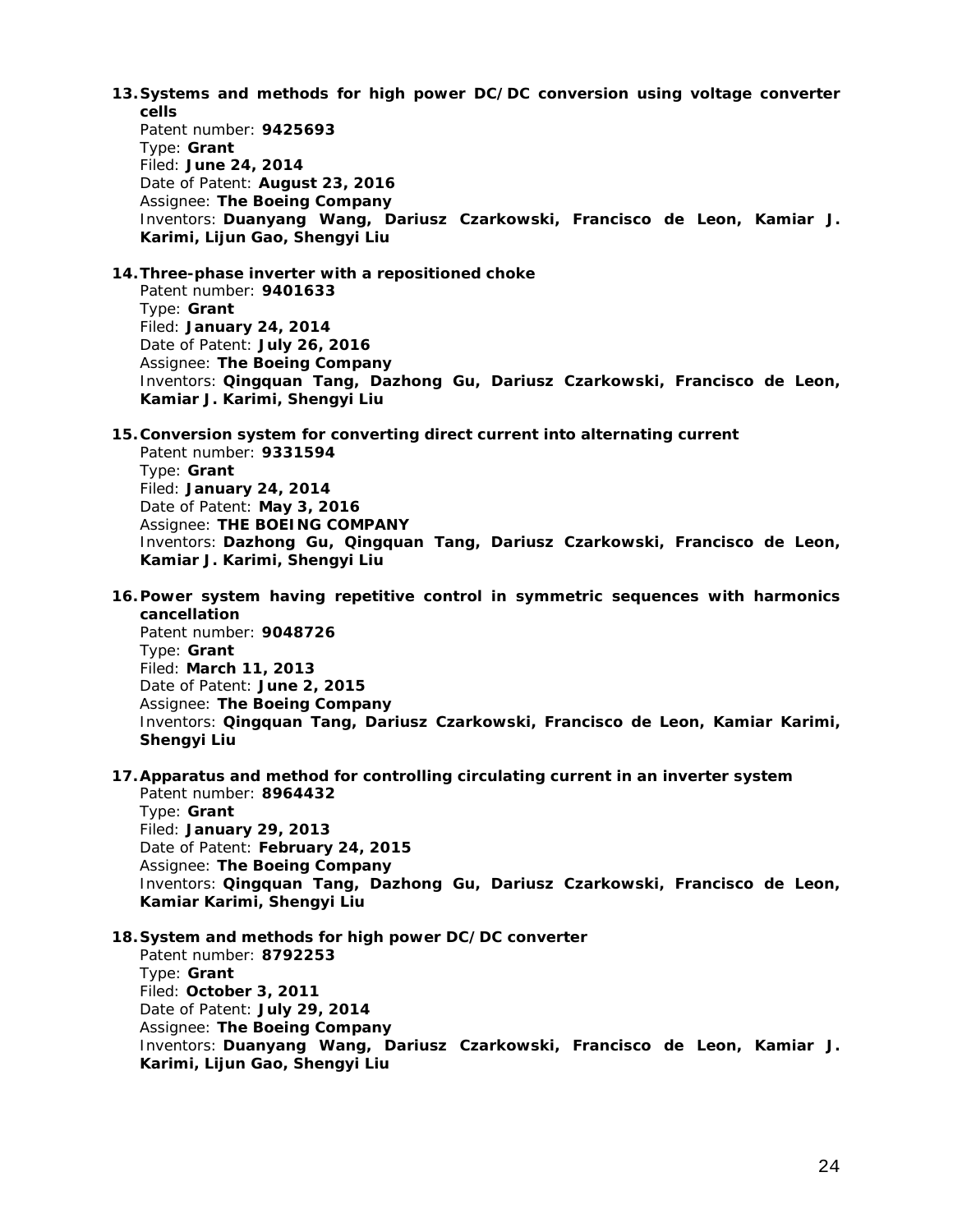# **5. Awards and Honors**

Elevated to **IEEE Fellow** effective January 2015, "*for contributions to transformer modeling for electromagnetic transient studies". Evaluated in the category of Research Engineer/Scientist.* IEEE Fellow is a distinction reserved for select IEEE members whose extraordinary accomplishments are deemed fitting of this prestigious grade. Following a rigorous evaluation procedure, less than 0.1% of voting members are selected annually for this member grade elevation.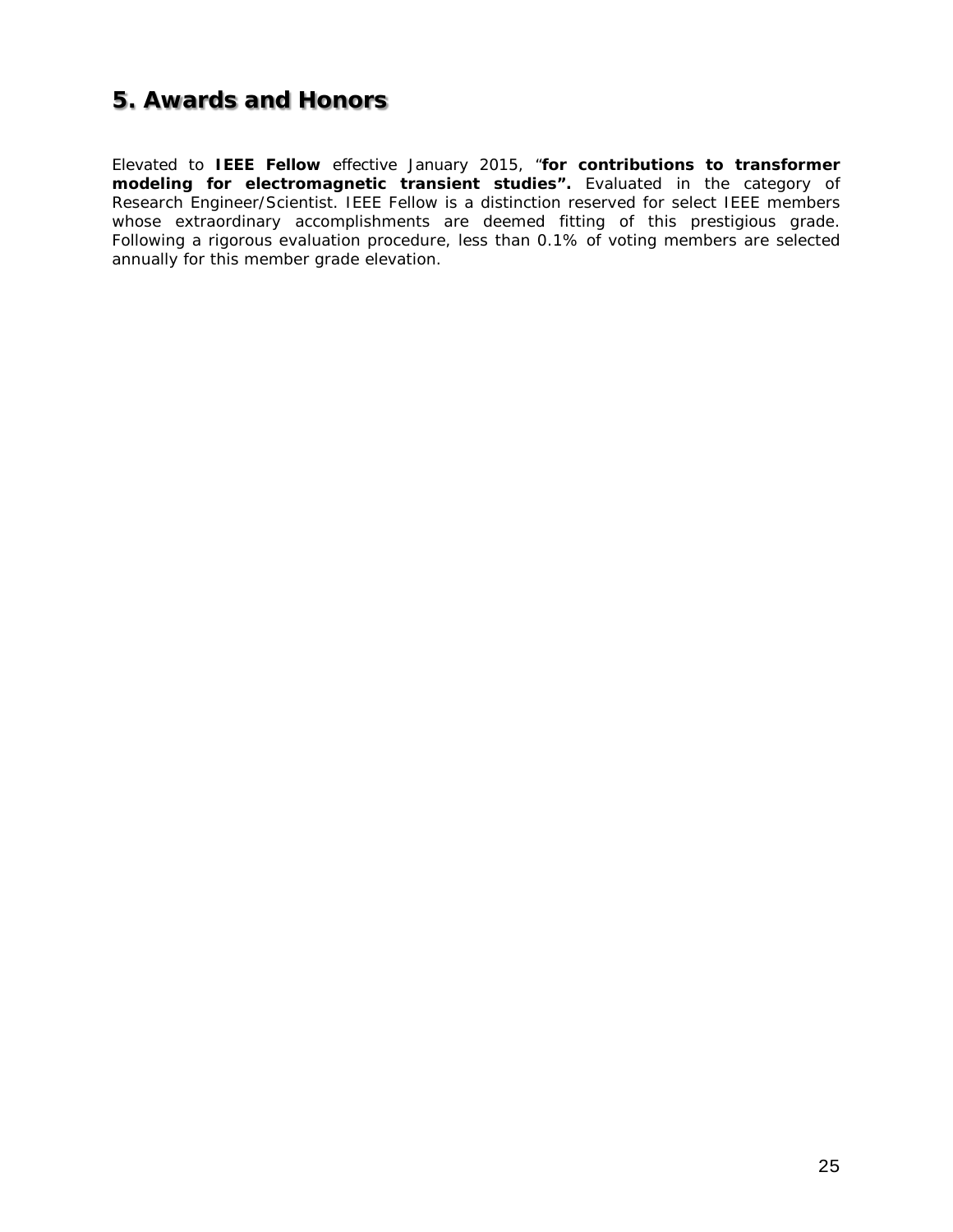# **8. Academic activities**

# **Classes**

|                                                             |                 | No.            | Rating $(1 to 5)$ |            |
|-------------------------------------------------------------|-----------------|----------------|-------------------|------------|
|                                                             | Term            | students       | Course            | Instructor |
| Undergraduate                                               |                 |                |                   |            |
| EE 4123 – Design Project I – Electrical Power and Machinery | <b>F08</b>      | 13             |                   |            |
| EE 4123 – Design Project I – Electrical Power and Machinery | F12             | 19             |                   |            |
| EE 4123 – Design Project I – Electrical Power and Machinery | F14             | 12             | 4.9               | 4.8        |
| EE 4123 – Design Project I – Electrical Power and Machinery | F15             | $8\,$          | 4.3               | 4.3        |
| EE 4123 – Design Project I – Electrical Power and Machinery | F16             | $\overline{9}$ | 4.4               | 4.6        |
| EE 4123 – Design Project I – Electrical Power and Machinery | F17             | $\overline{6}$ | 4.5               | 4.5        |
| EE 4123 – Design Project I – Electrical Power and Machinery | F18             | 10             | 4.5               | 4.5        |
| EE 4123 – Design Project I – Electrical Power and Machinery | F19             | 15             |                   |            |
| EE 4123 – Design Project I – Electrical Power and Machinery | F20             | 9              |                   |            |
| EE 4123 - Design Project I - Electrical Power and Machinery | F21             | 12             |                   |            |
|                                                             |                 |                |                   |            |
| Graduate                                                    |                 |                |                   |            |
| EL 5613 - Introduction to Electrical Power Systems          | F09             | 40             |                   |            |
| EL 5613 – Introduction to Electrical Power Systems          | F10             | 39             |                   |            |
| EL 5613 - Introduction to Electrical Power Systems          | F11             | 52             |                   |            |
| EL 5613 – Introduction to Electrical Power Systems          | S12             | 27             |                   |            |
|                                                             |                 |                |                   |            |
| EL 5623 – Finite Elements for Electrical Engineering        | <b>F08</b>      | 10             | 4.9               | 4.8        |
| EL 5623 – Finite Elements for Electrical Engineering        | S11             | 10             | 4.6               | 5.0        |
| EL 5623 – Finite Elements for Electrical Engineering        | S14             | 18             | 4.4               | 4.4        |
| EL 5623 – Finite Elements for Electrical Engineering        | S17             | 18             | 4.7               | 4.8        |
| EL 5623 – Finite Elements for Electrical Engineering        | F18             | $8\,$          | 4.5               | 4.5        |
|                                                             |                 |                |                   |            |
| EL 6633 – Transients, Surges and Faults in Power Systems    | <b>S08</b>      | 13             | 4.6               | 4.6        |
| EL 6633 – Transients, Surges and Faults in Power Systems    | S <sub>09</sub> | 11             |                   |            |
| EL 6633 - Transients, Surges and Faults in Power Systems    | S10             | 12             |                   |            |
| EL 6633 – Transients, Surges and Faults in Power Systems    | F11             | 25             |                   |            |
| EL 6633 - Transients, Surges and Faults in Power Systems    | S13             | 16             |                   |            |
| EL 6633 – Transients, Surges and Faults in Power Systems    | F14             | 23             | 4.8               | 4.9        |
| EL 6633 - Transients, Surges and Faults in Power Systems    | F16             | 18             | 4.7               | 4.8        |
| EL 6633 – Transients, Surges and Faults in Power Systems    | S18             | $\tau$         | 4.3               | 4.3        |
| EL 6633 – Transients, Surges and Faults in Power Systems    | F19             |                |                   |            |
|                                                             |                 |                |                   |            |
| EL 6653 – Power System Stability                            | F <sub>07</sub> | 34             | 4.3               | 4.3        |
| EL 6653 - Power System Stability                            | S <sub>09</sub> | 15             |                   |            |
| $\overline{\text{EL } 6653}$ – Power System Stability       | F10             | 38             |                   |            |
| EL 6653 - Power System Stability                            | F13             | 15             | 4.5               | 5.0        |
| EL 6653 – Power System Stability                            | S15             | 31             | 4.5               | 4.5        |
|                                                             |                 |                |                   |            |
|                                                             |                 |                |                   |            |
| EL 6613– Electrical Transmission and Distribution Systems   | F09             |                |                   |            |
| EL 6613– Electrical Transmission and Distribution Systems   | S <sub>14</sub> | 14             | 4.3               | 4.7        |
| EL 6613– Electrical Transmission and Distribution Systems   | S <sub>16</sub> | $22\,$         | 4.6               | 4.7        |
| EL 6613– Electrical Transmission and Distribution Systems   | F17             | 17             | 4.1               | 4.1        |
| EL 6613– Electrical Transmission and Distribution Systems   | S <sub>21</sub> | 12             |                   |            |
|                                                             |                 |                |                   |            |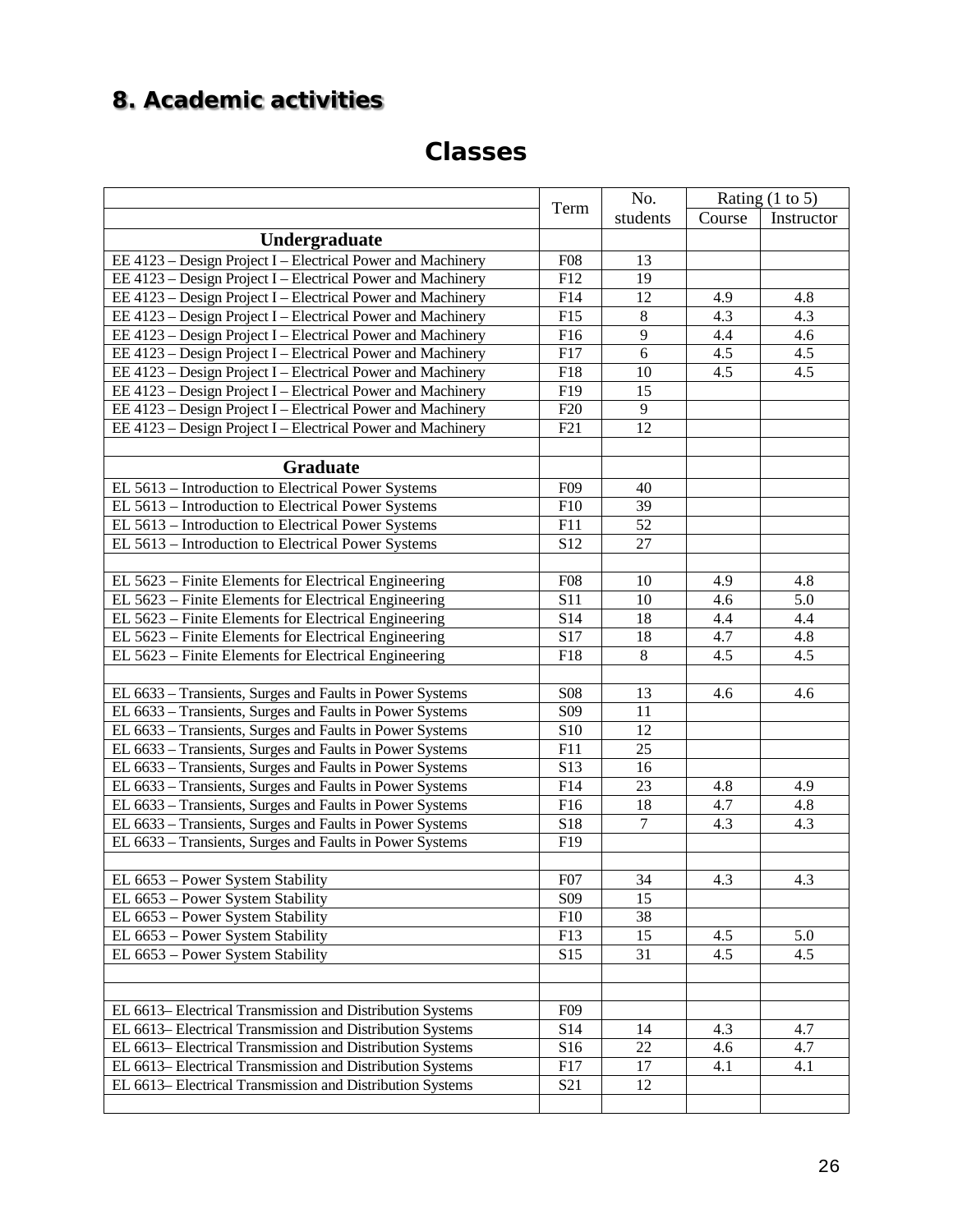### *Certificates Proposed:*

Power Systems Management (Leading Faculty) – Registered in the State of New York on August 17, 2009.

### *New Courses Developed:*

- EL 5623 Finite Elements for Electrical Engineering (2008)
- EE 2613 Fundaments of Electric Power Engineering for the Nonelectrical Students (2009)

EL 6613 – Electrical Transmission and Distribution Systems (2009)

# **Graduation**

## *Ph.D.* **(27)**

- 1. John-Michael Colef, "*Improvement of the Standard Ampacity Calculations for Power Cables Installed in Trefoil Formations in Ventilated Tunnels*", NYU Polytechnic School of Engineering, Brooklyn, NY, May 2021.
- 2. Akim Borbuev, "*Modern Methods for Investment Deferral of Feeder Upgrades in Distribution Systems*", NYU Polytechnic School of Engineering, Brooklyn, NY, July 2020.
- 3. Ali Iravani, "*Real Time Transient Stability Assessment Using Dynamic Equivalents and Nonlinear Observers*", ", NYU Polytechnic School of Engineering, Brooklyn, NY, May 2020.
- 4. Wenbo Wang, "*Fault Induced Delayed Voltage Recovery (FIDVR): Field Validated Time Series Power Flow Model and Mitigation Using Smart Inverters*", NYU Polytechnic School of Engineering, Brooklyn, NY, April 2019.
- 5. Digvijay Deswal, "*Generalized Circuit Model for Eddy Current Effects for Transformer Transients and High-Frequency Transformers*", NYU Polytechnic School of Engineering, Brooklyn, NY, April 2019.
- 6. Qiong Wu, "*Parameter Determination of Asymmetric Three-phase Transformer Models for Low-frequency Transients*", NYU Polytechnic School of Engineering, Brooklyn, NY, April 2019.
- 7. Haowei Lu, "*Improvements of the IEC Standards for Cable Thermal Rating*", NYU Polytechnic School of Engineering, Brooklyn, NY, December 2018.
- 8. Reza (Amir) Kazemi, "*Estimation of Design Parameters of Single-Phase Distribution Transformers from Terminal Measurements",* NYU Polytechnic School of Engineering, Brooklyn, NY, December 2016.
- 9. Tianqi Hong, "*Applications of Microgrids in Three-Phase Unbalanced Electrical Power Systems*", NYU Polytechnic School of Engineering, Brooklyn, NY, December 2016.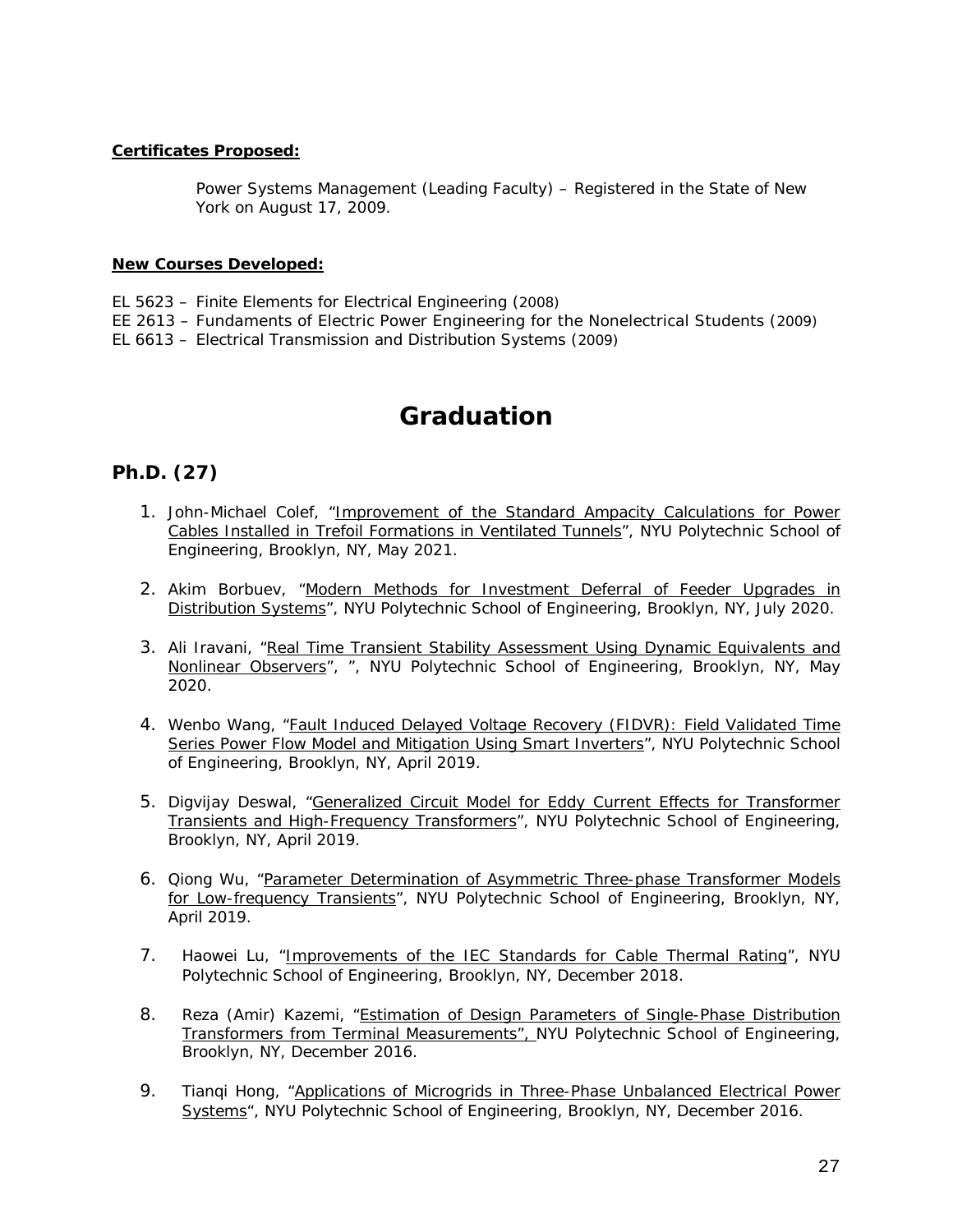- 10. Ashhar Raza, "*EV Charging Method to Prevent Low Voltages & Overloading in Dense Urban Networks*", NYU Polytechnic School of Engineering, Brooklyn, NY, December 2016.
- 11. Baris Kovan, "*Mitigation of Geomagnetically Induced Currents by Neutral Switching",*  NYU Polytechnic School of Engineering, Brooklyn, NY, April 2016.
- 12. Shahriar Saadat*, "An Equivalent Circuit for the Thermal Analysis of Power Cables Installed in Solid Bottom Trays", NYU Polytechnic School of Engineering, Brooklyn, NY, September 2015.*
- 13. Rasim Dogan*, "Transformer-Based Solutions for the Reduction of Inrush and Phase-Hop Currents", NYU Polytechnic School of Engineering, Brooklyn, NY, August 2015.*
- 14. Jingduo Huang, "Design Algorithm of a Uniform Magnetic Field Transmitter Intended for the Wireless Charging of Electric Vehicles", NYU Polytechnic School of Engineering, Brooklyn, NY, December 2014.
- 15. Imad Baker, "Thermal Analysis of Cables in Non-Vented Vertical Risers", NYU Polytechnic School of Engineering, Brooklyn, NY, August 2014.
- 16. Abdullah Bokhari, "Combined Effect of CVO and Penetration of DG in the Voltage Profile and Losses of Low Voltage Secondary Distribution Networks", NYU Polytechnic School of Engineering, Brooklyn, NY, May 2014.
- 17. Xuanchang Ran, "Potential Negative Impact of DG on Reliability Index Study Based on EMTP-RV Time-Domain Modeling", NYU Polytechnic School of Engineering, Brooklyn, NY, May 2014.
- 18. Julien Sandraz, "Physical and Measureable Energy Flow in Nonlinear AC Electrical Circuits: Standard and Proposed Power Quantities", NYU Polytechnic School of Engineering, Brooklyn, NY, May 2014.
- 19. Reynaldo Salcedo, "Investigation of Transient Overvoltages in Heavily Meshed Low-Voltage Underground Distribution Networks", NYU Polytechnic School of Engineering, Brooklyn, NY, April 2014.
- 20. Roupchan Hardowar, "*Prioritizing the Restoration of Network Distribution Transformers using Distribution Factors and Reliability Indexes*", NYU Polytechnic School of Engineering, Brooklyn, NY, April 2014.
- 21. Ali Sedaghat, "*Improved Ampacity Calculations for Power Cables Installed in Free Air*", NYU Polytechnic School of Engineering, Brooklyn, NY, April 2014.
- 22. *Saeed Jazebi, "Dual Transformer Model based on Standard Circuit Elements for the Study of Low- and Mid-frequency Transients", Polytechnic Institute of NYU, Brooklyn, NY, October 2013.*
	- *Honorable mention in the contest for the Alexander Hessel Award for the Most Outstanding Doctoral Dissertation in Electrical Engineering (2014).*
- 23. Ashkan Farazmand, "*Improved Experimentally Validated Calculation of Inrush Currents and Harmonic Analysis of Transformers with Diverse Impedance Under Non-sinusoidal Operation Conditions*", Polytechnic Institute of NYU, Brooklyn, NY, May 2013.
- 24. Deepak Maragal, "*Universal adaptive automatic reclosure technique on transmission line with shunt reactors*", Polytechnic Institute of NYU, Brooklyn, NY, May 2013.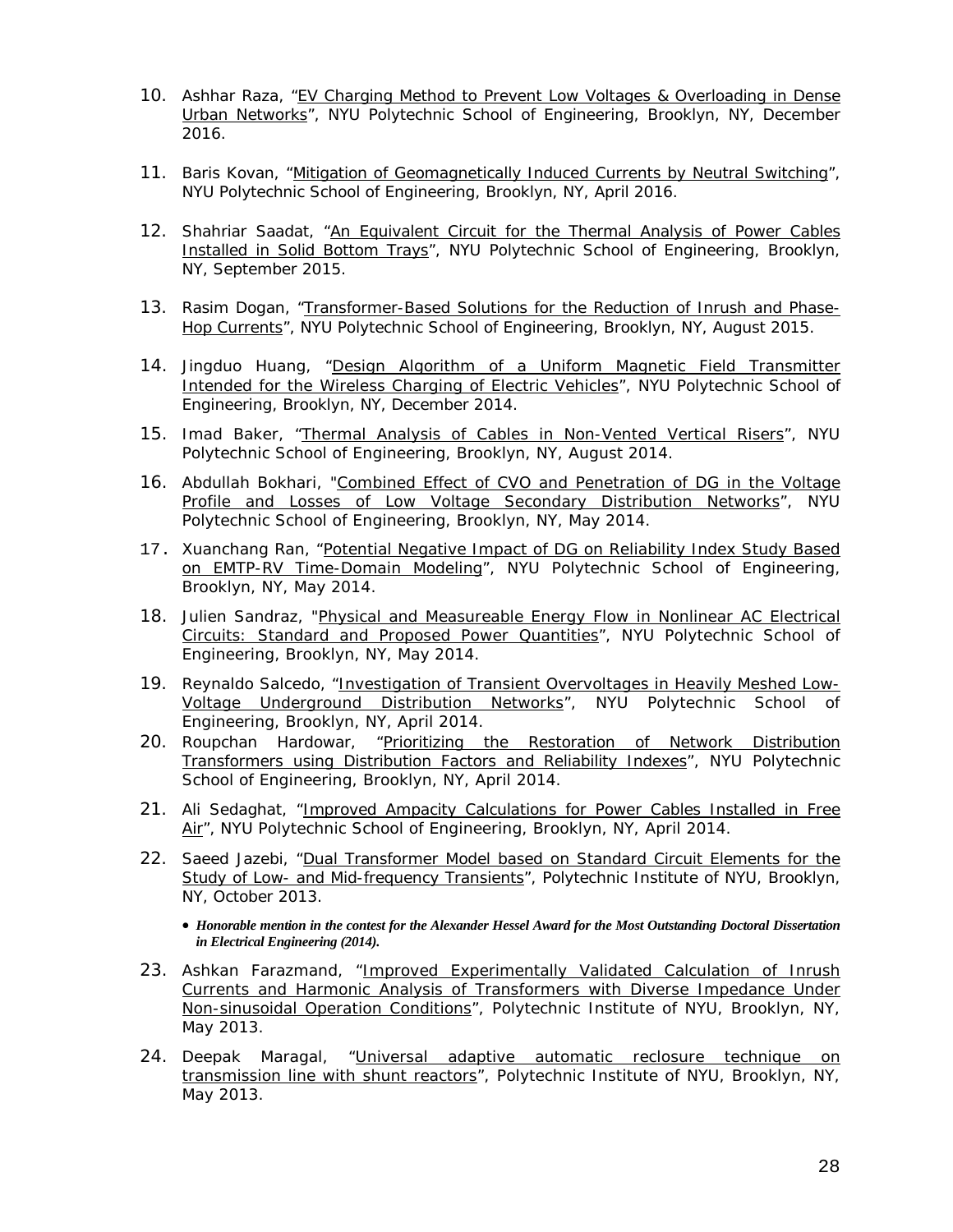- 25. *Sujit Purushothaman, "Application and Design of Induction Machine Damping Unit (IMDU) for Eliminating Subsynchronous Resonance", Polytechnic Institute of NYU, Brooklyn, NY, December 2011.*
	- **Winner of the** *Richard Rosenthal Award* **for Outstanding performance on the PhD qualifier examination (June 2009).**
	- **Winner of the** *Alexander Hessel Award* **for the Most Outstanding Doctoral Dissertation in Electrical Engineering (2012).**
- 26. *Resk Uosef, "The Impact of Distributed Generation on Secondary Networks",* Polytechnic Institute of NYU (Poly), January 2011.

### *Before joining NYU-Poly:*

27. *Jose Cohen, "On the Definitions and the Calculation of Powers in Nonlinear Circuits",*  Universidad Nacional Autonoma de Mexico (UNAM), April 1999*.*

## *M.Sc.* **(28)**

- 1. Zhiyuan Ding, "*Determination of the Coil Length for Dynamic Wireless Charging of Electric Vehicles*", New York University, December 2021.
- 2. Arun Agoram Chandrasekar, "*Size Reduction of Synchronous Machines using High Frequency Excitation*", New York University, April 2018.
- 3. Jaimin Jha, "*Analytical Solution of the Electromagnetic Field of a Current Carrying Conductor in Multi-Layer Media for Wireless Power Transfer Applications*", New York University, May 2017.
- 4. Carlos Alonso, "*Experimental Parameter Determination and Laboratory Verification of the Inverse Hysteresis Model*", New York University, April 2016.
	- **Winner of the 2015/2016** *Theodor Tamir Award* **for Best MS Thesis in ECE.**
- 5. David Giglio, "*Time Domain Simulation of The Hysteresis Main Loop of Power Transformers*", New York University, May 2015.
- 6. Akim Borbuev, "*Experimental and Theoretical Study of Sheath Losses in Cross-Bonded Cables: Conductor Transposition versus Counter-Transposition*", New York University, May 2015.
- 7. Vasanth Bharadwaja Kolluri, "*Damping Subsynchronous Resonance In a Multi-Machine Power System Using an Induction Machine Damping Unit (IMDU)*", New York University, May 2014.
- 8. Leonid Lyakhovich, "*Comparing FEM and IEC Standards for Thermal Rating of Transmission Underground Cables"*, Polytechnic Institute of NYU, Brooklyn, NY, August 2013.
- 9. Don Burkart, "*Double Ended Transmission Line Fault Location*", Polytechnic Institute of NYU, Brooklyn, NY, November 2012.
- 10. Aditya Sharma, "*Controlling Inverter Based Distributed Generators to Mimic Synchronous Generators*", Polytechnic Institute of NYU, Brooklyn, NY, September 2012.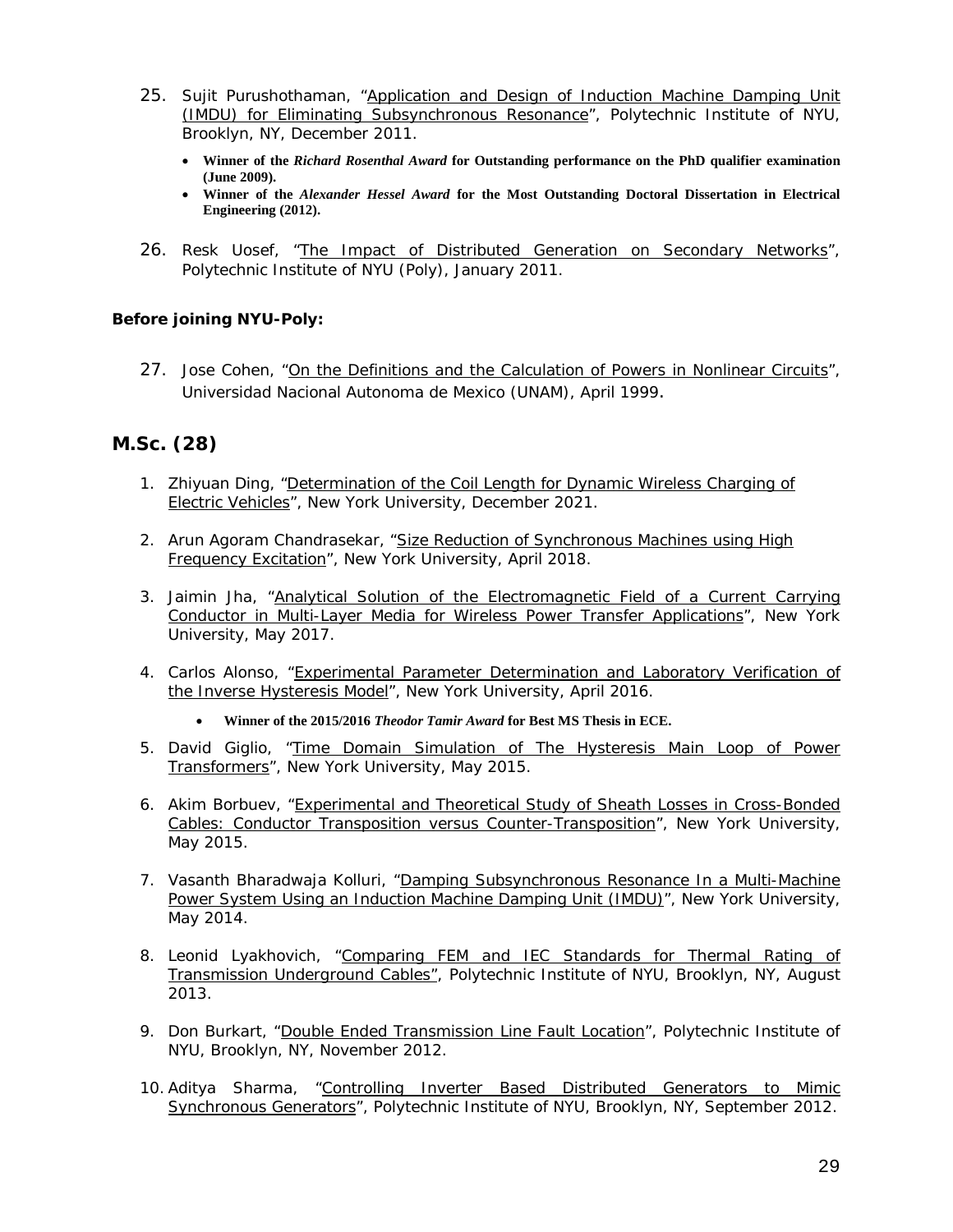- 11. Rasim Dogan, "*Development of Load Model for Residential Customer Subclasses for Voltage Reduction Studies*", Polytechnic Institute of NYU, Brooklyn, NY, May 2012.
- 12. Matthew Terracciano, "*Thermal Analysis of Cables in Unfilled Troughs: Investigation of the IEC Standard and a Methodical Approach for Cable Rating*", Polytechnic Institute of NYU, Brooklyn, NY, May 2012.
- 13. Ashish Sharma, "*Modeling and Analysis of Loads Under Voltage Dips Caused by Three Phase Faults*", Polytechnic Institute of NYU, Brooklyn, NY, May 2012.
- 14. Githanjali Venkataramani, "*Time Domain Analysis of the Impulse Response of Toroidal Transformers*", Polytechnic Institute of NYU, Brooklyn, NY, May 2012.
- 15. Richard Macwan, "*Economic Impact of Conservation of Voltage Reduction On A Networked System*", Polytechnic Institute of NYU, Brooklyn, NY, May 2012.
- 16. Noel Augustine, "*Design Program for Distribution Transformers on Toroidal Cores*", Polytechnic Institute of NYU, Brooklyn, NY, December 2011.
- 17. Reynaldo Salcedo, "*Three-Phase Time-Domain Modeling and Simulation of Electric Distribution Networks*", Polytechnic Institute of NYU, Brooklyn, NY, December 2011.
	- **Co-Winner of the 2011/2012** *Theodor Tamir Award* **for Best MS Thesis in ECE (NYU-Poly).**
- 18. Julien Sandraz, "*Field Validated Transformer Model for the Thermal Analysis of Transformers in Underground Vaults*", Polytechnic Institute of NYU, Brooklyn, NY, December 2011.
- 19. Ali Alkan, *"Characterization of Loads under Varying Voltage Conditions*", Polytechnic Institute of NYU, Brooklyn, NY, October 2011.
- 20. Pranoti Kadam, "*Energy Savings by Reducing No Load Reactive Power of Distribution Transformers*", Polytechnic Institute of NYU, Brooklyn, NY, August 2010.
	- **Winner of the 2010/2011 Theodor Tamir Award for Best MS Thesis in ECE (NYU-Poly).**
- 21. Ólöf Helgadóttir, "*Dynamic Behavior of Geothermal Power Plants Located at a Weak Point of a Transmission System"*, Polytechnic University, Brooklyn, NY, June 2008.
- 22. Aung Phyo Thant, "*Steady State Network Equivalents for Large Electrical Power Systems*", Polytechnic University, Brooklyn, NY, June 2008.

### *Before joining NYU-Poly:*

- 23. Jaime Peralta, "Unbalanced Three-phase Load-Flow Using a Positive-Sequence Load-Flow Program". Ecole Polytechnique de Montreal, Montreal, Canada, August 2007.
- 24. Francisco Ceballos, "*Calculation of Transients Due to Load Rejection in Power Systems*". Instituto Politecnico Nacional, April 1999.
- 25. Jorge Martinez, "*Numerical Calculation of the Leakage Inductance of Transformers".* Instituto Politecnico Nacional, August 1998.
- 26. Francisco Camacho, "*Modeling of the Transformer Iron core Based on the Physical Properties of the Ferromagnetic Materials*". Instituto Politecnico Nacional, February 1998.
- 27. Raul Adame, "*Modeling of Cables for the Computation of Electromagnetic Transients in the Phase Domain*". Instituto Politecnico Nacional, February 1998.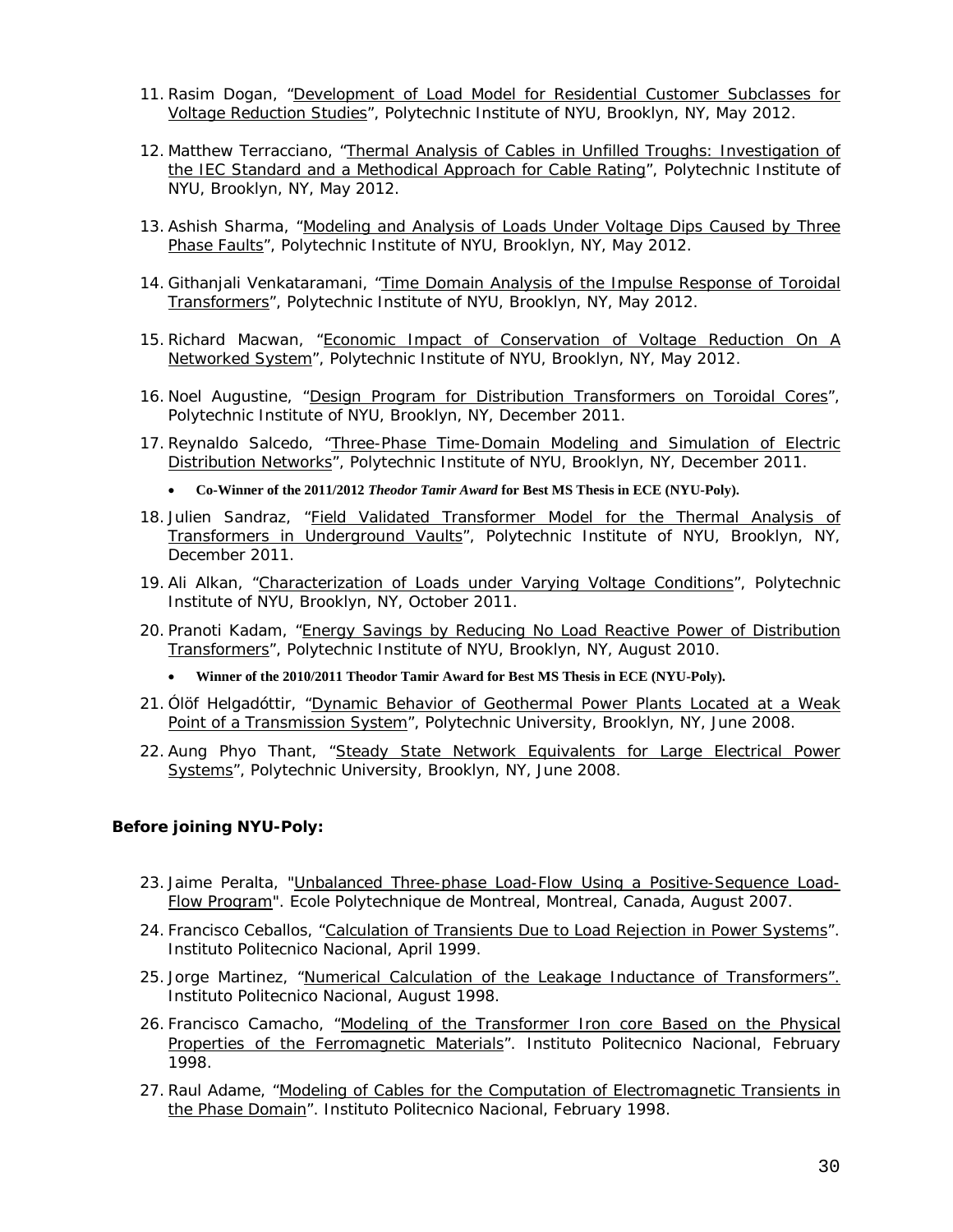28. Enrique Bernal-Luna, "*Analysis of the Electromagnetic Field Inside of an Induction Motor and its Application to the Study of the Starting and Short Circuit Transients*". Instituto Politecnico Nacional, February 1996.

### *Post-doctoral fellows & Visiting scholars* **(23)**

*Post-Doctors* 

- **1. Dr. Layth Qaseer** (February 2016 to date): Topic: *Electromagnetic analysis of wireless charging of electric vehicles; High-frequency generators.*
- **2. Dr. Shayan Behzadi Rafi** (April 2017 to March 2018): *Topic: Fault current limiters and CVR*.
- 3. **Dr. Li Xianqiang** (September 2017 to October 2018): *Topic: Transformer residual flux*
- **4. Dr. Ming Yang** (January 2017 to December 2018): Topic: *Transformer modeling*.
- **5. Dr. Tianqi Hong** (January 2017 to March 2017): Topic: *DC microgrids*
- **6. Dr. Reza Kazemi** (January 2017 to March 2017: Transformer modeling
- **7. Dr. Baris Kovan** (May 2016 to May 2017): Topic: *Design of special transformers.*
- 8. **Dr. Michael Omidora** (June 2015 to May 2016). Topic: *High-frequency electromagnetic transients in transformers*.
- 9. **Dr. Haina Rong** (May 2015 to April 2016). Topic: *Load identification in electric networks*.
- *10.* **Dr. Saeed Jazebi** (January 2014 to March 2016). Topic: *Design and construction of a distribution transformer in a toroidal core.*
- *11.* **Dr. Ashkan Farazmand** (June to December 2013). Topic: *Transformer demagnetization.*
- *12.* **Dr. Marc Diaz-Aguiló** (December 2011 to date). Topics: (1) *Conservation of Voltage Optimization*; (2) *Real-Time Thermal Rating of Power Cables.*
- 13. **Dr. Sujit Purushothaman** (January to August 2012). Topics: (1) *Toroidal distribution transformers*; (2) *Cable thermal rating*; (3) *Damping of power system oscillations*.
- 14. **Dr. Layth Qaseer** (October 2010 to September 2011). Topics: (1) *Induction Machine Design and Modeling*. (2) *Power definitions in nonlinear circuits*.
- 15. **Dr. Vitaly Spitsa** (May 2010 to April 2011). Topics: (1) *Transient simulation of smart grid technologies;* (2) *Penetration of distributed generation in distribution networks.*
- 16. **Dr. Pablo Gómez** August 2008 to July 2010). Topics: (1) *Computation of inductive and capacitive parameters for high-frequency transformer models*; (2) *Design of a distribution transformer in a toroidal core.*

### *Visitors (Ph.D. level research)*

17. **Jun Wang** (January 2015 to December 2016): Topic: *Modeling of thermostatic loads*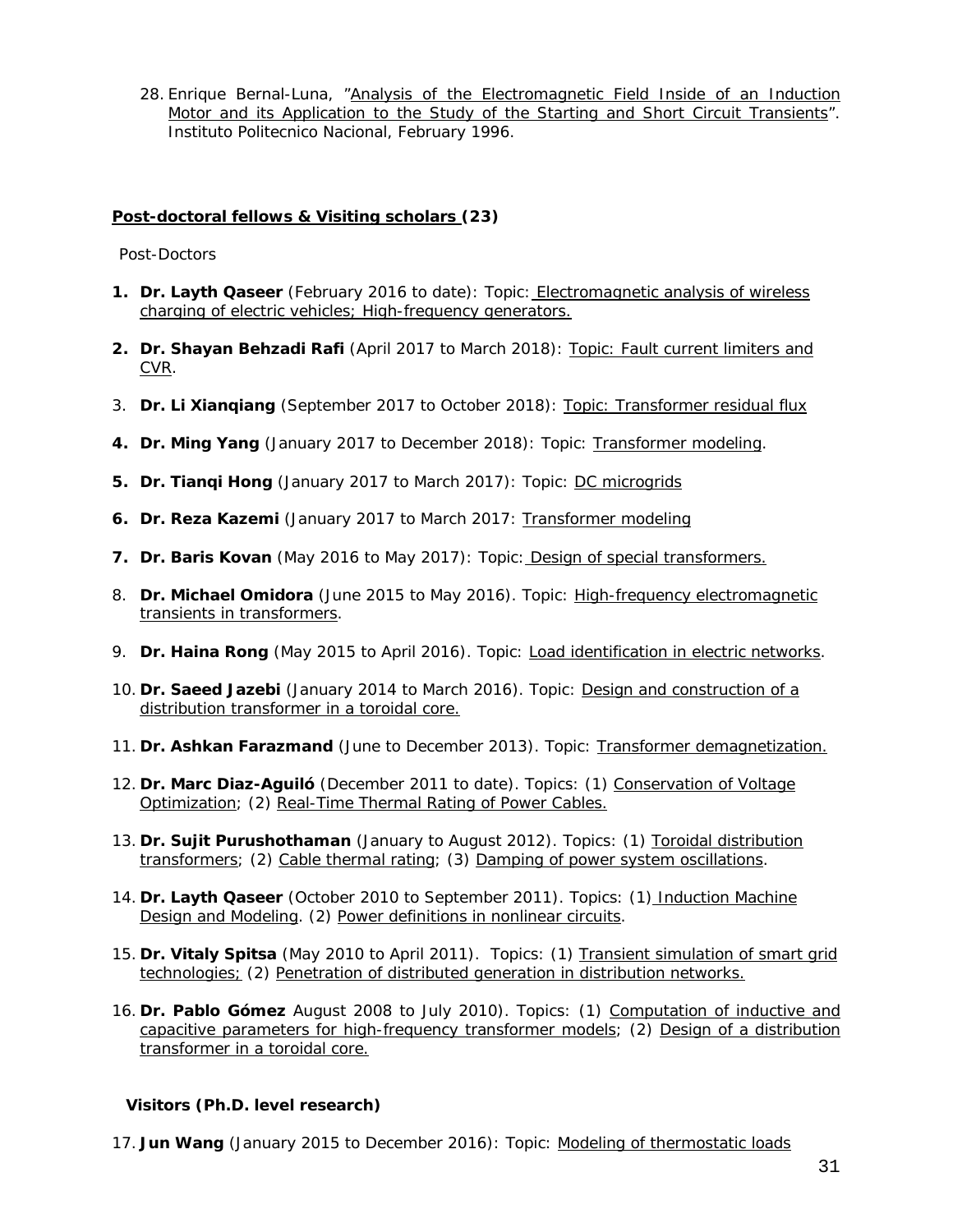- 18. **Zhechao Li** (January 2015 to February 2016). Topic: *Distribution system reconfiguration.*
- *19.* **Nicola Raimondo** (September to December 2013). Topic: *Electromagnetic fields in transformers.*
- 20. **Matthew Terracciano** (May 2012 to May 2015). Topic: *Real-time thermal rating of cables*.
- 21. **Saeed Jazebi** (October 2011 to August 2012). Topic: *Modeling of transformer eddy currents*.
- 22. **Casimiro Álvarez-Mariño** (September to December 2010). Topic: *Multi-winding transformer model*.
- 23. **Iván Hernández** (February 2009 to August 2010). Topics: (1) *Losses in Transformer Cores*; (2) *Design of a distribution transformer in a toroidal core.*

### *Ph.D. students in process* **(1)**

**David Giglio** (started fall 2016) – "*Design of a new generator*"

**List of post-doctoral and PhD students supported by their home institutions (or themselves) to work with me:**

| <b>Name</b>             | <b>Funding Institution</b>           | Category   | <b>Period</b>            |
|-------------------------|--------------------------------------|------------|--------------------------|
|                         |                                      |            |                          |
| Dr. Layth Qaseer        | Self                                 | Post-doct. | Feb $2016 -$ to date     |
| Dr. Ming Yang           | Chongqing University                 | Post-doct. | Jan 2017 – Dec 2018      |
| Dr. Shayan Behzadi Rafi | Self                                 | Post-doct. | Apr 2017 – Mar 2018      |
| Dr. Dr. Li Xiangiang    | <b>Wuhan University</b>              | Post-doct. | Aug $2017 -$ Sept $2018$ |
| Dr. Michael Omidora     | Self                                 | Post-doct. | Jun 2015 - May 2016      |
| Dr. Haina Rong          | Southwest Jiaotong University        | Post-doct. | May 2015 - Apr 2016      |
| Dr. Layth Qaseer        | University of Baghdad                | Post-doct. | Oct 2010 - Sep 2011      |
| Dr. Pablo Gómez         | Polytechnic of Mexico                | Post-doct. | Aug 2008 - Jul 2010      |
|                         |                                      |            |                          |
| Jun Wang                | University of Electronic Science and | PhD        | Jan 2015 – Dec 2016      |
|                         | Technology                           |            |                          |
| Zhechao Li              | Huazhong University of Science and   | PhD        | Jan 2015 – Feb 2016      |
|                         | Technology                           |            |                          |
| Casimiro Álvarez        | University of Vigo, Spain            | PhD        | Sep 2010 - Dec 2010      |
| Iván Hernández          | CINVESTAV, Mexico                    | PhD        | Feb 2009 - Aug 2010      |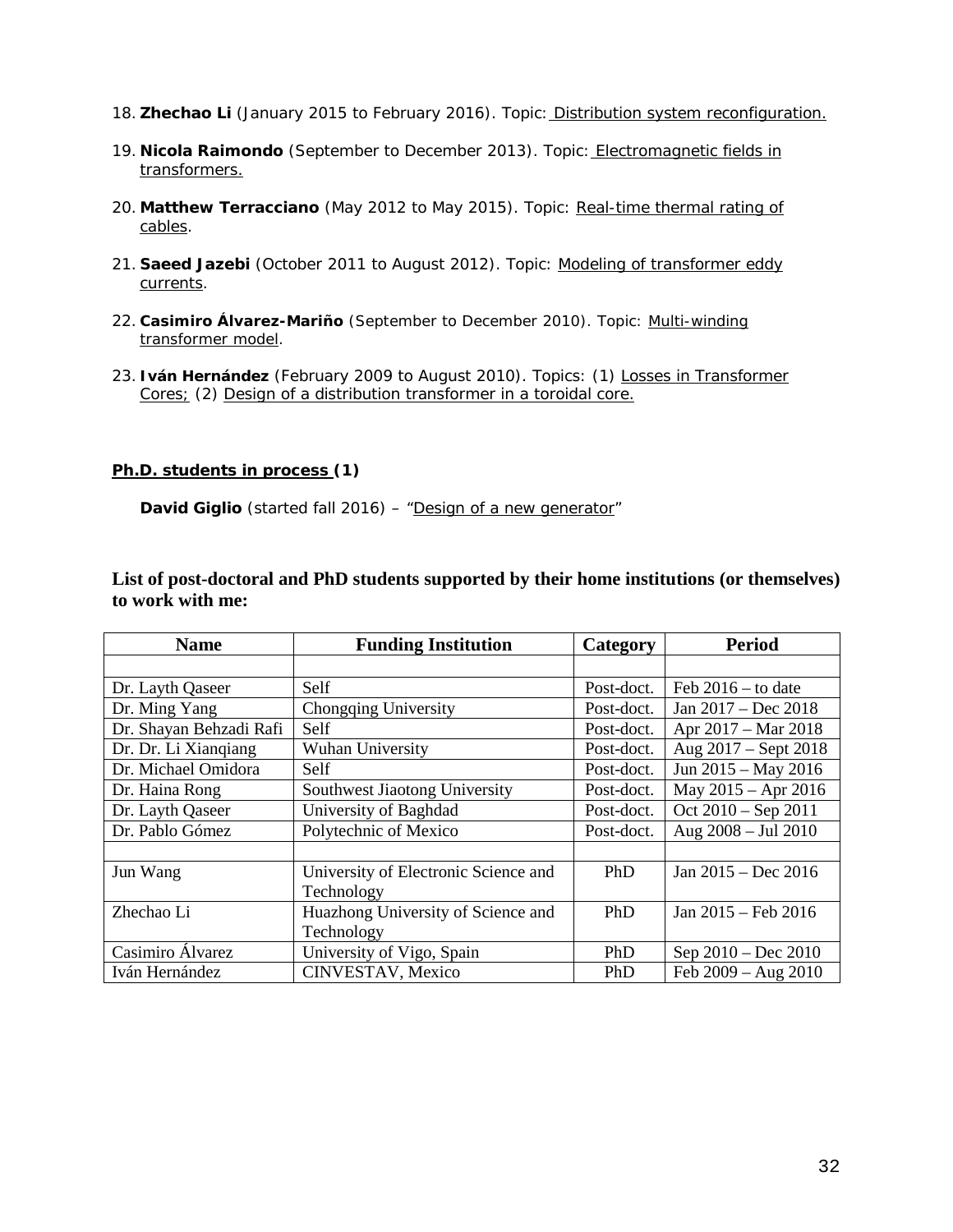# **Committee member of the following PhD defenses**

- 1) **C. Konstantinou**, 2018, "Leveraging hardware features to enhance the cybersecurity of the smart grid"
- 2) **K. Zheng**, 2017, "A comparative study of ac-link and dc-link based frequency converters"
- 3) **Y.-C. Chu**, 2017, "Ac-dc power management ic design with controller sharing concept for wireless power transfer applications".
- 4) **Z. Geng**, 2016, "Modular programmable electronic ac load based on a three-phase hybrid multilevel voltage source inverter"
- 5) **E. Asa**, 2016, "Analysis and active control of isolated multi-port semi-bridgeless CLL resonant converter for future renewable energy sources"
- 6) **J. Shin**, 2016, "Pulse-width modulation controlled real-time resonance tuning methods of wireless power transfer systems for electric vehicles
- 7) **D. Gu**, 2015, "Resonant control based frequency domain compensation strategy for singlephase boost power factor correction converter"
- 8) **D. Sciano**, 2015, "Evaluation of dc-links on dense-load urban distribution networks"
- 9) **M. Bojarski**, 2014, "Multiphase series resonant inverters for wireless charging of electric vehicles"
- 10) **R. Perez**, "Electromagnetic Modeling of Complex Wave Propagation in a Class of Meta-Media Made of Capacitively Loaded Conducting Loops," September 17, 2014.
- 11) **Z. Li**, "Wave Guidance and Radiation in Meta Transmission Lines Made of Conducting Dipole and Loop Elements," September 16, 2014
- 12) **Q. Tang**, 2013, "A New diode-clamping multilevel Inverter with a dc capacitor voltage balance control"
- 13) **D. Wang**, 2013, "DC/DC power conditioning system for fuel cell in aircraft application"
- 14) **L. Yu**, 2013, "Optimal decentralized voltage regulation for secondary networks with DG"
- 15) **K. Colak**, 2013, "Energy optimization in catenary-free railway system and improved timebased model for train movements"
- 16) **Y. Lu**, 2011, "Ultra high frequency 100 MHz power controller for RFPA power supply"
- 17) **S. Suresh**, 2009, "Two-loop controlled ultra-high frequency DC-DC converter"
- 18) **Y. Ten-Ami**, 2009, "Reliability improvements and design optimization of mesh distribution networks"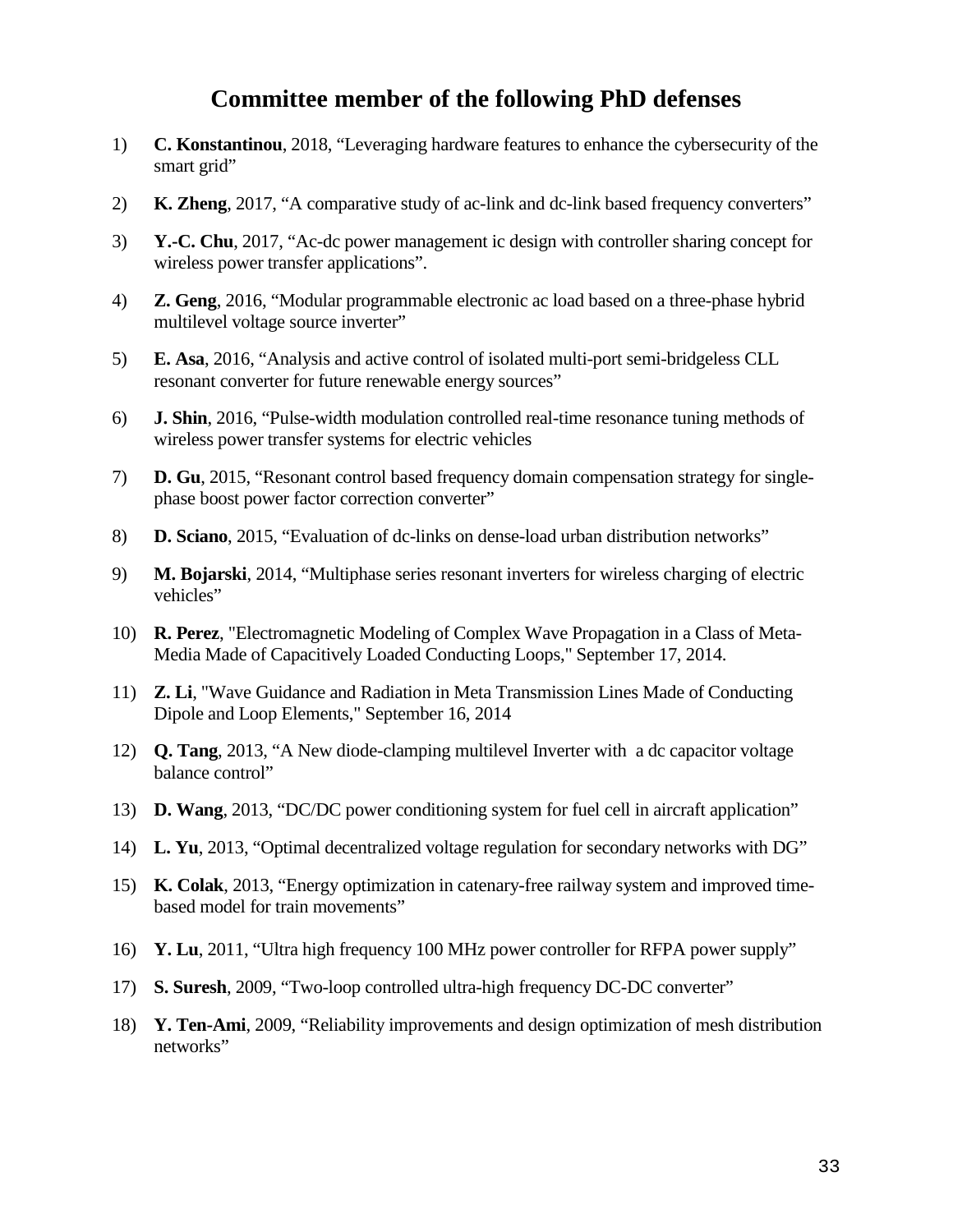# **Committee member of the following MSc defenses**

- 1. A. Hassan, 2018
- 2. S. V. Shubramaniyan, 2015
- 3. P. Prathidugupu, 2015
- 4. V. Panuccio, 2014
- 5. Z. Chu, 2014
- 6. Z. Zhao, 2014
- 7. L. P. Channam, 2014
- 8. J. Pymento, 2013
- 9. I. Aleksandrov, 2013
- 10. P. Pandey, 2011
- 11. T. Zhu, 2010
- 12. B. Kovan, 2009
- 13. B. Chow, 2009
- 14. S. Dinershteyn, 2009

# **Undergraduate Students (DP1/DP2)**

### **2021/2022:**

- 1. Alex Chu
- 2. Ali Hasaan
- 3. Alen Yang
- 4. Austen Ariniello
- 5. Cameron Kemme
- 6. Jack Xitco
- 7. Jeffrey Tang
- 8. Joseph Ramos
- 9. Luis Olivera
- 10. Mir Naveen
- 11. Ryan Chan
- 12. Said Elsanhoury
- 13. Shahzeb Naseer

### **2020/2021:**

- 14. Ding, Zhiyuan
- 15. Ge, Chang
- 16. Gonzalez Rodriguez, Simon Antonio
- 17. Mendoza, Jaime
- 18. Naowaff, Mohammed Muhtasin
- 19. Raghuraman, Rohan
- 20. Rais, Abe
- 21. Velez, Helen

### **2019/2020:**

- 22. Bae,Albert
- 23. Bebawy,Haidy
- 24. Dang,Huy G
- 25. Farayola,Halimat Atinuke
- 26. Fisher,Gabrielle
- 27. Garcia,Scander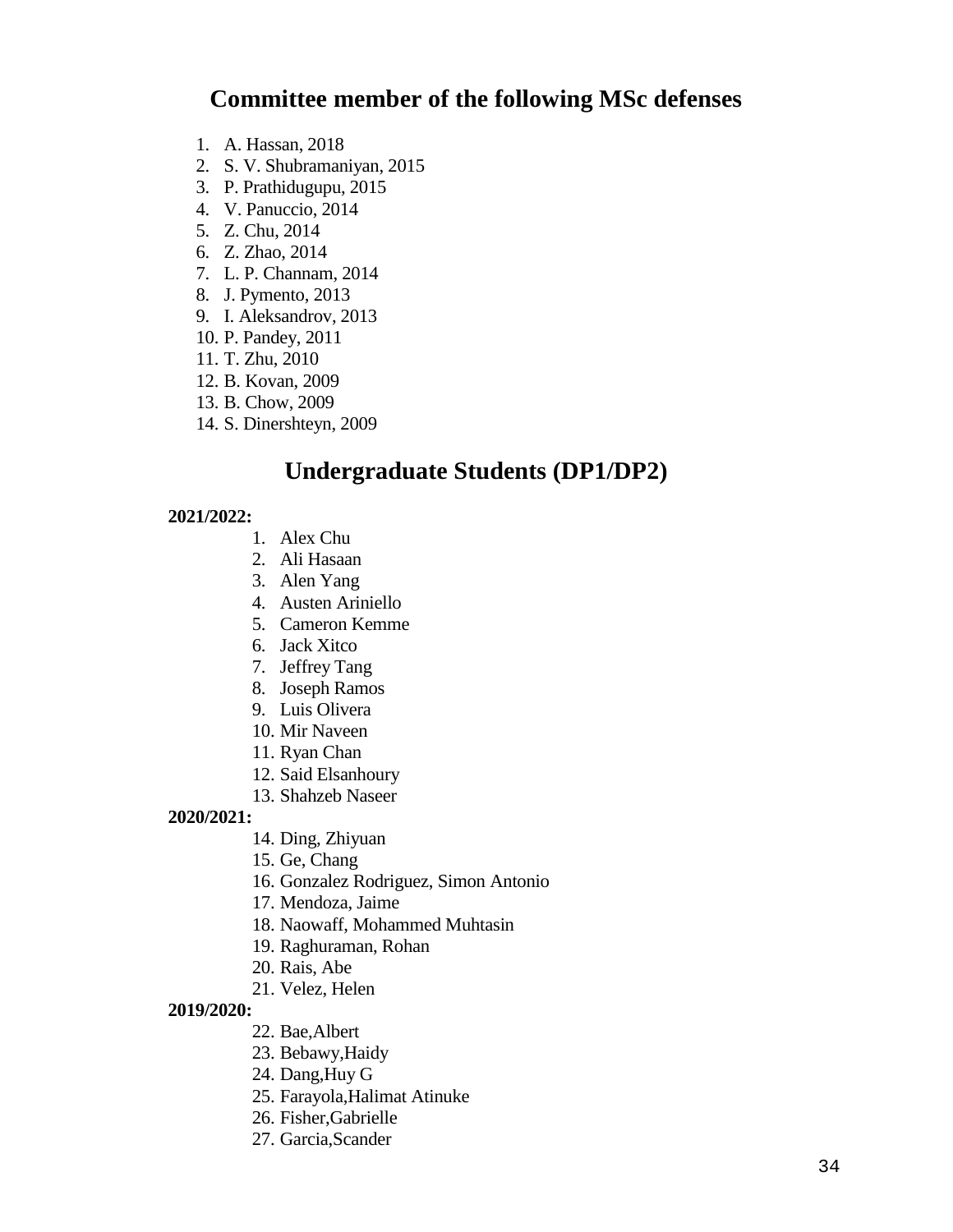- 28. Jones,Darius
- 29. Jouravlev,Vlad M
- 30. Kenawy,Adham
- 31. Pagan,Papo
- 32. Pingasova,Arina
- 33. Pope,Ethan John
- 34. Velau,Claire
- 35. Youssif Traore,Youssif Alhadj
- 36. Yu,Jefferson

### **2018/2019:**

- 37. Chen, Iris
- 38. Hasan, Mohammed
- 39. He, Michael
- 40. Ibrahimi, Allen
- 41. Ismail-Saad, Amir
- 42. Li, Franklin K
- 43. Mirer, Lucas
- 44. Nawshad, Syed
- 45. Tam, Darren
- 46. Zhang, CJ
- 47. Ahmed, Nader
- **2017/2018:** 
	- 48. Carter, Anthony G
	- 49. Hasan, Ali S
	- 50. Karashik, Matthew Joseph
	- 51. Moustafa, Mohamed
	- 52. Nwaokorie, Nnamdi P
	- 53. Thomasevich, Kaelin
	- 54. Znak, Bogdan
	- 55. Pablo Esteban de la Iglesia (Polytechnic University of Catalonia)

### **2016/2017:**

- 56. Basantes, Melissa C
- 57. Chen, James
- 58. Chiang Feng, Danny Y
- 59. Chu, James
- 60. Fraz, Ahmed
- 61. Klein, John Andrew
- 62. Liang, Cesar
- 63. Sutton, Justin Paul
- 64. Uddin, Eftekhar

### **2015/2016:**

- 65. Bruno, Kowal
- 66. Chen, Jia Yong
- 67. Cisco Sullberg, Adriana Sierra
- 68. Diarrassouba, Bakary
- 69. Geliebter, Israel
- 70. Perez, Adeline M
- 71. Rahman, Taufiq
- 72. Shah, Syed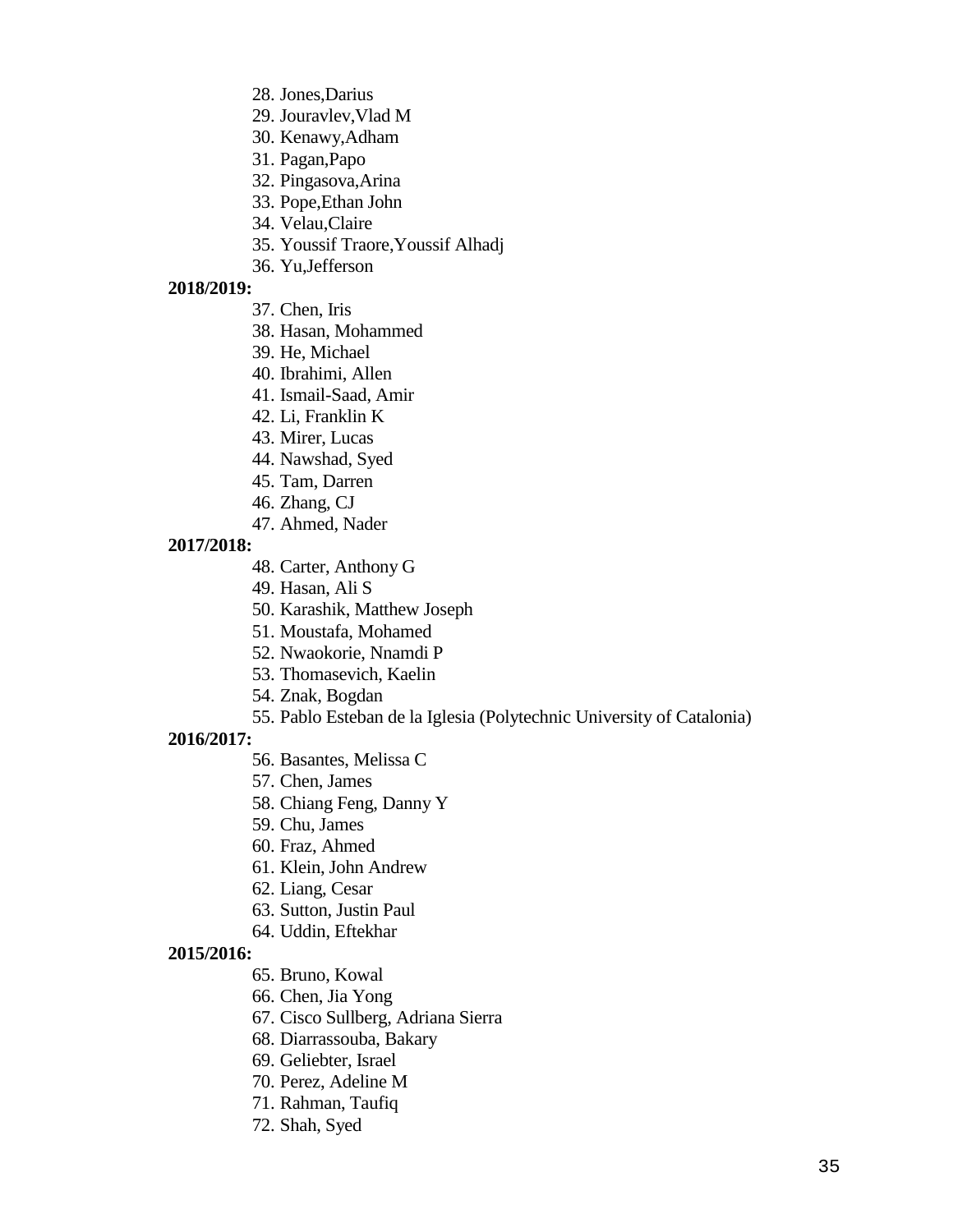### **2014/2015:**

- 73. Chaudhry, Farhan Aslam
- 74. Chowdhury, Sharika
- 75. Gosal, Gurvinder Singh
- 76. Hossain, Sohrab
- 77. Hussain, Jumshaid
- 78. Lam, Vinny
- 79. Law, Sui Fai
- 80. Lin, Xiang
- 81. Morales, Samuel
- 82. Ramnauth, Khemraj
- 83. Sacco, Nicholas
- 84. Saez, James

### **2012/2013:**

- 85. Ahmed Asfi
- 86. Alharthi Awadh
- 87. Cabrera Brian
- 88. Chowdhury Rifat
- 89. James Michele
- 90. Karolidis George
- 91. Khan Bushra
- 92. Lama Karma
- 93. Lyakhovich Leonid
- 94. Mahamedau Nazir
- 95. Marcelli Rocco
- 96. Matthews III Erskine
- 97. Mindlin Oleg
- 98. Panuccio Vincenzo
- 99. Rahaman Mark
- 100.Romhen Amer
- 101.Tse Wallace
- 102. Velez Pedro
- 103. Huang Bing

### **2008/2009:**

- 104. Danielle Jean
- 105. Quentin Williams
- 106. Diana Musiyenko
- 107. Konstantin Lednev
- 108.Leo Stimpson
- 109. Oliver Williams
- 110. Andres Zapata
- 111. Pekir Joseph
- 112.Judith Cummings
- 113.William Womg
- 114. Victoria Pierre -Louis
- 115. Saanjay Singh
- 116.Wael Ayoub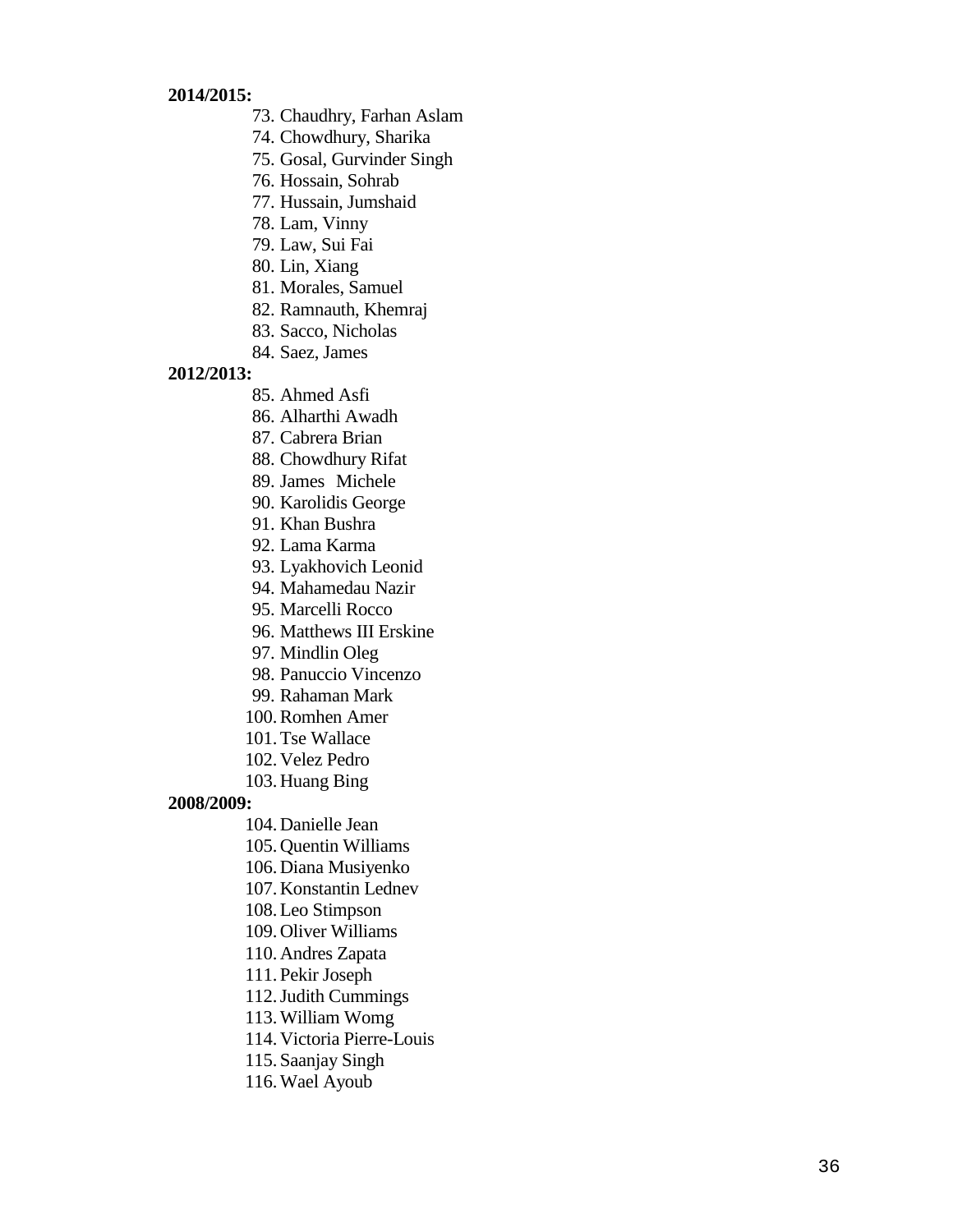# **9. Service Activities**

## • **ECE Department:**

- o Director of Undergraduate Programs (since March 2018)
- o ECE Tenure and Promotions Committee (2019 to 2021)
- \* As the director of undergraduate programs of the ECE Department, I have successfully submitted the **2021 ABET re-accreditation** of two of our programs: Electrical Engineering and Computer Engineering. Each report is about 250 pages long. Both programs were re-accredited for 6 years with no concerns, weaknesses, or deficiencies noted in the final assessment.
- **NYU:** 
	- o Tandon Representative in the NYU Undergraduate Program Committee (from September 2016 to August 2019).
	- o Tandon Senator in the NYU Senate (September 2019 to August 2021)
	- o Member of the Tandon Faculty Executive Committee (September 2019 to August 2021)

## • **Profession:**

- *Reviewer*. IEEE Transactions on Power Delivery, since 1992
- *Reviewer*. IEEE Transactions on Power Systems, since 1999
- Reviewer. IEEE Transactions on Smart Grid, since 2012
- *Reviewer*. European Transactions on Electric Power, since 2007
- *Reviewer*. International Journal of Power and Energy Systems, since 2007
- *Reviewer*. IET Electric Power Applications, since 2009
- *Reviewer*. International Journal of Emerging Electric Power Systems, since 2009
- *Reviewer*. IEEE Power and Energy Society Letters, since 2007
- *Reviewer*. Electric Power Components and Systems (Taylor & Francis), since 2009
- *Reviewer*: COMPEL: The International Journal for Computation and Mathematics in Electrical and Electronic Engineering, since 2009
- *Reviewer*: IEEE Proceedings, 2010
- *Reviewer*: IEEE Robotics and Automation Magazine, 2010-11
- Reviewer. IEEE Transactions on Dielectrics and Electrical Insulation, 2011
- *Reviewer*: International Journal of Thermal Sciences (Elsevier), since 2010
- *Occasional Reviewer for many other journals*
- Editor/Coordinator of the IEEE Power Engineering Letters since 2011
- *Guest Editor-in-Chief. Special Issue on Advances in Condition Monitoring and Assessment of Power Equipment for the IEEE Transactions on Power Delivery (2018- 19). The issue was published in August 2019.*
- **Editor-in-Chief of the IEEE Transactions on Power Delivery** (since Jan 1, 2020)

## Scientific Committees:

• **Chair for the Task Force** on *Transformer Modeling for Low-Frequency Transients*, part of the General Systems Subcommittee of the Transmission and Distribution Committee, IEEE Power and Energy Society, July 2014 to 2017.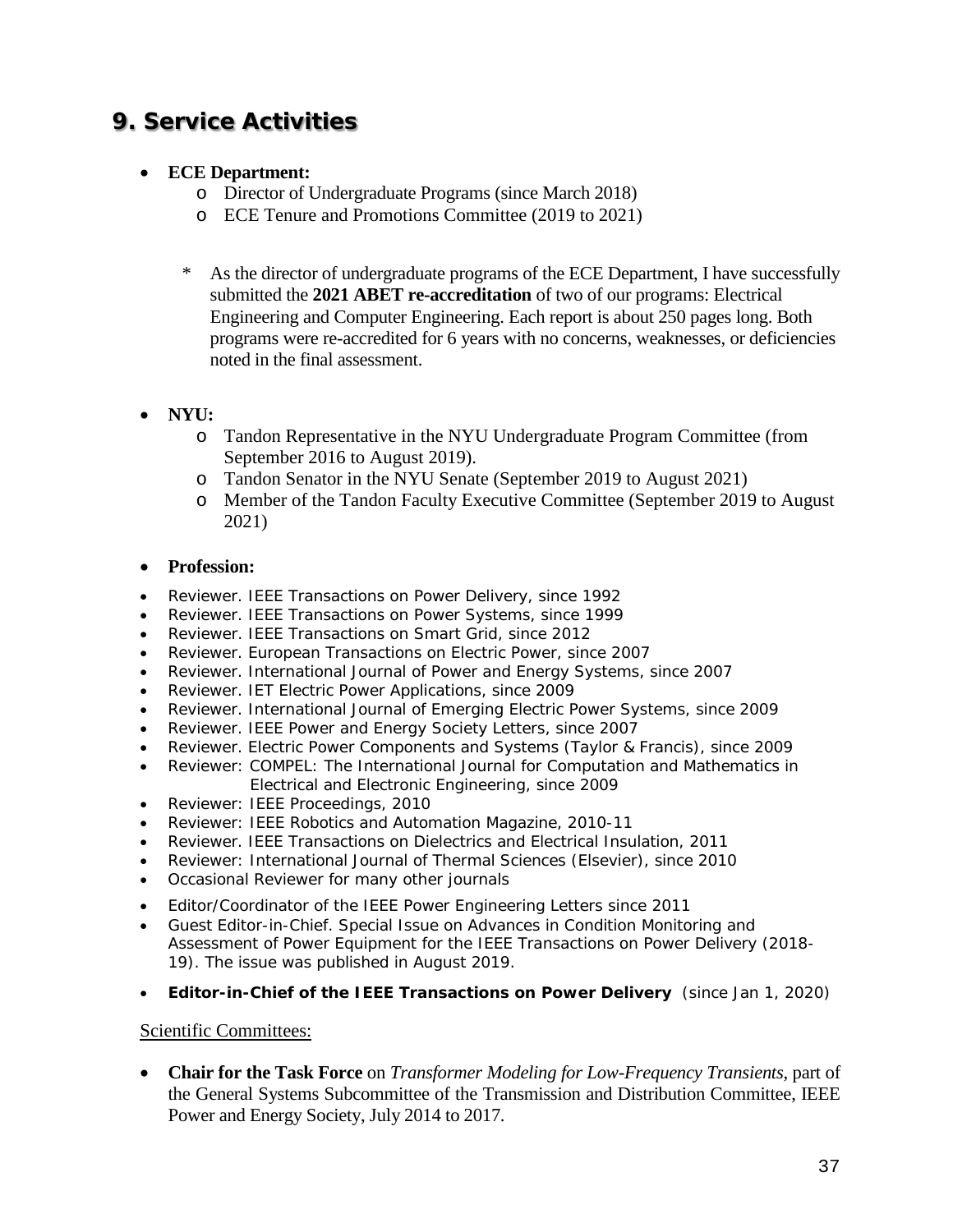- IEEE Working Group on *Modeling & Analysis of System Transients using Digital Programs*, part of the General Systems Subcommittee of the Transmission and Distribution Committee, IEEE Power and Energy Society, 2007 to date.
- IEEE Task Force on *Data for Modeling System Transients of the Working Group on Modeling & Analysis of System Transients using Digital Programs*, of the General Systems Subcommittee of the Transmission and Distribution Committee, 2007 to date.

### **External Examiner of PhD thesis of other institutions:**

Hilary Kudzai Chisepo, "*Measurements and finite element modelling of transformer core joints with dc and power frequency excitation*", University of Cape Town, South Africa, 2018 (report sent via email).

Masood Moghaddami, "*Design Optimization of Inductive Power Transfer Systems for Contactless Electric Vehicle Charging Applications*", Florida International University, 2018. (via web presentation).

Leslie David Borrill, "*Duality Derived Topological Model of Single Phase Four Limb Transformers for GIC and dc Bias Studies*", University of Cape Town, South Africa, 2017 (report sent via email).

Nafiseh Nikpour, "*Dynamic and Static Voltage Stability Analysis of Distribution Systems in the Presence of Distributed Generation*", University of British Columbia, 2016 (via email).

Nicola Chiesa, "*Power Transformer Modeling for Inrush Current Calculation*", Norwegian University of Science and Technology (NTNU), Norway, 2010 (in person).

### **Evaluation Letters for tenure and promotion at other universities:**

Prof. Ahmed Bilal Awan, Majmaah University, Saudi Arabia, 2020. Prof. Liwei Wang, Univesity of British Columbia, 2021

### **Evaluation Letters for elevation to IEEE Fellow:**

| 1.  | <b>Abner Ramirez</b>     | Reference | 2023 |
|-----|--------------------------|-----------|------|
| 2.  | Ebrahim Rahimpour        | Reference | 2022 |
| 3.  | Qi Huang                 | Reference | 2021 |
|     | 4. Enrique Acha          | Reference | 2021 |
| .5. | Shrikrishna Kulkarni     | Reference | 2018 |
| 6.  | Venkata Dinavahi         | Nominator | 2019 |
|     | 7. Shrikrishna Kulkarni  | Reference | 2019 |
|     | 8. Majid Sanaye-Pasand   | Reference | 2018 |
|     | 9. Shengyi Liu           | Reference | 2018 |
|     | 10. Afshin Rezaei-Zare   | Reference | 2017 |
|     | 11. Shrikrishna Kulkarni | Reference | 2017 |
|     | 12. Majid Sanaye-Pasand  | Reference | 2017 |